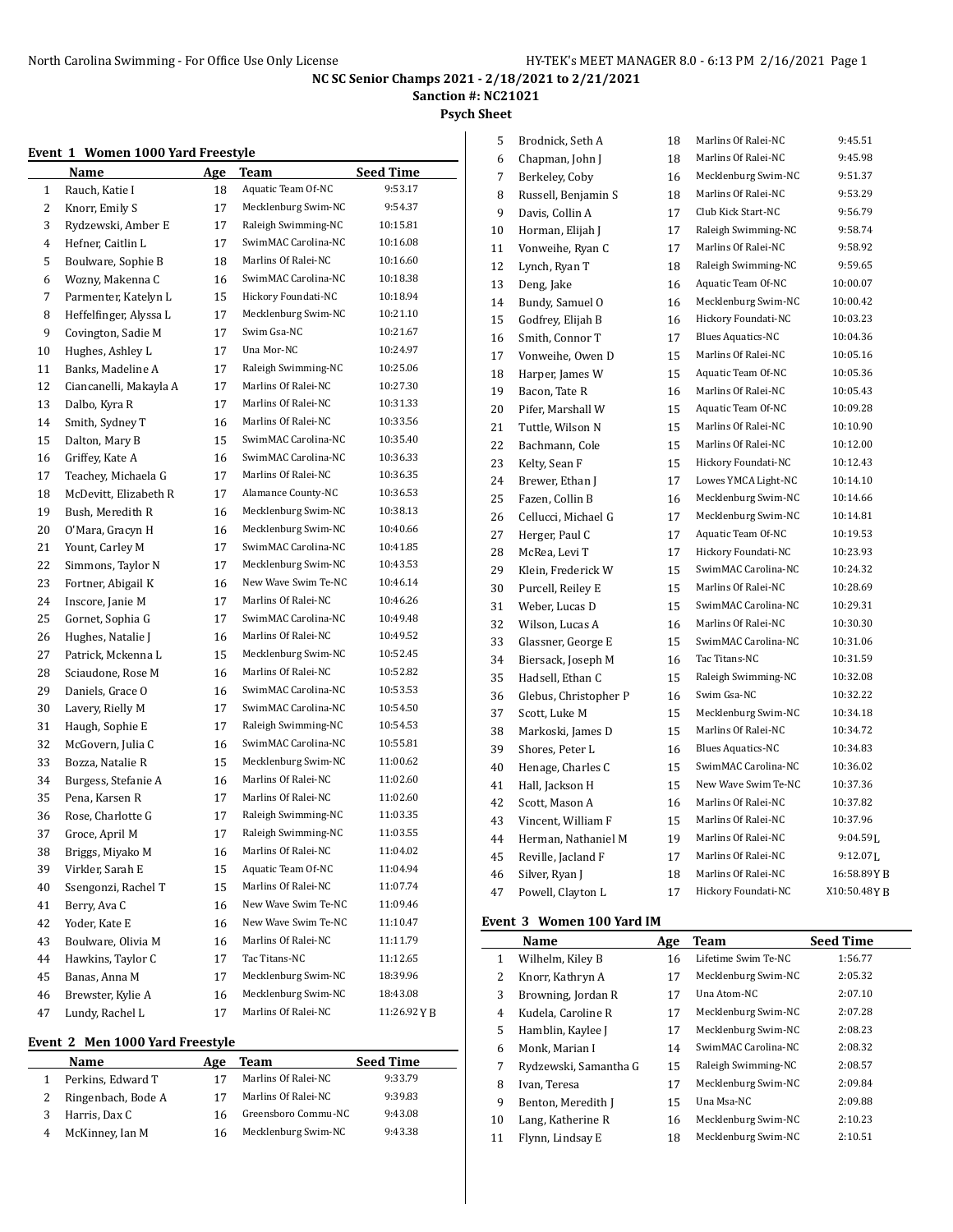### **Sanction #: NC21021**

#### **Psych Sheet**

#### **Event 3 ...(Women 100 Yard IM)**

|    | Name                  | Age | Team                | Seed Time   |
|----|-----------------------|-----|---------------------|-------------|
| 12 | Eaton, Emily T        | 15  | Mecklenburg Swim-NC | 2:10.91     |
| 13 | Kimmel, Allison F     | 16  | Gaston Gators-NC    | 2:11.48     |
| 14 | Murray, Avery E       | 16  | Mecklenburg Swim-NC | 2:11.89     |
| 15 | Sandock, Leah J       | 16  | Mecklenburg Swim-NC | 2:13.18     |
| 16 | Kudela, Katie A       | 15  | Mecklenburg Swim-NC | 2:13.26     |
| 17 | Tang, Churou          | 18  | Swim Gsa-NC         | 2:13.51     |
| 18 | Clowes, Mia E         | 16  | Tac Titans-NC       | 2:13.60     |
| 19 | Tucker, Meredith E    | 16  | Lowes YMCA Light-NC | 2:13.62     |
| 20 | Lickfold, Megan E     | 15  | Raleigh Swimming-NC | 2:13.63     |
| 21 | McRae, Katherine G    | 16  | Raleigh Swimming-NC | 2:14.10     |
| 22 | Pitts, Emma W         | 15  | Hickory Foundati-NC | 2:14.21     |
| 23 | Gonsalves, Ashleigh L | 16  | Mecklenburg Swim-NC | 2:14.55     |
| 24 | Kondratick, Morgan H  | 17  | Raleigh Swimming-NC | 2:14.59     |
| 25 | Haviland, Laura E     | 15  | Aquatic Team Of-NC  | 2:15.02     |
| 26 | Sherrill, Raegan E    | 15  | Mecklenburg Swim-NC | 2:15.54     |
| 27 | Putnam, Riche' M      | 16  | Una Ocd-NC          | 2:30.83 Y R |

### **Event 4 Men 100 Yard IM**

L

|                | Name                  | Age | Team                | <b>Seed Time</b> |
|----------------|-----------------------|-----|---------------------|------------------|
| $\mathbf{1}$   | Boone, Garrett O      | 18  | Una Msa-NC          | 1:47.49          |
| 2              | Keaney, Reilly E      | 18  | Swim Gsa-NC         | 1:50.22          |
| 3              | Congiusta, Matthew P  | 17  | Club Kick Start-NC  | 1:52.48          |
| $\overline{4}$ | McCreery, Coleman W   | 18  | Una Msa-NC          | 1:53.08          |
| 5              | Hering, Flinn M       | 17  | Swim Gsa-NC         | 1:53.89          |
| 6              | Maycock, Julian L     | 18  | Swim Gsa-NC         | 1:55.57          |
| 7              | Bacon, Tate R         | 16  | Marlins Of Ralei-NC | 1:56.03          |
| 8              | Drake, Patrick J      | 17  | Raleigh Swimming-NC | 1:56.49          |
| 9              | Dean, Kenan P         | 17  | Mecklenburg Swim-NC | 1:57.90          |
| 10             | Schoenagel, Matthew R | 15  | Raleigh Swimming-NC | 1:58.03          |
| 11             | Chow, Nicholas J      | 16  | Aquatic Team Of-NC  | 1:59.28          |
| 12             | Powell, Nathan V      | 18  | Mecklenburg Swim-NC | 1:59.62          |
| 13             | Lacjak, Nolan R       | 17  | Mecklenburg Swim-NC | 2:00.23          |
| 14             | Stralow, Aaron C      | 17  | Mecklenburg Swim-NC | 2:01.21          |
| 15             | Graf, Matthew C       | 17  | SwimMAC Carolina-NC | 2:02.21          |
| 16             | Constantine, Kian P   | 15  | Una Ltnc-NC         | 2:02.34          |
| 17             | Langtry, Ryan C       | 15  | Waves Of Wilming-NC | 2:02.48          |
| 18             | Smith, Zack C         | 14  | New Wave Swim Te-NC | 2:02.55          |
| 19             | Wall, Josh W          | 18  | Una Rsa-NC          | 2:02.85          |
| 20             | McLuskie, Logan A     | 18  | Aquatic Team Of-NC  | 2:03.08          |
| 21             | Post, Cian D          | 15  | Waves Of Wilming-NC | 2:03.19          |
| 22             | Kisshauer, Gregory A  | 16  | SwimMAC Carolina-NC | 2:03.43          |
| 23             | Esposito, William P   | 17  | Star Aquatics-NC    | 2:03.50          |
| 24             | Glassner, George E    | 15  | SwimMAC Carolina-NC | 2:03.95          |
| 25             | Durham, William L     | 15  | Waves Of Wilming-NC | 2:04.17          |
| 26             | Brown, Zachary D      | 17  | Aquatic Team Of-NC  | 2:04.20          |
| 27             | Smelzer, Luke R       | 16  | Swim Gsa-NC         | 2:04.45          |
| 28             | Krampert, Caden M     | 16  | Mecklenburg Swim-NC | 2:04.82          |
| 29             | Hull, Davis C         | 17  | Mecklenburg Swim-NC | 2:05.11YB        |

### **Event 5 Women 200 Yard Freestyle**

| Name             | Age | Team                | <b>Seed Time</b> |
|------------------|-----|---------------------|------------------|
| Fields, Zhada L  | つつ  | Club Kick Start-NC  | 1:46.38          |
| Wilhelm, Kiley B | 16  | Lifetime Swim Te-NC | 1:46.81          |
| Ivan, Teresa     | 17  | Mecklenburg Swim-NC | 1:48.45          |
| Bartis, Olwyn J  | 1 Q | Una Ltnc-NC         | 1:48.90          |
|                  |     |                     |                  |

| 5  | Knorr, Emily S          | 17 | Mecklenburg Swim-NC        | 1:50.52 |
|----|-------------------------|----|----------------------------|---------|
| 6  | Schoppa, Maura Q        | 17 | Swim Gsa-NC                | 1:51.35 |
| 7  | Ciancanelli, Makayla A  | 17 | Marlins Of Ralei-NC        | 1:51.62 |
| 8  | Yandle, Ava C           | 17 | Una Ltnc-NC                | 1:52.34 |
| 9  | Covington, Sadie M      | 17 | Swim Gsa-NC                | 1:53.01 |
| 10 | Boulware, Sophie B      | 18 | Marlins Of Ralei-NC        | 1:53.07 |
| 11 | Flynn, Lindsay E        | 18 | Mecklenburg Swim-NC        | 1:53.17 |
| 12 | Bailey, Leigh A         | 15 | Aquatic Team Of-NC         | 1:53.28 |
| 13 | Kozubowski, Caroline C  | 15 | Marlins Of Ralei-NC        | 1:53.43 |
| 14 | McDevitt, Elizabeth R   | 17 | <b>Alamance County-NC</b>  | 1:53.91 |
| 15 | Monk, Marian I          | 14 | SwimMAC Carolina-NC        | 1:54.03 |
| 16 | Hamblin, Emilee G       | 16 | Mecklenburg Swim-NC        | 1:54.28 |
| 17 | Campbell, Emily M       | 17 | Marlins Of Ralei-NC        | 1:54.54 |
| 18 | Rydzewski, Amber E      | 17 | Raleigh Swimming-NC        | 1:54.90 |
| 19 | Pena, Karsen R          | 17 | Marlins Of Ralei-NC        | 1:54.96 |
| 20 | Taylor, Kayana R        | 17 | Hickory Foundati-NC        | 1:54.98 |
| 21 | Kondratick, Morgan H    | 17 | Raleigh Swimming-NC        | 1:55.05 |
| 22 | White, Marisa L         | 15 | New Wave Swim Te-NC        | 1:55.11 |
| 23 | Parmenter, Katelyn L    | 15 | Hickory Foundati-NC        | 1:55.16 |
| 24 | Wilson, Peyton L        | 17 | Greensboro Commu-NC        | 1:55.40 |
| 25 | Stowe, Caroline S       | 16 | Team Charlotte S-NC        | 1:55.45 |
| 26 | Bartis, Rowan L         | 17 | Una Ltnc-NC                | 1:55.55 |
| 27 | Tang, Churou            | 18 | Swim Gsa-NC                | 1:55.56 |
| 28 | Hughes, Ashley L        | 17 | Una Mor-NC                 | 1:55.60 |
| 29 | Garlick, Macyn E        | 17 | Mecklenburg Swim-NC        | 1:55.67 |
| 30 | Eaton, Emily T          | 15 | Mecklenburg Swim-NC        | 1:55.68 |
| 31 | Holland, Marylauren     | 18 | Raleigh Swimming-NC        | 1:55.75 |
| 32 | Hartis, Sydney A        | 18 | Marlins Of Ralei-NC        | 1:55.80 |
| 33 | Hernandez-Pena, Valeria | 16 | Hickory Foundati-NC        | 1:56.01 |
| 34 | Sandock, Leah J         | 16 | Mecklenburg Swim-NC        | 1:56.04 |
| 35 | Hunt, Laura G           | 15 | Greensboro Commu-NC        | 1:56.08 |
| 36 | Hunt, Ellen R           | 15 | Greensboro Commu-NC        | 1:56.21 |
| 37 | Teeters, Elizabeth G    | 16 | Waves Of Wilming-NC        | 1:56.31 |
| 38 | Griffey, Kate A         | 16 | SwimMAC Carolina-NC        | 1:56.37 |
| 39 | Heffelfinger, Alyssa L  | 17 | Mecklenburg Swim-NC        | 1:56.44 |
| 40 | Wagner, Grace S         | 17 | Una Ltnc-NC                | 1:56.65 |
| 41 | Jaynes, Elizabeth H     | 17 | Marlins Of Ralei-NC        | 1:56.80 |
| 42 | Rhodes, Olivia A        | 18 | SwimMAC Carolina-NC        | 1:56.84 |
| 43 | Lundy, Rachel L         | 17 | Marlins Of Ralei-NC        | 1:56.86 |
| 44 | Murray, Avery E         | 16 | Mecklenburg Swim-NC        | 1:57.09 |
| 45 | Simmons, Taylor N       | 17 | Mecklenburg Swim-NC        | 1:57.11 |
| 46 | Durak, Gwenyth B        | 18 | Hickory Foundati-NC        | 1:57.11 |
| 47 | Edwards, Emma K         | 17 | Hickory Foundati-NC        | 1:57.38 |
| 48 | Lavery, Rielly M        | 17 | SwimMAC Carolina-NC        | 1:57.43 |
| 49 | Yang, Iris J            | 16 | SwimMAC Carolina-NC        | 1:57.51 |
| 50 | Teachey, Michaela G     | 17 | Marlins Of Ralei-NC        | 1:57.53 |
| 51 | Bush, Meredith R        | 16 | Mecklenburg Swim-NC        | 1:57.54 |
| 52 | Llerenas, Maria         | 18 | SwimMAC Carolina-NC        | 1:57.59 |
| 53 | Plaza, Sofia M          | 15 | Aquatic Team Of-NC         | 1:57.61 |
| 54 | Bozza, Natalie R        | 15 | Mecklenburg Swim-NC        | 1:57.64 |
| 55 | Solvason, Anna C        | 15 | <b>Evolution Aquati-NC</b> | 1:57.65 |
| 56 | Dalton, Mary B          | 15 | SwimMAC Carolina-NC        | 1:57.92 |
| 57 | Dalbo, Kyra R           | 17 | Marlins Of Ralei-NC        | 1:58.02 |
| 58 | Kudela, Katie A         | 15 | Mecklenburg Swim-NC        | 1:58.02 |
| 59 | Wachendorfer, Hannah E  | 16 | Star Aquatics-NC           | 1:58.06 |
| 60 | Gonsalves, Ashleigh L   | 16 | Mecklenburg Swim-NC        | 1:58.07 |
| 61 | Smalley, Ainsley P      | 16 | Mecklenburg Swim-NC        | 1:58.13 |
|    |                         |    |                            |         |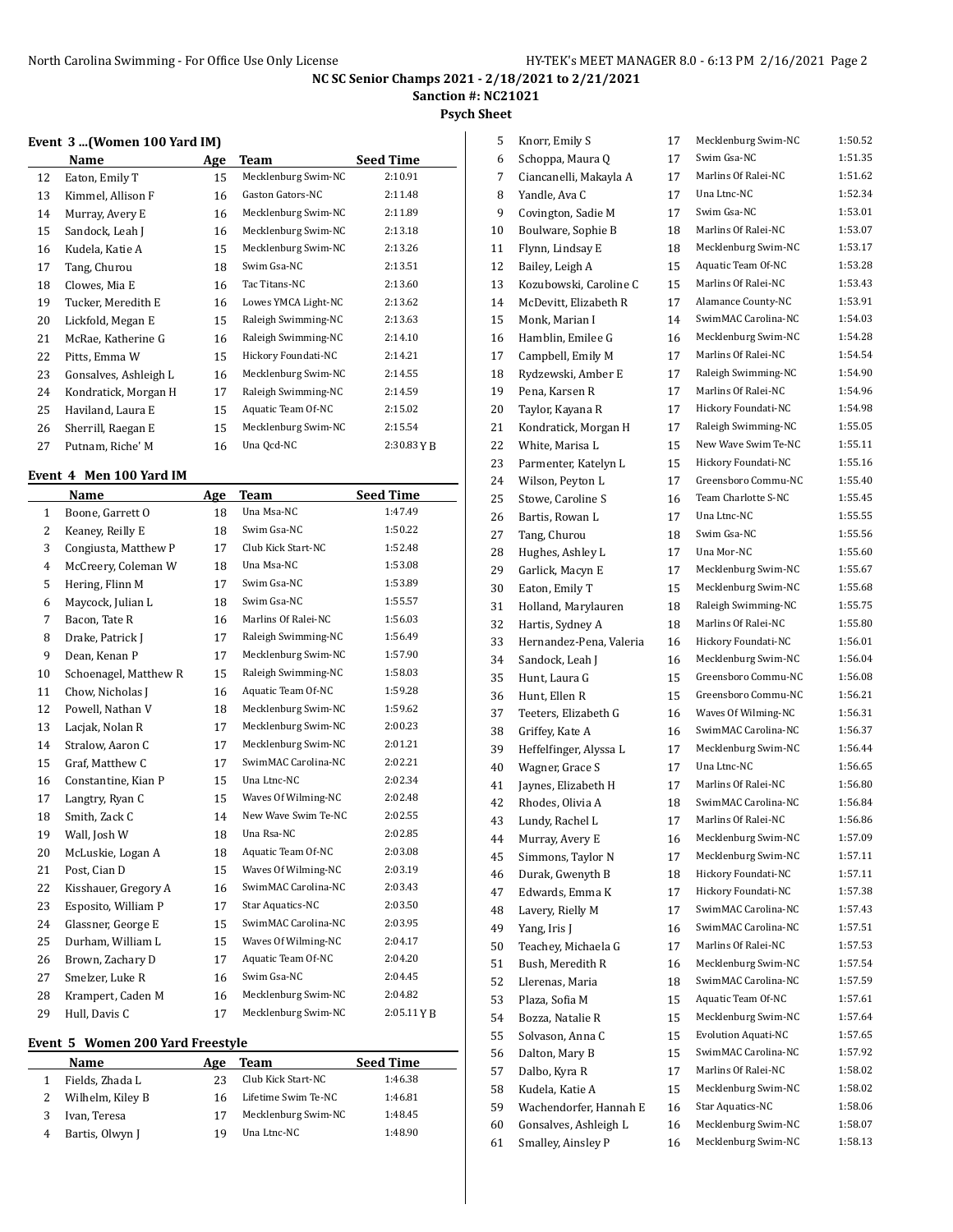**Sanction #: NC21021**

**Psych Sheet**

#### **Event 5 ...(Women 200 Yard Freestyle)**

|     | Name                       | <u>Age</u> | Team                     | <b>Seed Time</b> |
|-----|----------------------------|------------|--------------------------|------------------|
| 62  | Reed, Cora E               | 16         | Marlins Of Ralei-NC      | 1:58.17          |
| 63  | Banks, Madeline A          | 17         | Raleigh Swimming-NC      | 1:58.18          |
| 64  | Lyons, Claire M            | 16         | SwimMAC Carolina-NC      | 1:58.25          |
| 65  | Patrick, Mckenna L         | 15         | Mecklenburg Swim-NC      | 1:58.26          |
| 66  | Cross, Caroline R          | 16         | Greensboro Commu-NC      | 1:58.26          |
| 67  | Losey, Amanda J            | 17         | Mecklenburg Swim-NC      | 1:58.30          |
| 68  | Robinson, Haley N          | 17         | SwimMAC Carolina-NC      | 1:58.42          |
| 69  | Yount, Carley M            | 17         | SwimMAC Carolina-NC      | 1:58.56          |
| 70  | McGovern, Julia C          | 16         | SwimMAC Carolina-NC      | 1:58.56          |
| 71  | Fleury, Sarah K            | 16         | SwimMAC Carolina-NC      | 1:58.58          |
| 72  | Kenney, Carolynn G         | 15         | Raleigh Swimming-NC      | 1:58.59          |
| 73  | Borders, Hope M            | 18         | Team Charlotte S-NC      | 1:58.65          |
| 74  | Tonsil, Kyra R             | 17         | SwimMAC Carolina-NC      | 1:58.85          |
| 75  | Blamy, Austyn C            | 16         | SwimMAC Carolina-NC      | 1:58.87          |
| 76  | Miller, Samantha A         | 15         | Marlins Of Ralei-NC      | 1:58.97          |
| 77  | Frain, Gisella P           | 17         | SwimMAC Carolina-NC      | 1:59.01          |
| 78  | Oettinger, Claire M        | 15         | Una Msa-NC               | 1:59.06          |
| 79  | Carlson, Alayna M          | 18         | Marlins Of Ralei-NC      | 1:59.08          |
| 80  | Wilson, Grace A            | 16         | Sailfish Aquatic-NC      | 1:59.10          |
| 81  | Johnson, Kendra A          | 16         | SwimMAC Carolina-NC      | 1:59.11          |
| 82  | Sciaudone, Rose M          | 16         | Marlins Of Ralei-NC      | 1:59.14          |
| 83  | Sursi, Madelyn E           | 17         | SwimMAC Carolina-NC      | 1:59.24          |
| 84  | Cornell, Caitlyn H         | 15         | SwimMAC Carolina-NC      | 1:59.51          |
| 85  | Thorsen, Virginia S        | 15         | <b>Blues Aquatics-NC</b> | 1:59.53          |
| 86  | Daniels, Grace O           | 16         | SwimMAC Carolina-NC      | 1:59.54          |
| 87  | Thomas, Camden O           | 18         | Greensboro Commu-NC      | 1:59.82          |
| 88  | Benton, Meredith J         | 15         | Una Msa-NC               | 1:59.85          |
| 89  | Kerestes, Katarina Y       | 15         | Mecklenburg Swim-NC      | 1:59.85          |
| 90  | Kline, Sophia G            | 15         | Marlins Of Ralei-NC      | 1:59.87          |
| 91  | Haugh, Sophie E            | 17         | Raleigh Swimming-NC      | 2:18.31L         |
| 92  | Youngblood, Reagan A       | 18         | Mecklenburg Swim-NC      | $2:18.73$ J.     |
| 93  | Groce, April M             | 17         | Raleigh Swimming-NC      | $2:18.88$ J      |
| 94  | Virkler, Sarah E           | 15         | Aquatic Team Of-NC       | 2:00.19YB        |
| 95  | Newman, Anna C             | 17         | Marlins Of Ralei-NC      | 2:02.12 Y B      |
| 96  | McNairy, Caroline G        | 16         | Swim Gsa-NC              | 2:02.38YB        |
| 97  | Strauss, Sydney G          | 17         | SwimMAC Carolina-NC      | 2:04.60YB        |
| 98  | Patricio Taylor, Marissa L | 16         | Tac Titans-NC            | 2:06.07YB        |
| 99  | Donaldson, Adelyn L        | 17         | Team Charlotte S-NC      | 2:07.25YB        |
| 100 | Ritter, Rachel E           | 17         | Alamance County-NC       | 2:10.57YB        |

### **Event 6 Men 200 Yard Freestyle**

 $\overline{a}$ 

|    | Name               | Age | Team                | <b>Seed Time</b> |
|----|--------------------|-----|---------------------|------------------|
| 1  | Boone, Garrett O   | 18  | Una Msa-NC          | 1:36.30          |
| 2  | Womble, Ethan V    | 18  | Greensboro Commu-NC | 1:39.42          |
| 3  | Harris, Dax C      | 16  | Greensboro Commu-NC | 1:39.48          |
| 4  | Bacon, Tate R      | 16  | Marlins Of Ralei-NC | 1:40.27          |
| 5  | Davis, Collin A    | 17  | Club Kick Start-NC  | 1:40.61          |
| 6  | Tars. Robert M     | 17  | Greensboro Commu-NC | 1:41.23          |
| 7  | Dean, Kenan P      | 17  | Mecklenburg Swim-NC | 1:41.37          |
| 8  | Ringenbach, Bode A | 17  | Marlins Of Ralei-NC | 1:41.64          |
| 9  | Spokas, Timothy J  | 15  | Sailfish Aquatic-NC | 1:42.06          |
| 10 | Silver, Ryan J     | 18  | Marlins Of Ralei-NC | 1:42.71          |
| 11 | McKinney, Ian M    | 16  | Mecklenburg Swim-NC | 1:43.27          |
| 12 | Brodnick, Seth A   | 18  | Marlins Of Ralei-NC | 1:44.13          |
| 13 | Chapman, John J    | 18  | Marlins Of Ralei-NC | 1:44.15          |

| 14 | McCosh, Ethan A           | 18       | Hickory Foundati-NC                        | 1:44.64 |
|----|---------------------------|----------|--------------------------------------------|---------|
| 15 | Keaney, Reilly E          | 18       | Swim Gsa-NC                                | 1:44.80 |
| 16 | Davis, Matthew C          | 18       | Waves Of Wilming-NC                        | 1:44.91 |
| 17 | Flower, Jackson D         | 17       | Goldsboro Family-NC                        | 1:45.48 |
| 18 | Bershad, Ethan I          | 17       | SwimMAC Carolina-NC                        | 1:45.55 |
| 19 | Russell, Benjamin S       | 18       | Marlins Of Ralei-NC                        | 1:45.57 |
| 20 | Holder, Deaven M          | 16       | Lowes YMCA Light-NC                        | 1:45.63 |
| 21 | Berkeley, Coby            | 16       | Mecklenburg Swim-NC                        | 1:45.84 |
| 22 | Edwards, Jonathan P       | 15       | Greensboro Commu-NC                        | 1:46.04 |
| 23 | Sapp, John P              | 18       | Team Charlotte S-NC                        | 1:46.16 |
| 24 | Walcott, David I          | 16       | Granite Falls Sw-NC                        | 1:46.37 |
| 25 | Walker, Douglas W         | 16       | Marlins Of Ralei-NC                        | 1:46.49 |
| 26 | Harper, James W           | 15       | Aquatic Team Of-NC                         | 1:46.59 |
| 27 | Solvason, Connor C        | 15       | <b>Evolution Aquati-NC</b>                 | 1:46.78 |
| 28 | Wilson, Ryan J            | 17       | SwimMAC Carolina-NC                        | 1:47.02 |
| 29 | Wisniewski, Jonathan W    | 18       | Goldsboro Family-NC                        | 1:47.04 |
| 30 | Deng, Jake                | 16       | Aquatic Team Of-NC                         | 1:47.23 |
| 31 | Anderson, Tate D          | 16       | Raleigh Swimming-NC                        | 1:47.31 |
| 32 | Powell, Nathan V          | 18       | Mecklenburg Swim-NC                        | 1:47.53 |
| 33 | Jerger, Jacob A           | 17       | Mecklenburg Swim-NC                        | 1:47.68 |
| 34 | Kirkpatrick, Owen E       | 18       | Mecklenburg Swim-NC                        | 1:47.75 |
| 35 | Stein, Matthew K          | 17       | Mecklenburg Swim-NC                        | 1:47.77 |
| 36 | Smith, Connor T           | 17       | <b>Blues Aquatics-NC</b>                   | 1:47.81 |
| 37 | Smith, Zack C             | 14       | New Wave Swim Te-NC                        | 1:47.81 |
| 38 | Glebus, Christopher P     | 16       | Swim Gsa-NC                                | 1:47.96 |
| 39 | Lacjak, Nolan R           | 17       | Mecklenburg Swim-NC                        | 1:48.16 |
|    |                           |          | Raleigh Swimming-NC                        | 1:48.18 |
| 40 | Lynch, Ryan T             | 18<br>15 | Waves Of Wilming-NC                        | 1:48.30 |
| 41 | Langtry, Ryan C           |          | SwimMAC Carolina-NC                        | 1:48.41 |
| 42 | Bednar, Benjamin M        | 16       | Hickory Foundati-NC                        | 1:48.46 |
| 43 | Godfrey, Elijah B         | 16       | Sailfish Aquatic-NC                        | 1:48.51 |
| 44 | Shulgin, Nick             | 15       | Marlins Of Ralei-NC                        | 1:48.54 |
| 45 | Scott, Mason A            | 16       | SwimMAC Carolina-NC                        | 1:48.65 |
| 46 | Heisig, Charles M         | 15       |                                            | 1:48.65 |
| 47 | Bock, Michael S           | 17       | Raleigh Swimming-NC<br>Aquatic Team Of-NC  | 1:48.79 |
| 48 | Reiger, Samuel L          | 17       |                                            | 1:48.80 |
| 49 | Cloutier, Briggs B        | 16       | East Carolina Aq-NC<br>Mecklenburg Swim-NC | 1:48.86 |
| 50 | Bundy, Samuel O           | 16       | Aquatic Team Of-NC                         | 1:48.86 |
| 51 | Pifer, Marshall W         | 15       | SwimMAC Carolina-NC                        | 1:48.98 |
| 52 | Zhang, Christopher R      | 15       |                                            |         |
| 53 | Horman, Elijah J          | 17       | Raleigh Swimming-NC                        | 1:49.04 |
| 54 | Giffel, Ian A             | 17       | Granite Falls Sw-NC<br>Marlins Of Ralei-NC | 1:49.06 |
| 55 | Herman, Nathaniel M       | 19       |                                            | 1:49.12 |
| 56 | Perkins, Edward T         | 17       | Marlins Of Ralei-NC                        | 1:49.12 |
| 57 | Lazaroski, Jack T         | 15       | Mecklenburg Swim-NC                        | 1:49.15 |
| 58 | True, Nathaniel E         | 16       | East Carolina Aq-NC                        | 1:49.16 |
| 59 | Howard, Samuel H          | 17       | Aquatic Team Of-NC                         | 1:49.18 |
| 60 | Wall, Josh W              | 18       | Una Rsa-NC                                 | 1:49.19 |
| 61 | Hill, Aidan W             | 15       | SwimMAC Carolina-NC                        | 1:49.36 |
| 62 | Crawford, Payton S        | 18       | SwimMAC Carolina-NC                        | 1:49.36 |
| 63 | Camporeale, Christopher J | 17       | SwimMAC Carolina-NC                        | 1:49.44 |
| 64 | Rock, Noah L              | 16       | Greensboro Commu-NC                        | 1:49.49 |
| 65 | Neumann, John Asher T     | 16       | Gaston Gators-NC                           | 1:49.55 |
| 66 | Seeber, Andrew C          | 15       | Greensboro Commu-NC                        | 1:49.70 |
| 67 | Brooks, Jason D           | 16       | Greensboro Commu-NC                        | 1:49.75 |
| 68 | Lee, Christian J          | 16       | Marlins Of Ralei-NC                        | 1:49.77 |
| 69 | Duke, Jonathan B          | 17       | Marlins Of Ralei-NC                        | 1:49.83 |
| 70 | Tomberlin, Benjamin R     | 17       | Hickory Foundati-NC                        | 1:49.86 |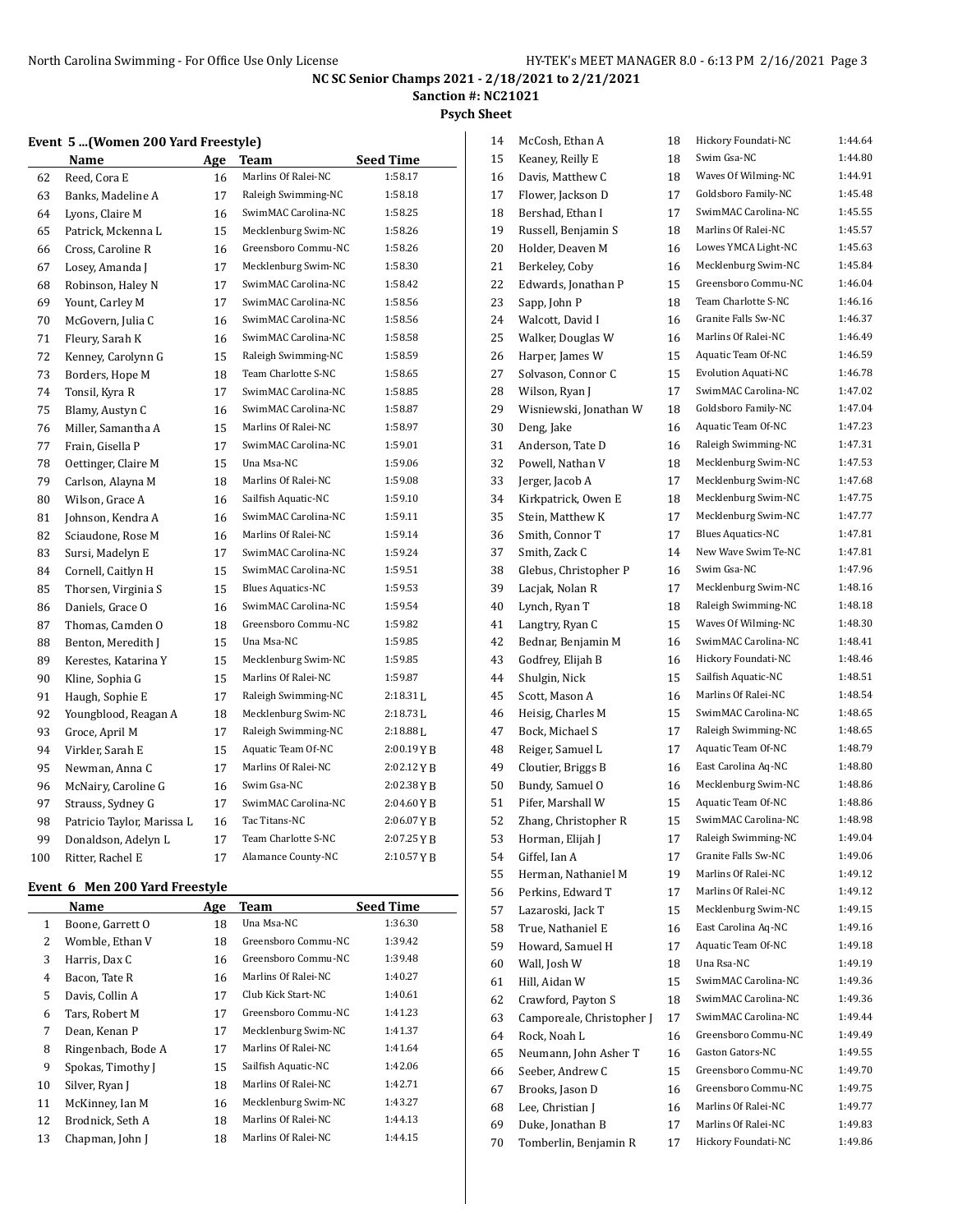**Sanction #: NC21021**

#### **Psych Sheet**

#### **Event 6 ...(Men 200 Yard Freestyle)**

|     | Name                   | Age | Team                     | <b>Seed Time</b>     |
|-----|------------------------|-----|--------------------------|----------------------|
| 71  | Doherty, Torin N       | 16  | Marlins Of Ralei-NC      | 1:49.87              |
| 72  | Kilmurry, Garrett J    | 18  | Mecklenburg Swim-NC      | 1:49.99              |
| 73  | Tidball, Davis C       | 18  | Waves Of Wilming-NC      | 1:50.06              |
| 74  | Peterson, Caleb A      | 15  | Mecklenburg Swim-NC      | 1:50.09              |
| 75  | Herger, Paul C         | 17  | Aquatic Team Of-NC       | 1:50.12              |
| 76  | Shores, Peter L        | 16  | <b>Blues Aquatics-NC</b> | 1:50.23              |
| 77  | Smith, Jaxon T         | 18  | Xcell Aquatics-NC        | 1:50.37              |
| 78  | Fishman, Isaac B       | 17  | <b>Blues Aquatics-NC</b> | 1:50.42              |
| 79  | Lachapelle, Luc M      | 17  | SwimMAC Carolina-NC      | 1:50.45              |
| 80  | Williams, Camden H     | 17  | Mecklenburg Swim-NC      | 1:50.54              |
| 81  | Esarove, Benjamin R    | 16  | Team Charlotte S-NC      | 1:50.58              |
| 82  | Adams, Hudson B        | 16  | Team Charlotte S-NC      | 1:50.69              |
| 83  | Flickinger, Tyler J    | 16  | SwimMAC Carolina-NC      | 1:50.70              |
| 84  | Gray, Brooks D         | 16  | Greensboro Commu-NC      | 1:50.79              |
| 85  | Klein, Frederick W     | 15  | SwimMAC Carolina-NC      | 1:50.94              |
| 86  | Hetzel, John           | 17  | SwimMAC Carolina-NC      | 1:50.96              |
| 87  | McRea, Levi T          | 17  | Hickory Foundati-NC      | 1:50.97              |
| 88  | Watkins, Samuel F      | 15  | Marlins Of Ralei-NC      | 1:50.99              |
| 89  | Aristondo, Christopher | 15  | Aquatic Team Of-NC       | 1:51.02              |
| 90  | Post. Cian D           | 15  | Waves Of Wilming-NC      | 1:51.02              |
| 91  | Hook, William M        | 15  | Tac Titans-NC            | 1:51.08              |
| 92  | Bachmann, Cole         | 15  | Marlins Of Ralei-NC      | 1:51.19              |
| 93  | Ristanovic, Stefan     | 17  | High Point Swim-NC       | 1:51.35              |
| 94  | Brooks, Samuel T       | 17  | Mecklenburg Swim-NC      | 1:51.45              |
| 95  | Keleher, Michael P     | 15  | Marlins Of Ralei-NC      | 1:51.46              |
| 96  | Auman, Isaiah H        | 16  | Mecklenburg Swim-NC      | 1:51.58              |
| 97  | Campolmi, Caden J      | 16  | Aquatic Team Of-NC       | 1:51.68              |
| 98  | Vonweihe, Ryan C       | 17  | Marlins Of Ralei-NC      | 1:51.88              |
| 99  | Player, Samuel W       | 17  | Sharks Aquatic C-NC      | $1:52.58 \text{Y B}$ |
| 100 | Tuttle, Wilson N       | 15  | Marlins Of Ralei-NC      | 1:53.36YB            |
| 101 | Basinger, Andrew M     | 17  | Waves Of Wilming-NC      | 1:53.82YB            |
| 102 | Berry, Nolan J         | 16  | Mecklenburg Swim-NC      | 1:54.23YB            |
| 103 | Wilson, Lucas A        | 16  | Marlins Of Ralei-NC      | 1:54.51YB            |
| 104 | Mann, Spencer J        | 15  | Greensboro Commu-NC      | $1:55.91$ Y B        |
| 105 | Biersack, Joseph M     | 16  | Tac Titans-NC            | 1:56.71YB            |
| 106 | Scott, Luke M          | 15  | Mecklenburg Swim-NC      | $1:57.21$ Y B        |
| 107 | Williams, Matheson E   | 16  | Star Aquatics-NC         | $1:57.33 \text{Y B}$ |
| 108 | Hall, Jackson H        | 15  | New Wave Swim Te-NC      | 1:57.77YB            |
| 109 | Kafitz, Chris S        | 16  | Rowan Aquatic Cl-NC      | 1:57.77LB            |

### **Event 7 Women 100 Yard Breaststroke**

|    | vc.ill /<br>WULLELL TOO TATU DI CASISII UNC |     |                     |                  |  |  |
|----|---------------------------------------------|-----|---------------------|------------------|--|--|
|    | Name                                        | Age | Team                | <b>Seed Time</b> |  |  |
| 1  | Hamblin, Kaylee J                           | 17  | Mecklenburg Swim-NC | 1:00.79          |  |  |
| 2  | Kudela, Caroline R                          | 17  | Mecklenburg Swim-NC | 1:02.48          |  |  |
| 3  | Flynn, Lindsay E                            | 18  | Mecklenburg Swim-NC | 1:05.02          |  |  |
| 4  | Johnson, Emma C                             | 17  | Waves Of Wilming-NC | 1:05.08          |  |  |
| 5  | Kudela, Katie A                             | 15  | Mecklenburg Swim-NC | 1:05.57          |  |  |
| 6  | Hill, Elizabeth K                           | 17  | Aquatic Team Of-NC  | 1:05.80          |  |  |
| 7  | O'Mara, Gracyn H                            | 16  | Mecklenburg Swim-NC | 1:05.93          |  |  |
| 8  | Bambauer, Sophia A                          | 16  | Team Charlotte S-NC | 1:06.39          |  |  |
| 9  | Monk, Marian I                              | 14  | SwimMAC Carolina-NC | 1:06.40          |  |  |
| 10 | Reichow, Alana M                            | 17  | Waves Of Wilming-NC | 1:06.95          |  |  |
| 11 | Gibson, Rachel L                            | 17  | Rowan Aquatic Cl-NC | 1:07.16          |  |  |
| 12 | McRae, Katherine G                          | 16  | Raleigh Swimming-NC | 1:07.35          |  |  |
| 13 | Benton, Meredith J                          | 15  | Una Msa-NC          | 1:07.53          |  |  |

| 14 | Pike, Elizabeth C       | 17 | Team Charlotte S-NC | 1:07.87 |
|----|-------------------------|----|---------------------|---------|
| 15 | Lin, Jennings E         | 18 | Greensboro Commu-NC | 1:07.87 |
| 16 | Lickfold, Megan E       | 15 | Raleigh Swimming-NC | 1:08.01 |
| 17 | Chin, Ella S            | 15 | SwimMAC Carolina-NC | 1:08.23 |
| 18 | Kimmel, Allison F       | 16 | Gaston Gators-NC    | 1:08.48 |
| 19 | Griffey, Kate A         | 16 | SwimMAC Carolina-NC | 1:08.52 |
| 20 | Altmeyer, Lillian K     | 16 | Team Charlotte S-NC | 1:08.52 |
| 21 | Rountree, Rori F        | 14 | Swim Fanatics Sw-NC | 1:08.54 |
| 22 | Lavery, Rielly M        | 17 | SwimMAC Carolina-NC | 1:08.65 |
| 23 | Mast, Alexis L          | 16 | Marlins Of Ralei-NC | 1:08.69 |
| 24 | Russin, Ellie M         | 17 | Marlins Of Ralei-NC | 1:08.69 |
| 25 | Pena, Karsen R          | 17 | Marlins Of Ralei-NC | 1:08.77 |
| 26 | Smith, Sydney T         | 16 | Marlins Of Ralei-NC | 1:08.77 |
| 27 | Willett, Riley E        | 16 | Swim Fanatics Sw-NC | 1:08.95 |
| 28 | Madrzykowski, Natalie G | 15 | SwimMAC Carolina-NC | 1:09.03 |
| 29 | Nugent, Nina M          | 16 | Granite Falls Sw-NC | 1:09.03 |
| 30 | Titioura, Katia K       | 15 | SwimMAC Carolina-NC | 1:09.18 |
| 31 | Harrison, Katherine R   | 15 | SwimMAC Carolina-NC | 1:09.20 |
| 32 | Holloway, Blythe M      | 15 | Raleigh Swimming-NC | 1:09.25 |
| 33 | Koh, Jenna E            | 16 | Swim Gsa-NC         | 1:09.26 |
| 34 | Whitt, Jadyn B          | 15 | Swim Gsa-NC         | 1:09.42 |
| 35 | Camacho, Eponine B      | 15 | Nsea Swim-NC        | 1:09.43 |
| 36 | Leckner, Logan A        | 15 | SwimMAC Carolina-NC | 1:09.44 |
| 37 | Weigand, Hailey J       | 15 | Waves Of Wilming-NC | 1:09.58 |
| 38 | Hughes, Natalie J       | 16 | Marlins Of Ralei-NC | 1:09.70 |
| 39 | Ahart, Savannah K       | 16 | Raleigh Swimming-NC | 1:09.76 |
| 40 | Poteat, Devin M         | 17 | Mecklenburg Swim-NC | 1:09.91 |
| 41 | Malley, Delaney L       | 15 | Raleigh Swimming-NC | 1:09.91 |
| 42 | Ross, Christina N       | 17 | Lowes YMCA Light-NC | 1:09.92 |
| 43 | Wallace, Emma C         | 16 | Mecklenburg Swim-NC | 1:09.93 |
| 44 | Chan, Chloe G           | 16 | Raleigh Swimming-NC | 1:10.00 |
| 45 | Tucker, Meredith E      | 16 | Lowes YMCA Light-NC | 1:10.37 |
| 46 | Jamshidi, Armita A      | 17 | Raleigh Swimming-NC | 1:10.40 |
| 47 | Martinson, Ashley A     | 17 | SwimMAC Carolina-NC | 1:10.42 |
|    |                         | 17 | High Point Swim-NC  | 1:10.58 |
| 48 | Murphy, Rylie R         |    | Team Charlotte S-NC | 1:10.70 |
| 49 | Harding, Kathryn G      | 18 | Lowes YMCA Light-NC | 1:10.82 |
| 50 | Tidwell, Katherine E    | 16 | Hickory Foundati-NC | 1:10.93 |
| 51 | Little, Rachel D        | 17 | SwimMAC Carolina-NC |         |
| 52 | Briggs, Makena K        | 15 |                     | 1:10.94 |
| 53 | Sherrill, Raegan E      | 15 | Mecklenburg Swim-NC | 1:10.94 |
| 54 | Sciaudone, Rose M       | 16 | Marlins Of Ralei-NC | 1:11.02 |
| 55 | Doherty, Rowan E        | 16 | New South Swimmi-NC | 1:11.09 |
| 56 | McPhaul, Anna T         | 16 | Swim Tribe-NC       | 1:11.09 |
| 57 | Lyons, Claire M         | 16 | SwimMAC Carolina-NC | 1:11.14 |
| 58 | Flanagan, Emma R        | 15 | O'Neal Pelagics-NC  | 1:11.16 |
| 59 | Beddingfield, Claire E  | 15 | SwimMAC Carolina-NC | 1:11.18 |
| 60 | Nance, Lauren M         | 15 | Tac Titans-NC       | 1:11.20 |
| 61 | Dontino, Kristina N     | 15 | Mecklenburg Swim-NC | 1:11.21 |
| 62 | Soniat, Olivia K        | 16 | SwimMAC Carolina-NC | 1:11.25 |
| 63 | Clowes, Mia E           | 16 | Tac Titans-NC       | 1:11.34 |
| 64 | Williams, Sarah R       | 15 | SwimMAC Carolina-NC | 1:11.60 |
| 65 | Edwards, Emma K         | 17 | Hickory Foundati-NC | 1:11.65 |
| 66 | Diaz, Sofia K           | 15 | Mecklenburg Swim-NC | 1:11.67 |
| 67 | Valent, Cameron C       | 17 | Tac Titans-NC       | 1:11.75 |
| 68 | Cornell, Meghan R       | 17 | Raleigh Swimming-NC | 1:11.89 |
| 69 | Edmonds, Mary Ann E     | 16 | Swim Fanatics Sw-NC | 1:11.90 |
| 70 | Freeman, Evelyn G       | 15 | Mecklenburg Swim-NC | 1:12.00 |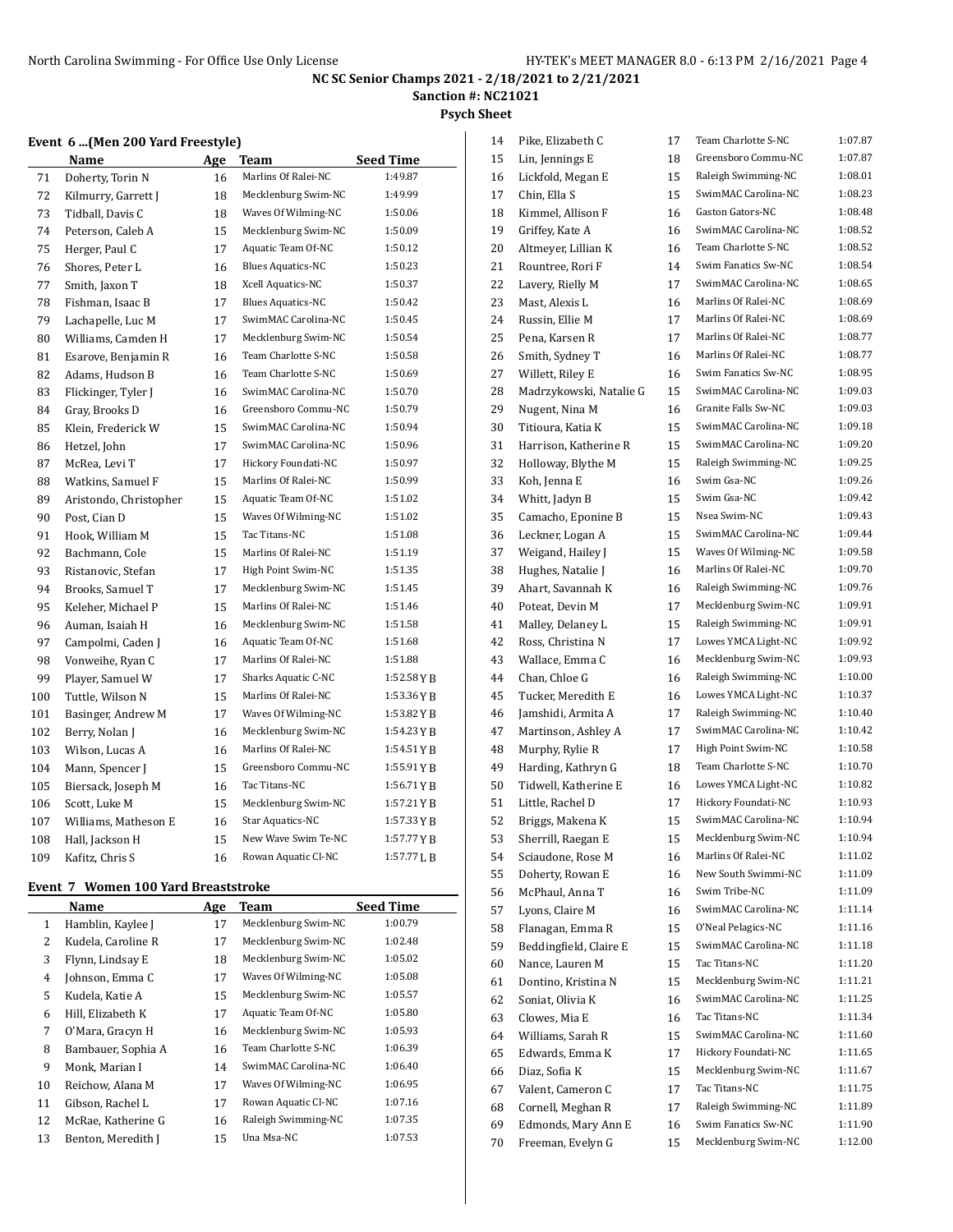# **Sanction #: NC21021**

### **Psych Sheet**

## **Event 7 ...(Women 100 Yard Breaststroke)**

|    | Name                | Age | Team                | <b>Seed Time</b> |
|----|---------------------|-----|---------------------|------------------|
| 71 | Villalobos, Avril S | 15  | Raleigh Swimming-NC | 1:12.01          |
| 72 | Lauletta, Reese C   | 17  | Team Charlotte S-NC | 1:12.03          |
| 73 | Ritter, Rachel E    | 17  | Alamance County-NC  | 1:12.05          |
| 74 | Keasler, Laurel G   | 15  | Sailfish Aquatic-NC | 1:12.11          |
| 75 | Oettinger, Claire M | 15  | Una Msa-NC          | 1:12.28          |
| 76 | Sutherland, Casey L | 17  | Star Aquatics-NC    | 1:12.46          |
| 77 | Myers, Cassandra R  | 17  | New Wave Swim Te-NC | 1:12.57          |
| 78 | Gagnon, Anna G      | 17  | Star Aquatics-NC    | 1:12.58          |
| 79 | Everhart, Ellie M   | 16  | O'Neal Pelagics-NC  | 1:12.62          |
| 80 | Jenkins, Grace A    | 15  | Mars Hill Aquati-NC | 1:12.62          |
| 81 | Howard, Jule E      | 16  | Team Charlotte S-NC | 1:12.70          |
| 82 | Hicks, Sarah C      | 16  | O'Neal Pelagics-NC  | 1:12.72          |
| 83 | Hawkins, Taylor C   | 17  | Tac Titans-NC       | 1:12.78          |
| 84 | Le, Laila X         | 16  | Tac Titans-NC       | 1:12.78          |
| 85 | Johnson, Addison L  | 15  | Raleigh Swimming-NC | 1:13.36YB        |
| 86 | Stark, Olivia F     | 17  | Marlins Of Ralei-NC | 1:13.41YB        |
| 87 | Anaviotou, Maria O  | 16  | Marlins Of Ralei-NC | 1:14.48YB        |
| 88 | Grotjohn, Laine E   | 15  | Tac Titans-NC       | 1:15.86YB        |
| 89 | Scordino, Arianna L | 15  | Lowes YMCA Light-NC | 1:16.48YB        |
| 90 | Moses, Mackenzie K  | 16  | SwimMAC Carolina-NC | $1:19.04$ Y B    |

## **Event 8 Men 100 Yard Breaststroke**

 $\overline{a}$ 

|                | Name                  | Age | Team                     | <b>Seed Time</b> |
|----------------|-----------------------|-----|--------------------------|------------------|
| $\mathbf{1}$   | Lucky, Matthew A      | 16  | Sailfish Aquatic-NC      | 54.59            |
| $\overline{2}$ | McCreery, Coleman W   | 18  | Una Msa-NC               | 56.43            |
| 3              | Drake, Patrick J      | 17  | Raleigh Swimming-NC      | 56.51            |
| $\overline{4}$ | Butner, Mark L        | 17  | Waves Of Wilming-NC      | 57.08            |
| 5              | Powell, Nathan V      | 18  | Mecklenburg Swim-NC      | 57.65            |
| 6              | Keaney, Reilly E      | 18  | Swim Gsa-NC              | 57.66            |
| 7              | Maycock, Julian L     | 18  | Swim Gsa-NC              | 58.11            |
| 8              | Perkins, Edward T     | 17  | Marlins Of Ralei-NC      | 58.12            |
| 9              | Walker, Brasen T      | 15  | Raleigh Swimming-NC      | 58.38            |
| 10             | Shelley, Matthew K    | 19  | Una Mor-NC               | 58.79            |
| 11             | Masneri, David A      | 15  | Greensboro Commu-NC      | 58.80            |
| 12             | Lockhart, Austin L    | 18  | Aquatic Team Of-NC       | 58.95            |
| 13             | Brown, Mark W         | 15  | Greensboro Commu-NC      | 59.01            |
| 14             | Esposito, William P   | 17  | Star Aquatics-NC         | 59.43            |
| 15             | Hicks, Jackson C      | 17  | O'Neal Pelagics-NC       | 59.59            |
| 16             | Vincent, William F    | 15  | Marlins Of Ralei-NC      | 1:00.06          |
| 17             | Howden, Frank B       | 17  | <b>Blues Aquatics-NC</b> | 1:00.08          |
| 18             | Krampert, Caden M     | 16  | Mecklenburg Swim-NC      | 1:00.10          |
| 19             | Chow, Nicholas J      | 16  | Aquatic Team Of-NC       | 1:00.18          |
| 20             | Schoenagel, Matthew R | 15  | Raleigh Swimming-NC      | 1:00.64          |
| 21             | Moon, Jon P           | 17  | O'Neal Pelagics-NC       | 1:00.69          |
| 22             | Rokahr, Axel C        | 17  | SwimMAC Carolina-NC      | 1:00.73          |
| 23             | Kelty, Sean F         | 15  | Hickory Foundati-NC      | 1:00.73          |
| 24             | Sterrett, William J   | 16  | Nsea Swim-NC             | 1:00.73          |
| 25             | Setzer, Sean T        | 15  | Waves Of Wilming-NC      | 1:00.86          |
| 26             | Vadapalli, Bhargav S  | 15  | Sailfish Aquatic-NC      | 1:00.90          |
| 27             | Cox, John H           | 16  | Star Aquatics-NC         | 1:00.95          |
| 28             | Stallings, Kenneth H  | 15  | Mecklenburg Swim-NC      | 1:00.99          |
| 29             | Deng, Jake            | 16  | Aquatic Team Of-NC       | 1:01.02          |
| 30             | Stralow, Aaron C      | 17  | Mecklenburg Swim-NC      | 1:01.14          |
| 31             | Clark, Joseph F       | 16  | Aquatic Team Of-NC       | 1:01.25          |
| 32             | Graf, Matthew C       | 17  | SwimMAC Carolina-NC      | 1:01.39          |
|                |                       |     |                          |                  |

| 33 | Davis, Caleb J           | 17 | New Wave Swim Te-NC      | 1:01.56    |
|----|--------------------------|----|--------------------------|------------|
| 34 | Vonweihe, Owen D         | 15 | Marlins Of Ralei-NC      | 1:01.72    |
| 35 | Constantine, Kian P      | 15 | Una Ltnc-NC              | 1:01.77    |
| 36 | Kisshauer, Gregory A     | 16 | SwimMAC Carolina-NC      | 1:01.79    |
| 37 | Sever, Cooper A          | 16 | Tidal Wave Aquat-NC      | 1:01.91    |
| 38 | Da Mata. Eduardo B       | 17 | Mecklenburg Swim-NC      | 1:02.00    |
| 39 | Caporaso, Nicholas G     | 15 | Marlins Of Ralei-NC      | 1:02.17    |
| 40 | Vonweihe, Ryan C         | 17 | Marlins Of Ralei-NC      | 1:02.18    |
| 41 | Hull, Davis C            | 17 | Mecklenburg Swim-NC      | 1:02.28    |
| 42 | Schrum, Cordin T         | 17 | Sharks Aquatic C-NC      | 1:02.41    |
| 43 | Losh, Christian I        | 15 | SwimMAC Carolina-NC      | 1:02.46    |
| 44 | Westfall, Max R          | 16 | Marlins Of Ralei-NC      | 1:02.52    |
| 45 | Hartsell, David A        | 15 | Lowes YMCA Light-NC      | 1:02.62    |
| 46 | Cellucci, Michael G      | 17 | Mecklenburg Swim-NC      | 1:02.69    |
| 47 | Nelson, Zachary R        | 17 | Aquatic Team Of-NC       | 1:02.84    |
| 48 | Morris, Nicholas K       | 20 | Sharks Aquatic C-NC      | 1:02.93    |
| 49 | Warne, Harris A          | 17 | Team Charlotte S-NC      | 1:02.93    |
| 50 | Hey, Samuel E            | 18 | <b>Blues Aquatics-NC</b> | 1:02.98    |
| 51 | Edmondson, Cairns C      | 18 | Goldsboro Family-NC      | 1:03.04    |
| 52 | Williams-Tracy, Hamlin A | 17 | Aquatic Team Of-NC       | 1:03.13    |
| 53 | Zhang, Christopher R     | 15 | SwimMAC Carolina-NC      | 1:03.33    |
| 54 | Engel, Connor J          | 15 | Team Charlotte S-NC      | 1:03.36    |
| 55 | Neumann, John Asher T    | 16 | Gaston Gators-NC         | 1:03.37    |
| 56 | Davis. Seth M            | 15 | Granite Falls Sw-NC      | 1:03.42    |
| 57 | Durham, William L        | 15 | Waves Of Wilming-NC      | 1:03.46    |
| 58 | Dockery, Labron T        | 16 | Gaston Gators-NC         | 1:03.48    |
| 59 | Cobb, Jonathan Ryan E    | 17 | Tac Titans-NC            | 1:03.61    |
| 60 | Haywood, Jack P          | 15 | SwimMAC Carolina-NC      | 1:03.66    |
| 61 | Fishman, Isaac B         | 17 | <b>Blues Aquatics-NC</b> | 1:03.66    |
| 62 | Rowland, Noah E          | 17 | Brunswick Aquati-NC      | 1:03.69    |
| 63 | Flickinger, Tyler J      | 16 | SwimMAC Carolina-NC      | 1:03.71    |
| 64 | Aparicio, Emilio         | 15 | Raleigh Swimming-NC      | 1:03.73    |
| 65 | Hanks, Wyatt L           | 17 | Team Charlotte S-NC      | 1:03.78    |
| 66 | Dabhade, Armaan T        | 16 | SwimMAC Carolina-NC      | 1:03.98    |
| 67 | Brashear, Michael O      | 17 | Aquatic Team Of-NC       | 1:04.09    |
| 68 | Zhang, Jeffrey A         | 17 | New Wave Swim Te-NC      | 1:04.11    |
| 69 | Lammers, Charles J       | 18 | <b>Blues Aquatics-NC</b> | 1:04.15    |
| 70 | Freeman, Davis W         | 16 | Team Charlotte S-NC      | 1:04.19    |
| 71 | Cridlebaugh, Rowan P     | 15 | Greensboro Commu-NC      | 1:04.22    |
| 72 | Richardson, Timothy L    | 17 | O'Neal Pelagics-NC       | 1:04.32    |
| 73 | Copeland, John P         | 15 | Greensboro Commu-NC      | 1:04.35    |
| 74 | O'Shea, Charles K        | 15 | SwimMAC Carolina-NC      | 1:04.46    |
| 75 | Clayton, William F       | 15 | Granite Falls Sw-NC      | 1:04.57    |
| 76 | Kafitz, Chris S          | 16 | Rowan Aquatic Cl-NC      | 1:04.78    |
| 77 | Henage, Charles C        | 15 | SwimMAC Carolina-NC      | 1:04.81    |
| 78 | Spicer, Zachary W        | 15 | Aquatic Team Of-NC       | 1:04.87    |
| 79 | McCarter, Gavin L        | 15 | SwimMAC Carolina-NC      | 1:04.94    |
| 80 | Stein, Matthew K         | 17 | Mecklenburg Swim-NC      | 1:04.97    |
| 81 | Williams, Aidan T        | 17 | Team Charlotte S-NC      | 1:05.67YB  |
| 82 | Bush, Bradley K          | 16 | Waves Of Wilming-NC      | 1:06.44YB  |
| 83 | Roberts, Isaac I         | 18 | Mars Hill Aquati-NC      | 1:06.44L B |
|    |                          |    |                          |            |

## **Event 9 Women 100 Yard Butterfly**

| Name               | Age | Team                | <b>Seed Time</b> |
|--------------------|-----|---------------------|------------------|
| Wilhelm, Kiley B   |     | Lifetime Swim Te-NC | 52.73            |
| 2 Flynn, Lindsay E | 18  | Mecklenburg Swim-NC | 53.91            |
| 3 Fields, Zhada L  | 23  | Club Kick Start-NC  | 54.19            |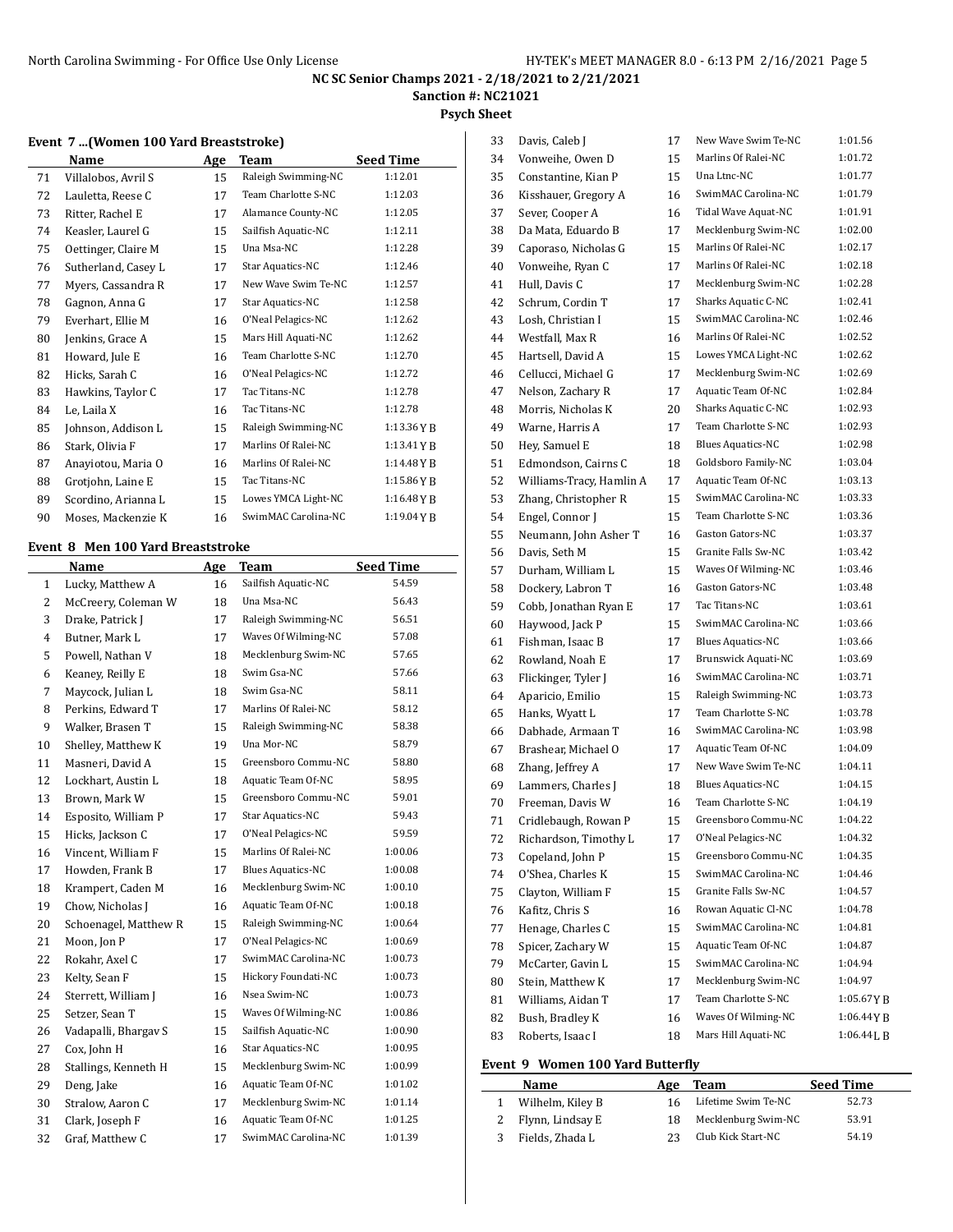**Sanction #: NC21021**

**Psych Sheet**

### **Event 9 ...(Women 100 Yard Butterfly)**

|          | $\frac{1}{2}$<br>Name                         | Age      | Team                       | <b>Seed Time</b> |
|----------|-----------------------------------------------|----------|----------------------------|------------------|
| 4        | Schoppa, Maura Q                              | 17       | Swim Gsa-NC                | 54.69            |
| 5        | Yandle, Ava C                                 | 17       | Una Ltnc-NC                | 55.38            |
| 6        | Stolberg, Emma E                              | 16       | SwimMAC Carolina-NC        | 55.71            |
| 7        | Murray, Avery E                               | 16       | Mecklenburg Swim-NC        | 55.89            |
|          | Parkes, Callie D                              | 17       | Waves Of Wilming-NC        | 56.04            |
| 8<br>9   | Browning, Jordan R                            | 17       | Una Atom-NC                | 56.23            |
|          |                                               |          | Waves Of Wilming-NC        | 56.28            |
| 10       | Grill, Jenna M<br>McDevitt, Elizabeth R       | 17       | Alamance County-NC         | 56.50            |
| 11       |                                               | 17<br>15 | Swim Gsa-NC                | 56.61            |
| 12       | Teague, Helena R                              |          | New Wave Swim Te-NC        | 56.65            |
| 13       | White, Marisa L<br>Hamblin, Emilee G          | 15       | Mecklenburg Swim-NC        | 56.70            |
| 14       | Boulware, Sophie B                            | 16<br>18 | Marlins Of Ralei-NC        | 56.83            |
| 15       |                                               |          | Aquatic Team Of-NC         | 57.16            |
| 16<br>17 | Rauch, Katie I                                | 18<br>15 | Marlins Of Ralei-NC        | 57.29            |
| 18       | Kozubowski, Caroline C<br>Burgess, Stefanie A | 16       | Marlins Of Ralei-NC        | 57.39            |
|          | Dona, Hanani C                                | 16       | SwimMAC Carolina-NC        | 57.57            |
| 19       | Campbell, Emily M                             | 17       | Marlins Of Ralei-NC        | 57.57            |
| 20       | Johnson, Kendra A                             | 16       | SwimMAC Carolina-NC        | 57.64            |
| 21       | Edwards, Sarah F                              | 15       | Mars Hill Aquati-NC        | 57.66            |
| 22       |                                               | 17       | Marlins Of Ralei-NC        | 57.81            |
| 23<br>24 | Ciancanelli, Makayla A<br>Plaza, Sofia M      | 15       | Aquatic Team Of-NC         | 57.82            |
| 25       | Bailey, Leigh A                               | 15       | Aquatic Team Of-NC         | 57.84            |
| 26       | Knorr, Emily S                                | 17       | Mecklenburg Swim-NC        | 57.95            |
| 27       | Hartis, Sydney A                              | 18       | Marlins Of Ralei-NC        | 57.98            |
| 28       | Sandock, Leah J                               | 16       | Mecklenburg Swim-NC        | 57.98            |
| 29       | Wagner, Grace S                               | 17       | Una Ltnc-NC                | 58.09            |
| 30       | Teachey, Michaela G                           | 17       | Marlins Of Ralei-NC        | 58.13            |
| 31       | Boulware, Olivia M                            | 16       | Marlins Of Ralei-NC        | 58.34            |
| 32       | Taylor, Kayana R                              | 17       | Hickory Foundati-NC        | 58.60            |
| 33       | Knorr, Kathryn A                              | 17       | Mecklenburg Swim-NC        | 58.66            |
| 34       | Ivan, Teresa                                  | 17       | Mecklenburg Swim-NC        | 58.70            |
| 35       | Russin, Ellie M                               | 17       | Marlins Of Ralei-NC        | 58.78            |
| 36       | Kondratick, Morgan H                          | 17       | Raleigh Swimming-NC        | 58.86            |
| 37       | Kudela, Caroline R                            | 17       | Mecklenburg Swim-NC        | 58.87            |
| 38       | Willett, Riley E                              | 16       | Swim Fanatics Sw-NC        | 58.88            |
| 39       | Eaton, Emily T                                | 15       | Mecklenburg Swim-NC        | 59.00            |
| 40       | Clowes, Mia E                                 | 16       | Tac Titans-NC              | 59.02            |
| 41       | Tonsil, Kyra R                                | 17       | SwimMAC Carolina-NC        | 59.05            |
| 42       | Mast, Alexis L                                | 16       | Marlins Of Ralei-NC        | 59.05            |
| 43       | Ssengonzi, Rachel T                           | 15       | Marlins Of Ralei-NC        | 59.24            |
| 44       | Bartis, Rowan L                               | 17       | Una Ltnc-NC                | 59.24            |
| 45       | Kline, Sophia G                               | 15       | Marlins Of Ralei-NC        | 59.30            |
| 46       | Losey, Amanda J                               | 17       | Mecklenburg Swim-NC        | 59.34            |
| 47       | Ramseur, Reece E                              | 14       | Swim Fanatics Sw-NC        | 59.43            |
| 48       | Rydzewski, Samantha G                         | 15       | Raleigh Swimming-NC        | 59.46            |
| 49       | Carlson, Alayna M                             | 18       | Marlins Of Ralei-NC        | 59.51            |
| 50       | Edwards, Emma K                               | 17       | Hickory Foundati-NC        | 59.51            |
| 51       | Dalbo, Kyra R                                 | 17       | Marlins Of Ralei-NC        | 59.52            |
| 52       | McPhaul, Anna T                               | 16       | Swim Tribe-NC              | 59.53            |
| 53       | Cornell, Caitlyn H                            | 15       | SwimMAC Carolina-NC        | 59.63            |
| 54       | Kerestes, Katarina Y                          | 15       | Mecklenburg Swim-NC        | 59.63            |
| 55       | McGovern, Julia C                             | 16       | SwimMAC Carolina-NC        | 59.68            |
| 56       | Newman, Anna C                                | 17       | Marlins Of Ralei-NC        | 59.74            |
| 57       | Cummings, Kassidy E                           | 15       | <b>Evolution Aquati-NC</b> | 59.78            |
| 58       | Fleury, Sarah K                               | 16       | SwimMAC Carolina-NC        | 59.80            |
|          |                                               |          |                            |                  |

| 59  | Haviland, Laura E      | 15 | Aquatic Team Of-NC         | 59.80   |
|-----|------------------------|----|----------------------------|---------|
| 60  | Horn, Caitlin S        | 16 | SwimMAC Carolina-NC        | 59.82   |
| 61  | Jenkins, Grace A       | 15 | Mars Hill Aquati-NC        | 59.82   |
| 62  | Anayiotou, Maria O     | 16 | Marlins Of Ralei-NC        | 1:00.11 |
| 63  | Chan, Chloe G          | 16 | Raleigh Swimming-NC        | 1:00.11 |
| 64  | Bozza, Natalie R       | 15 | Mecklenburg Swim-NC        | 1:00.12 |
| 65  | Yount, Katelyn V       | 17 | SwimMAC Carolina-NC        | 1:00.15 |
| 66  | Nugent, Nina M         | 16 | Granite Falls Sw-NC        | 1:00.15 |
| 67  | Lang, Katherine R      | 16 | Mecklenburg Swim-NC        | 1:00.20 |
| 68  | Sherrill, Raegan E     | 15 | Mecklenburg Swim-NC        | 1:00.22 |
| 69  | Webb, Margaret C       | 15 | Marlins Of Ralei-NC        | 1:00.26 |
| 70  | Benton, Meredith J     | 15 | Una Msa-NC                 | 1:00.34 |
| 71  | Martinson, Kara N      | 15 | SwimMAC Carolina-NC        | 1:00.38 |
| 72  | Fortner, Abigail K     | 16 | New Wave Swim Te-NC        | 1:00.42 |
| 73  | Smalley, Ainsley P     | 16 | Mecklenburg Swim-NC        | 1:00.45 |
| 74  | Lundy, Rachel L        | 17 | Marlins Of Ralei-NC        | 1:00.51 |
| 75  | Hamblin, Kaylee J      | 17 | Mecklenburg Swim-NC        | 1:00.54 |
| 76  | Cross, Caroline R      | 16 | Greensboro Commu-NC        | 1:00.66 |
| 77  |                        | 17 | SwimMAC Carolina-NC        | 1:00.68 |
|     | Yount, Carley M        | 17 | SwimMAC Carolina-NC        | 1:00.68 |
| 78  | Frain, Gisella P       |    | Aquatic Team Of-NC         | 1:00.68 |
| 79  | Emmons, Caney M        | 17 | Swim Gsa-NC                | 1:00.71 |
| 80  | Covington, Sadie M     | 17 |                            |         |
| 81  | Ross, Christina N      | 17 | Lowes YMCA Light-NC        | 1:00.79 |
| 82  | Gonsalves, Ashleigh L  | 16 | Mecklenburg Swim-NC        | 1:00.84 |
| 83  | Gibson, Rachel L       | 17 | Rowan Aquatic Cl-NC        | 1:00.84 |
| 84  | Gagnon, Anna G         | 17 | Star Aquatics-NC           | 1:00.97 |
| 85  | Ferguson, Elizabeth K  | 15 | Mecklenburg Swim-NC        | 1:01.05 |
| 86  | Lanier, Lily E         | 15 | Marlins Of Ralei-NC        | 1:01.15 |
| 87  | Bush, Savanna N        | 15 | Lowes YMCA Light-NC        | 1:01.20 |
| 88  | Williams, Sarah R      | 15 | SwimMAC Carolina-NC        | 1:01.21 |
| 89  | Tidwell, Katherine E   | 16 | Lowes YMCA Light-NC        | 1:01.21 |
| 90  | Inscore, Janie M       | 17 | Marlins Of Ralei-NC        | 1:01.27 |
| 91  | Wiley, Keara E         | 16 | Una Evo-NC                 | 1:01.29 |
| 92  | Soniat, Olivia K       | 16 | SwimMAC Carolina-NC        | 1:01.36 |
| 93  | Bush, Meredith R       | 16 | Mecklenburg Swim-NC        | 1:01.38 |
| 94  | Briggs, Miyako M       | 16 | Marlins Of Ralei-NC        | 1:01.44 |
| 95  | Tang, Churou           | 18 | Swim Gsa-NC                | 1:01.46 |
| 96  | Ricciardi, Bruna R     | 17 | Mecklenburg Swim-NC        | 1:01.50 |
| 97  | Herrforth, Rebecca C   | 15 | Team Charlotte S-NC        | 1:01.54 |
| 98  | Garlick, Macyn E       | 17 | Mecklenburg Swim-NC        | 1:01.55 |
| 99  | Zollinger, Charlie N   | 15 | Mecklenburg Swim-NC        | 1:01.55 |
| 100 | Briggs, Makena K       | 15 | SwimMAC Carolina-NC        | 1:01.61 |
| 101 | Reed, Cora E           | 16 | Marlins Of Ralei-NC        | 1:01.75 |
| 102 | Ginsberg, Kinsey A     | 16 | Waves Of Wilming-NC        | 1:01.80 |
| 103 | Groce, April M         | 17 | Raleigh Swimming-NC        | 1:01.81 |
| 104 | Titioura, Katia K      | 15 | SwimMAC Carolina-NC        | 1:01.90 |
| 105 | Neighbors, Kaylie E    | 16 | Swim Fanatics Sw-NC        | 1:01.96 |
| 106 | Thomas, Camden O       | 18 | Greensboro Commu-NC        | 1:02.00 |
| 107 | Derwin, Bridget K      | 15 | Granite Falls Sw-NC        | 1:02.05 |
| 108 | Hirsch, Danielle H     | 17 | Granite Falls Sw-NC        | 1:02.08 |
| 109 | Floyd, Charley C       | 15 | SwimMAC Carolina-NC        | 1:02.11 |
| 110 | Holt, Hailey C         | 15 | New Wave Swim Te-NC        | 1:02.13 |
| 111 | Solvason, Anna C       | 15 | <b>Evolution Aquati-NC</b> | 1:02.16 |
| 112 | Christensen, Ryleigh E | 15 | SwimMAC Carolina-NC        | 1:02.26 |
| 113 | Bishop, Avery M        | 16 | Waves Of Wilming-NC        | 1:02.26 |
| 114 | Jaworski, Lara M       | 17 | Mecklenburg Swim-NC        | 1:02.27 |
| 115 | Fink, Sydney           | 15 | Mecklenburg Swim-NC        | 1:02.33 |
|     |                        |    |                            |         |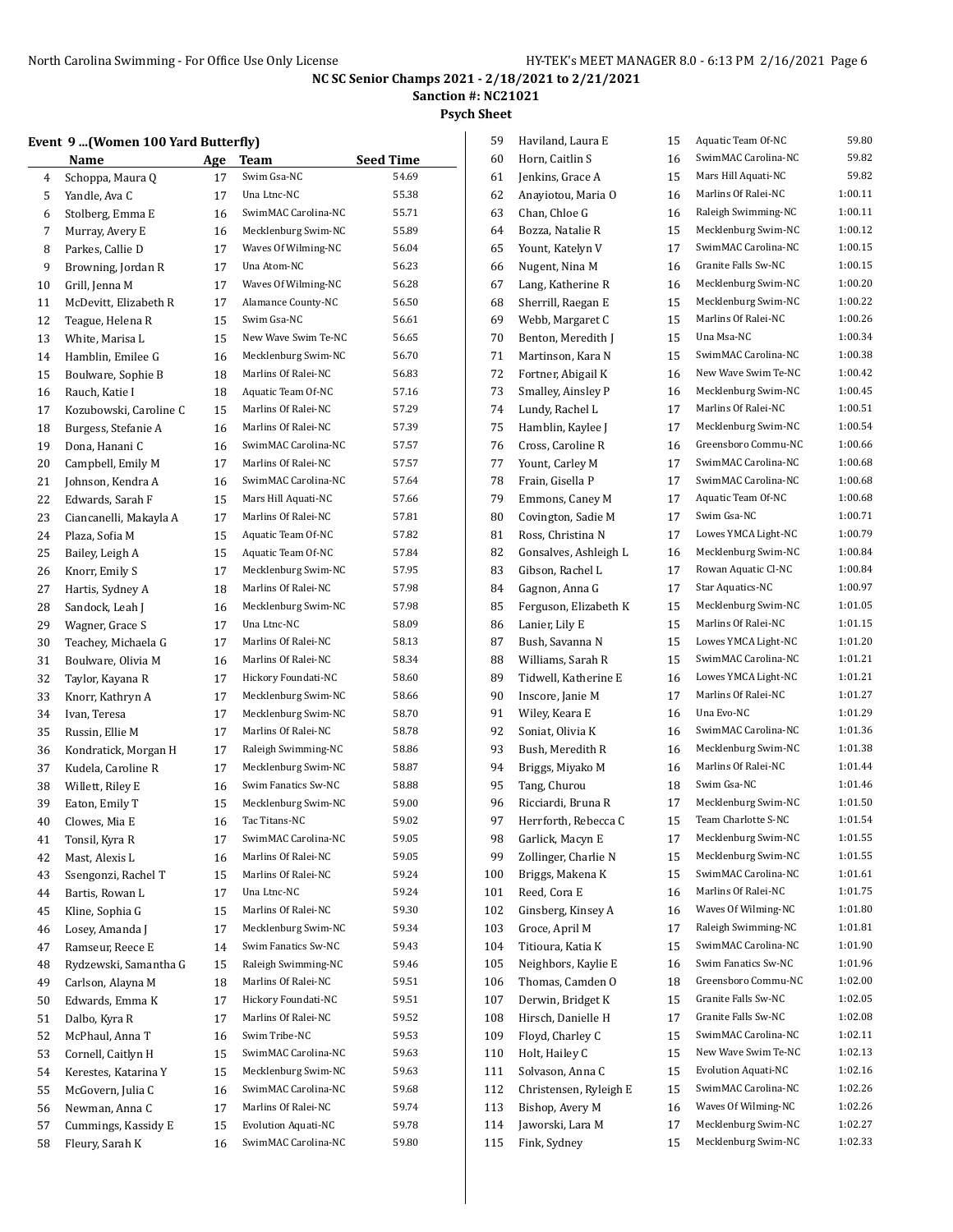**Sanction #: NC21021**

#### **Psych Sheet**

#### **Event 9 ...(Women 100 Yard Butterfly)**

|     | Name                       | Age | <b>Team</b>         | <b>Seed Time</b> |
|-----|----------------------------|-----|---------------------|------------------|
| 116 | Miller, Samantha A         | 15  | Marlins Of Ralei-NC | 1:02.39          |
| 117 | Jacobs, Audrey L           | 17  | O'Neal Pelagics-NC  | 1:02.42          |
| 118 | Lauletta, Reese C          | 17  | Team Charlotte S-NC | 1:02.44          |
| 119 | Wachendorfer, Hannah E     | 16  | Star Aquatics-NC    | 1:02.51          |
| 120 | Hawkins, Taylor C          | 17  | Tac Titans-NC       | 1:02.52          |
| 121 | Pitts, Emma W              | 15  | Hickory Foundati-NC | 1:02.57          |
| 122 | Hughes, Ashley L           | 17  | Una Mor-NC          | 1:02.59          |
| 123 | White, Ehnaya K            | 15  | Queen City Dolph-NC | 1:02.62          |
| 124 | Davis, Alexandra M         | 15  | SwimMAC Carolina-NC | 1:02.63          |
| 125 | Makhuli, Isabella L        | 17  | Team Charlotte S-NC | 1:02.63          |
| 126 | Chin, Ella S               | 15  | SwimMAC Carolina-NC | 1:02.64          |
| 127 | Kenney, Carolynn G         | 15  | Raleigh Swimming-NC | 1:02.66          |
| 128 | Strauss, Sydney G          | 17  | SwimMAC Carolina-NC | 1:02.67          |
| 129 | Richards, Brady L          | 15  | Team Charlotte S-NC | 1:02.69          |
| 130 | Lac, Tabitha Y             | 15  | Waves Of Wilming-NC | 1:02.70          |
| 131 | Howard, Jule E             | 16  | Team Charlotte S-NC | 1:02.73          |
| 132 | Coburn, Zoe E              | 16  | Hickory Foundati-NC | 1:02.85          |
| 133 | Patricio Taylor, Marissa L | 16  | Tac Titans-NC       | 1:02.86          |
| 134 | Lickfold, Megan E          | 15  | Raleigh Swimming-NC | 1:02.87          |
| 135 | Freeman, Evelyn G          | 15  | Mecklenburg Swim-NC | 1:02.91YB        |
| 136 | Hollmeyer, Abigail L       | 15  | Mecklenburg Swim-NC | 1:03.08YB        |
| 137 | Villalobos, Avril S        | 15  | Raleigh Swimming-NC | $1:03.11$ Y B    |
| 138 | Altmeyer, Lillian K        | 16  | Team Charlotte S-NC | 1:03.28YB        |
| 139 | Everhart, Ellie M          | 16  | O'Neal Pelagics-NC  | 1:03.32YB        |
| 140 | Prather, Caroline E        | 16  | Granite Falls Sw-NC | $1:03.32$ Y B    |
| 141 | Claudy, Madison A          | 18  | Mecklenburg Swim-NC | $1:05.15$ YB     |
| 142 | Hardey, Livi C             | 15  | SwimMAC Carolina-NC | 1:05.91YB        |
| 143 | Valent, Cameron C          | 17  | Tac Titans-NC       | 1:05.95YB        |
| 144 | Sutherland, Casey L        | 17  | Star Aquatics-NC    | 1:06.22YB        |
| 145 | Hicks, Sarah C             | 16  | O'Neal Pelagics-NC  | 1:06.92YB        |
| 146 | Ritter, Rachel E           | 17  | Alamance County-NC  | 1:07.93YB        |
| 147 | Moses, Mackenzie K         | 16  | SwimMAC Carolina-NC | $1:10.44$ Y B    |

## **Event 10 Men 100 Yard Butterfly**

|    | Name                   | Age | Team                     | <b>Seed Time</b> |
|----|------------------------|-----|--------------------------|------------------|
| 1  | Boone, Garrett O       | 18  | Una Msa-NC               | 47.56            |
| 2  | Bacon, Tate R          | 16  | Marlins Of Ralei-NC      | 48.05            |
| 3  | Ranier, Harrison B     | 16  | Sailfish Aquatic-NC      | 49.28            |
| 4  | Davis, Collin A        | 17  | Club Kick Start-NC       | 50.01            |
| 5  | McCosh, Ethan A        | 18  | Hickory Foundati-NC      | 50.39            |
| 6  | Dean, Kenan P          | 17  | Mecklenburg Swim-NC      | 50.45            |
| 7  | Reiger, Samuel L       | 17  | Aquatic Team Of-NC       | 50.51            |
| 8  | Congiusta, Matthew P   | 17  | Club Kick Start-NC       | 50.55            |
| 9  | Lucky, Matthew A       | 16  | Sailfish Aquatic-NC      | 50.55            |
| 10 | Hering, Flinn M        | 17  | Swim Gsa-NC              | 50.89            |
| 11 | Wisniewski, Jonathan W | 18  | Goldsboro Family-NC      | 51.20            |
| 12 | Bock, Michael S        | 17  | Raleigh Swimming-NC      | 51.33            |
| 13 | Hohnbaum, Graham C     | 17  | Aquatic Team Of-NC       | 51.40            |
| 14 | Chapman, John J        | 18  | Marlins Of Ralei-NC      | 51.41            |
| 15 | Lockhart, Austin L     | 18  | Aquatic Team Of-NC       | 51.49            |
| 16 | Rock, Noah L           | 16  | Greensboro Commu-NC      | 51.63            |
| 17 | Berkeley, Coby         | 16  | Mecklenburg Swim-NC      | 51.70            |
| 18 | Kirkpatrick, Owen E    | 18  | Mecklenburg Swim-NC      | 52.01            |
| 19 | Thorsen, Harrison M    | 16  | <b>Blues Aquatics-NC</b> | 52.07            |
| 20 | Crawford, Payton S     | 18  | SwimMAC Carolina-NC      | 52.08            |

| 21 | Scott, Mason A            | 16 | Marlins Of Ralei-NC        | 52.10 |
|----|---------------------------|----|----------------------------|-------|
| 22 | McKinney, Ian M           | 16 | Mecklenburg Swim-NC        | 52.10 |
| 23 | Bradshaw, Lane M          | 15 | SwimMAC Carolina-NC        | 52.23 |
| 24 | Sterrett, William J       | 16 | Nsea Swim-NC               | 52.31 |
| 25 | Lacjak, Nolan R           | 17 | Mecklenburg Swim-NC        | 52.33 |
| 26 | Ringenbach, Bode A        | 17 | Marlins Of Ralei-NC        | 52.38 |
| 27 | Lee, Christian J          | 16 | Marlins Of Ralei-NC        | 52.43 |
| 28 | Clark, Joseph F           | 16 | Aquatic Team Of-NC         | 52.88 |
| 29 | McLuskie, Logan A         | 18 | Aquatic Team Of-NC         | 53.00 |
| 30 | Walcott, David I          | 16 | Granite Falls Sw-NC        | 53.05 |
| 31 | McCreery, Coleman W       | 18 | Una Msa-NC                 | 53.06 |
| 32 | Wall, Josh W              | 18 | Una Rsa-NC                 | 53.06 |
| 33 | Brooks, Jason D           | 16 | Greensboro Commu-NC        | 53.08 |
| 34 | Furbay, Patrick D         | 17 | Waves Of Wilming-NC        | 53.09 |
| 35 | Curran, Garrett T         | 18 | Raleigh Swimming-NC        | 53.09 |
| 36 | Ison, Luka I              | 15 | Raleigh Swimming-NC        | 53.13 |
| 37 | Edwards, Jonathan P       | 15 | Greensboro Commu-NC        | 53.19 |
| 38 | Flower, Jackson D         | 17 | Goldsboro Family-NC        | 53.26 |
| 39 | Jerger, Jacob A           | 17 | Mecklenburg Swim-NC        | 53.44 |
| 40 | Cook, Alexander D         | 16 | SwimMAC Carolina-NC        | 53.45 |
| 41 | Duke, Jonathan B          | 17 | Marlins Of Ralei-NC        | 53.50 |
| 42 | Campolmi, Caden J         | 16 | Aquatic Team Of-NC         | 53.54 |
| 43 | Doherty, Torin N          | 16 | Marlins Of Ralei-NC        | 53.57 |
|    |                           |    | New Wave Swim Te-NC        | 53.62 |
| 44 | Smith, Zack C             | 14 | Aquatic Team Of-NC         | 53.70 |
| 45 | Mrzygod, Bryson Z         | 16 | Tac Titans-NC              | 53.72 |
| 46 | Dallamura, Scott J        | 42 |                            | 53.76 |
| 47 | Kilmurry, Garrett J       | 18 | Mecklenburg Swim-NC        |       |
| 48 | Holder, Deaven M          | 16 | Lowes YMCA Light-NC        | 53.87 |
| 49 | Durham, William L         | 15 | Waves Of Wilming-NC        | 53.98 |
| 50 | Sapp, John P              | 18 | Team Charlotte S-NC        | 54.00 |
| 51 | Watkins, Samuel F         | 15 | Marlins Of Ralei-NC        | 54.04 |
| 52 | Herman, Nathaniel M       | 19 | Marlins Of Ralei-NC        | 54.17 |
| 53 | Russell, Benjamin S       | 18 | Marlins Of Ralei-NC        | 54.24 |
| 54 | Giffel, Ian A             | 17 | Granite Falls Sw-NC        | 54.25 |
| 55 | Arndt, Thomas H           | 17 | New Wave Swim Te-NC        | 54.41 |
| 56 | Harris, Tiesyn J          | 16 | SwimMAC Carolina-NC        | 54.49 |
| 57 | Miroshnichenko, Alexander | 18 | Greensboro Commu-NC        | 54.55 |
| 58 | Heisig, Charles M         | 15 | SwimMAC Carolina-NC        | 54.61 |
| 59 | Curzan, Sean C            | 18 | Raleigh Swimming-NC        | 54.64 |
| 60 | Bershad, Ethan I          | 17 | SwimMAC Carolina-NC        | 54.65 |
| 61 | Aristondo, Christopher    | 15 | Aquatic Team Of-NC         | 54.68 |
| 62 | Hall, Spencer M           | 16 | High Point Swim-NC         | 54.72 |
| 63 | Lachapelle, Luc M         | 17 | SwimMAC Carolina-NC        | 54.75 |
| 64 | Johnson, Cameron M        | 15 | East Carolina Aq-NC        | 54.77 |
| 65 | Peterson, Caleb A         | 15 | Mecklenburg Swim-NC        | 54.78 |
| 66 | Bednar, Benjamin M        | 16 | SwimMAC Carolina-NC        | 54.81 |
| 67 | Gilbert, Thomas L         | 15 | Tac Titans-NC              | 54.82 |
| 68 | Bundy, Samuel O           | 16 | Mecklenburg Swim-NC        | 54.85 |
| 69 | Glassner, George E        | 15 | SwimMAC Carolina-NC        | 54.86 |
| 70 | Solvason, Connor C        | 15 | <b>Evolution Aquati-NC</b> | 54.90 |
| 71 | Lazaroski, Jack T         | 15 | Mecklenburg Swim-NC        | 54.93 |
| 72 | McCarter, Gavin L         | 15 | SwimMAC Carolina-NC        | 55.00 |
| 73 | Brodnick, Seth A          | 18 | Marlins Of Ralei-NC        | 55.02 |
| 74 | Brown, Zachary D          | 17 | Aquatic Team Of-NC         | 55.03 |
| 75 | Sinclair, William J       | 16 | Lowes YMCA Light-NC        | 55.03 |
| 76 | Hetzel, John              | 17 | SwimMAC Carolina-NC        | 55.08 |
| 77 | Langtry, Ryan C           | 15 | Waves Of Wilming-NC        | 55.09 |
|    |                           |    |                            |       |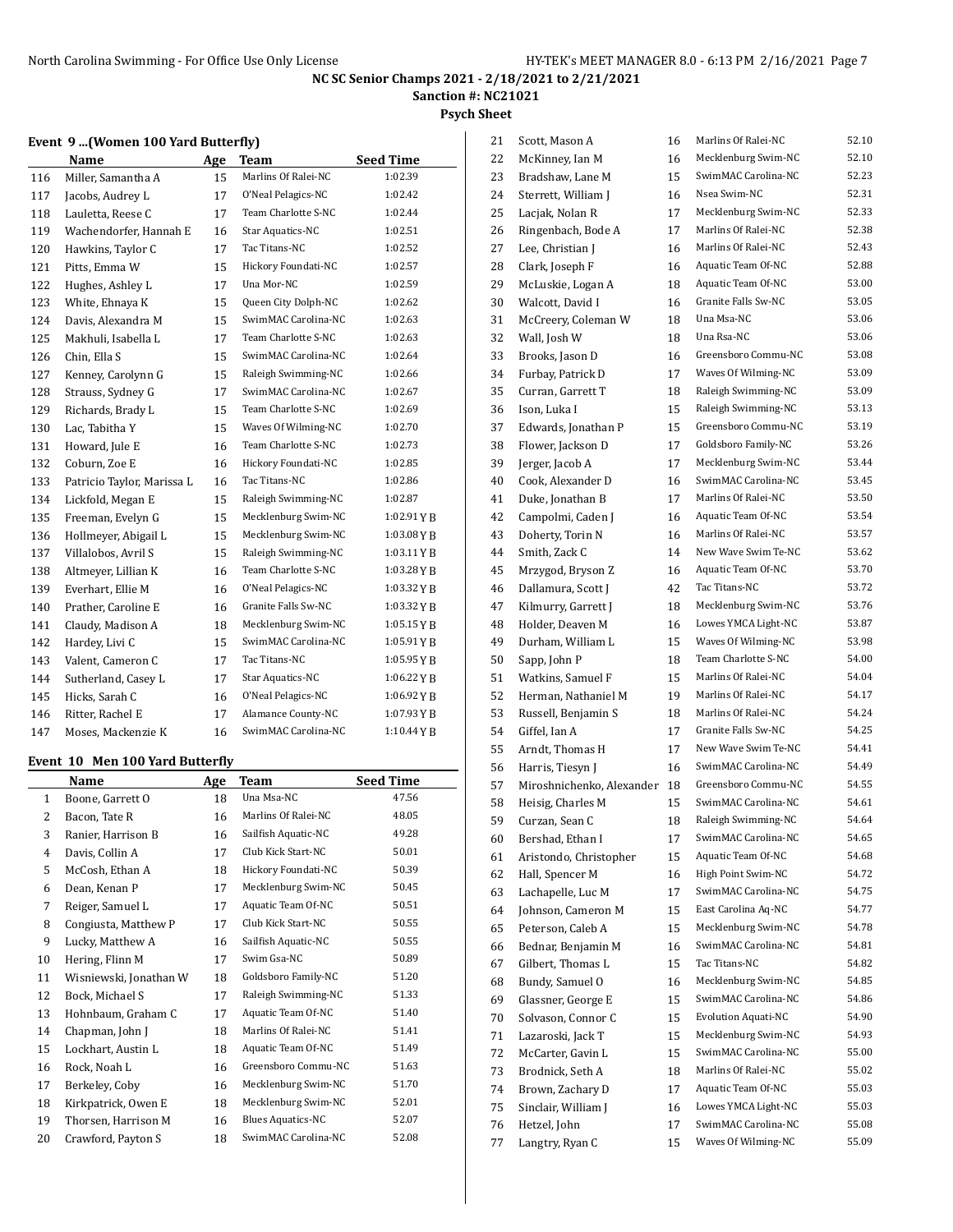**Sanction #: NC21021**

### **Psych Sheet**

## **Event 10 ...(Men 100 Yard Butterfly)**

|     | Name                 | <b>Age</b> | <b>Team</b>              | <b>Seed Time</b> |
|-----|----------------------|------------|--------------------------|------------------|
| 78  | Moon, Jon P          | 17         | O'Neal Pelagics-NC       | 55.13            |
| 79  | Constantine, Kian P  | 15         | Una Ltnc-NC              | 55.13            |
| 80  | Cady, Christopher A  | 15         | Marlins Of Ralei-NC      | 55.14            |
| 81  | Morris, Nicholas K   | 20         | Sharks Aquatic C-NC      | 55.15            |
| 82  | Fishman, Isaac B     | 17         | <b>Blues Aquatics-NC</b> | 55.33            |
| 83  | Reville, Jacland F   | 17         | Marlins Of Ralei-NC      | 55.38            |
| 84  | Cloutier, Briggs B   | 16         | East Carolina Aq-NC      | 55.39            |
| 85  | James, Alexander M   | 15         | Mecklenburg Swim-NC      | 55.40            |
| 86  | Chavis, Maxwell J    | 15         | Tac Titans-NC            | 55.41            |
| 87  | Simpson, Jake R      | 15         | Gaston Gators-NC         | 55.43            |
| 88  | Wilson, Ryan J       | 17         | SwimMAC Carolina-NC      | 55.50            |
| 89  | Brown, Philip M      | 15         | Nsea Swim-NC             | 55.56            |
| 90  | Stralow, Aaron C     | 17         | Mecklenburg Swim-NC      | 55.66            |
| 91  | Walker, Douglas W    | 16         | Marlins Of Ralei-NC      | 55.70            |
| 92  | Hanks, Wyatt L       | 17         | Team Charlotte S-NC      | 55.72            |
| 93  | Luo, Matthew Z       | 17         | Waves Of Wilming-NC      | 55.77            |
| 94  | Hook, William M      | 15         | Tac Titans-NC            | 55.79            |
| 95  | Setzer, Sean T       | 15         | Waves Of Wilming-NC      | 55.83            |
| 96  | Davis, Caleb J       | 17         | New Wave Swim Te-NC      | 55.92            |
| 97  | Lynch, Ryan T        | 18         | Raleigh Swimming-NC      | 55.95            |
| 98  | Smith, Jaxon T       | 18         | Xcell Aquatics-NC        | 56.02            |
| 99  | Lin, Owen H          | 12         | East Carolina Aq-NC      | 56.04            |
| 100 | Walcott, Benjamin J  | 14         | Granite Falls Sw-NC      | 56.05            |
| 101 | Spicer, Zachary W    | 15         | Aquatic Team Of-NC       | 56.09            |
| 102 | Kehn, Lucas J        | 15         | Raleigh Swimming-NC      | 56.18            |
| 103 | Esarove, Benjamin R  | 16         | Team Charlotte S-NC      | 56.19            |
| 104 | Hey, Samuel E        | 18         | <b>Blues Aquatics-NC</b> | 56.21            |
| 105 | Powell, Clayton L    | 17         | Hickory Foundati-NC      | 56.23            |
| 106 | Sinople, Dylan J     | 16         | Team Charlotte S-NC      | 56.29            |
| 107 | Player, Samuel W     | 17         | Sharks Aquatic C-NC      | 56.31            |
| 108 | Williams, Aidan T    | 17         | Team Charlotte S-NC      | 56.31            |
| 109 | Adams, Hudson B      | 16         | Team Charlotte S-NC      | 56.35            |
| 110 | True, Nathaniel E    | 16         | East Carolina Aq-NC      | 56.35            |
| 111 | Post, Cian D         | 15         | Waves Of Wilming-NC      | 56.47            |
| 112 | Sever, Cooper A      | 16         | Tidal Wave Aquat-NC      | 56.50            |
| 113 | Omoresemi, Myles O   | 17         | Team Charlotte S-NC      | 56.50            |
| 114 | Zhang, Christopher R | 15         | SwimMAC Carolina-NC      | 56.53            |
| 115 | Chambers, Campbell G | 16         | New Wave Swim Te-NC      | 56.58            |
| 116 | Claborn, Nathan M    | 17         | Lowes YMCA Light-NC      | 56.81YB          |
| 117 | Auman, Isaiah H      | 16         | Mecklenburg Swim-NC      | 56.84YB          |
| 118 | Mercer, Julian D     | 16         | New South Swimmi-NC      | 57.06YB          |
| 119 | Schrum, Cordin T     | 17         | Sharks Aquatic C-NC      | 57.28YB          |
| 120 | Caporaso, Nicholas G | 15         | Marlins Of Ralei-NC      | 57.34 Y B        |
| 121 | Dacus, Wyatt R       | 16         | New South Swimmi-NC      | 57.95 Y B        |
| 122 | Leon, Ignacio A      | 18         | Marlins Of Ralei-NC      | 57.98YB          |
| 123 | Hall, Jackson H      | 15         | New Wave Swim Te-NC      | 1:01.69YB        |
|     |                      |            |                          |                  |

### **Event 11 Women 400 Yard IM**

 $\overline{a}$ 

|   | Name                   | Age | Team                | <b>Seed Time</b> |
|---|------------------------|-----|---------------------|------------------|
|   | Knorr, Kathryn A       | 17  | Mecklenburg Swim-NC | 4:22.32          |
|   | Pena, Karsen R         |     | Marlins Of Ralei-NC | 4:28.54          |
|   | Teachey, Michaela G    | 17  | Marlins Of Ralei-NC | 4:28.97          |
| 4 | Wilson, Peyton L       |     | Greensboro Commu-NC | 4:31.53          |
| 5 | Heffelfinger, Alyssa L | 17  | Mecklenburg Swim-NC | 4:31.84          |
|   | Dalbo, Kyra R          |     | Marlins Of Ralei-NC | 4:32.43          |

| 7  | Ciancanelli, Makayla A | 17 | Marlins Of Ralei-NC     | 4:33.24   |
|----|------------------------|----|-------------------------|-----------|
| 8  | Hughes, Natalie J      | 16 | Marlins Of Ralei-NC     | 4:33.94   |
| 9  | Dalton, Mary B         | 15 | SwimMAC Carolina-NC     | 4:34.29   |
| 10 | Rydzewski, Amber E     | 17 | Raleigh Swimming-NC     | 4:34.68   |
| 11 | Rydzewski, Samantha G  | 15 | Raleigh Swimming-NC     | 4:36.71   |
| 12 | Campbell, Emily M      | 17 | Marlins Of Ralei-NC     | 4:36.81   |
| 13 | O'Mara, Gracyn H       | 16 | Mecklenburg Swim-NC     | 4:36.88   |
| 14 | Boulware, Sophie B     | 18 | Marlins Of Ralei-NC     | 4:37.16   |
| 15 | Boulware, Olivia M     | 16 | Marlins Of Ralei-NC     | 4:37.39   |
| 16 | Newman, Anna C         | 17 | Marlins Of Ralei-NC     | 4:37.58   |
| 17 | Parmenter, Katelyn L   | 15 | Hickory Foundati-NC     | 4:39.07   |
| 18 | Smith, Sydney T        | 16 | Marlins Of Ralei-NC     | 4:40.49   |
| 19 | Durak, Gwenyth B       | 18 | Hickory Foundati-NC     | 4:40.58   |
| 20 | Yount, Carley M        | 17 | SwimMAC Carolina-NC     | 4:40.85   |
| 21 | Hartis, Sydney A       | 18 | Marlins Of Ralei-NC     | 4:41.01   |
| 22 | Pitts, Emma W          | 15 | Hickory Foundati-NC     | 4:41.29   |
| 23 | Burgess, Stefanie A    | 16 | Marlins Of Ralei-NC     | 4:42.21   |
| 24 | Ssengonzi, Rachel T    | 15 | Marlins Of Ralei-NC     | 4:43.08   |
| 25 | Schell, Gabrielle T    | 14 | Swim Fanatics Sw-NC     | 4:43.36   |
| 26 | Kimmel, Allison F      | 16 | <b>Gaston Gators-NC</b> | 4:43.39   |
| 27 | McRae, Katherine G     | 16 | Raleigh Swimming-NC     | 4:44.85   |
| 28 | Wozny, Makenna C       | 16 | SwimMAC Carolina-NC     | 4:45.28   |
| 29 | Miller, Samantha A     | 15 | Marlins Of Ralei-NC     | 4:45.54   |
| 30 | Yoder, Kate E          | 16 | New Wave Swim Te-NC     | 4:45.76   |
| 31 | McPhaul, Anna T        | 16 | Swim Tribe-NC           | 4:45.91   |
| 32 | Banks, Madeline A      | 17 | Raleigh Swimming-NC     | 4:46.48   |
| 33 | Lang, Katherine R      | 16 | Mecklenburg Swim-NC     | 4:47.81   |
| 34 | Patrick, Mckenna L     | 15 | Mecklenburg Swim-NC     | 4:48.48   |
| 35 | Frain, Gisella P       | 17 | SwimMAC Carolina-NC     | 4:48.53   |
| 36 | Hughes, Ashley L       | 17 | Una Mor-NC              | 4:48.75   |
| 37 | Kozubowski, Caroline C | 15 | Marlins Of Ralei-NC     | 4:52.38YB |
| 38 | Mast. Alexis L         | 16 | Marlins Of Ralei-NC     | 4:58.93YB |
| 39 | Diaz, Sofia K          | 15 | Mecklenburg Swim-NC     | 5:05.76YB |
|    |                        |    |                         |           |

# **Event 12 Men 400 Yard IM**

|    | Name                  | Age | Team                | <b>Seed Time</b> |
|----|-----------------------|-----|---------------------|------------------|
| 1  | Ringenbach, Bode A    | 17  | Marlins Of Ralei-NC | 3:53.93          |
| 2  | Herman, Nathaniel M   | 19  | Marlins Of Ralei-NC | 3:56.82          |
| 3  | Chapman, John J       | 18  | Marlins Of Ralei-NC | 3:58.18          |
| 4  | Silver, Ryan J        | 18  | Marlins Of Ralei-NC | 3:58.39          |
| 5  | Lucky, Matthew A      | 16  | Sailfish Aquatic-NC | 4:01.10          |
| 6  | Perkins, Edward T     | 17  | Marlins Of Ralei-NC | 4:02.56          |
| 7  | Russell, Benjamin S   | 18  | Marlins Of Ralei-NC | 4:03.67          |
| 8  | Womble, Ethan V       | 18  | Greensboro Commu-NC | 4:03.92          |
| 9  | Harris, Dax C         | 16  | Greensboro Commu-NC | 4:05.74          |
| 10 | Maycock, Julian L     | 18  | Swim Gsa-NC         | 4:06.71          |
| 11 | Hering, Flinn M       | 17  | Swim Gsa-NC         | 4:07.96          |
| 12 | Drake, Patrick J      | 17  | Raleigh Swimming-NC | 4:10.84          |
| 13 | Godfrey, Elijah B     | 16  | Hickory Foundati-NC | 4:11.33          |
| 14 | Vonweihe, Ryan C      | 17  | Marlins Of Ralei-NC | 4:12.97          |
| 15 | Seeber, Andrew C      | 15  | Greensboro Commu-NC | 4:13.92          |
| 16 | Bacon, Tate R         | 16  | Marlins Of Ralei-NC | 4:14.84          |
| 17 | Reville, Jacland F    | 17  | Marlins Of Ralei-NC | 4:15.70          |
| 18 | Kelty, Sean F         | 15  | Hickory Foundati-NC | 4:15.81          |
| 19 | Schoenagel, Matthew R | 15  | Raleigh Swimming-NC | 4:16.30          |
| 20 | Sterrett, William J   | 16  | Nsea Swim-NC        | 4:17.83          |
| 21 | Keen, Troy D          | 15  | SwimMAC Carolina-NC | 4:18.78          |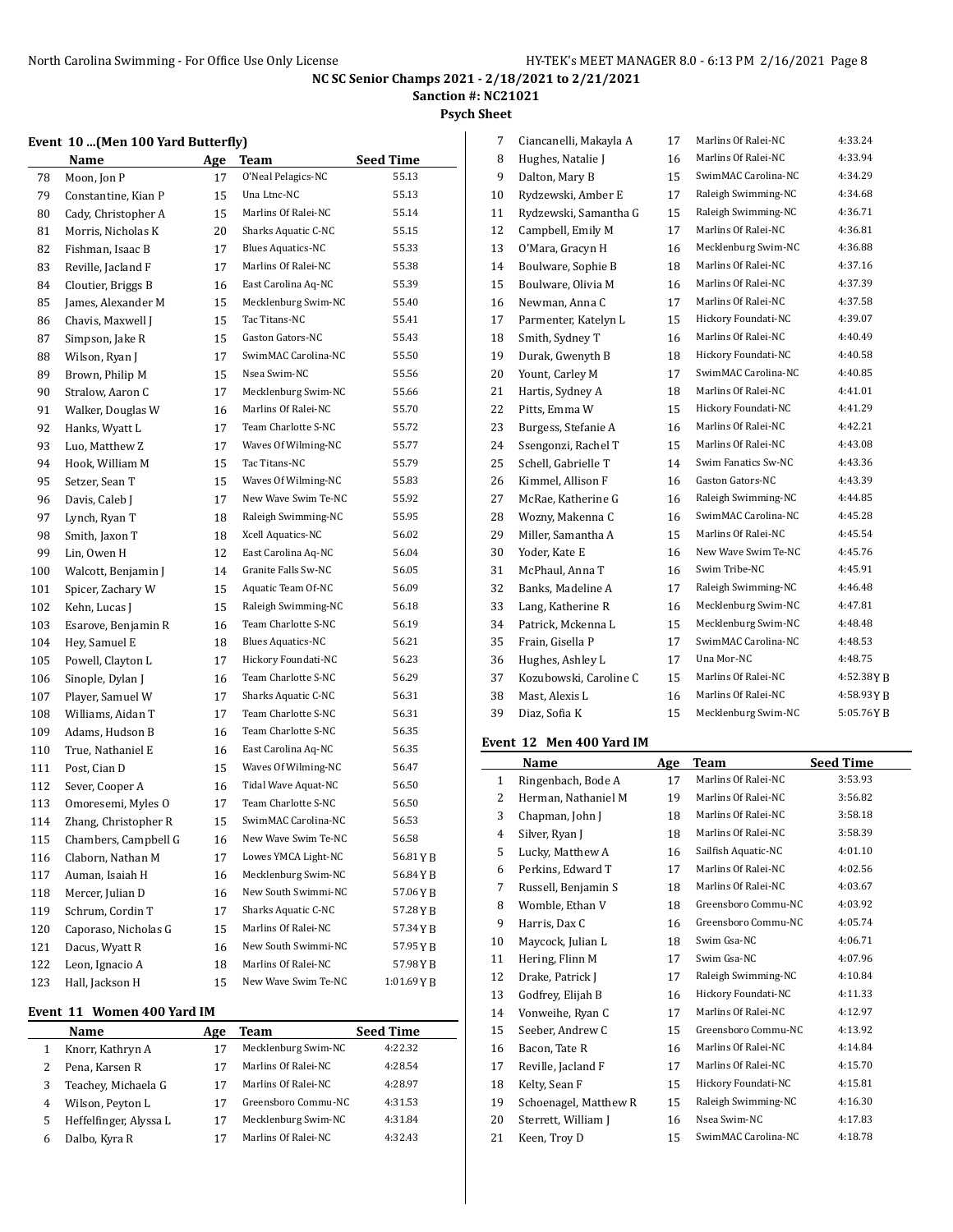**Sanction #: NC21021**

## **Psych Sheet**

### **Event 12 ...(Men 400 Yard IM)**

|    | Name                  | Age | Team                     | <b>Seed Time</b> |
|----|-----------------------|-----|--------------------------|------------------|
| 22 | Curran, Garrett T     | 18  | Raleigh Swimming-NC      | 4:19.06          |
| 23 | Brown, Zachary D      | 17  | Aquatic Team Of-NC       | 4:19.70          |
| 24 | Vincent, William F    | 15  | Marlins Of Ralei-NC      | 4:20.68          |
| 25 | Brown, Mark W         | 15  | Greensboro Commu-NC      | 4:21.10          |
| 26 | Vonweihe, Owen D      | 15  | Marlins Of Ralei-NC      | 4:21.21          |
| 27 | Watkins, Samuel F     | 15  | Marlins Of Ralei-NC      | 4:21.34          |
| 28 | Heisig, Charles M     | 15  | SwimMAC Carolina-NC      | 4:21.47          |
| 29 | Tuttle, Wilson N      | 15  | Marlins Of Ralei-NC      | 4:21.90          |
| 30 | Graf, Matthew C       | 17  | SwimMAC Carolina-NC      | 4:22.12          |
| 31 | McCarter, Gavin L     | 15  | SwimMAC Carolina-NC      | 4:22.55          |
| 32 | Haywood, Jack P       | 15  | SwimMAC Carolina-NC      | 4:22.63          |
| 33 | Fazen, Collin B       | 16  | Mecklenburg Swim-NC      | 4:22.66          |
| 34 | McRea, Levi T         | 17  | Hickory Foundati-NC      | 4:22.84          |
| 35 | Kisshauer, Gregory A  | 16  | SwimMAC Carolina-NC      | 4:23.00          |
| 36 | Cook, Alexander D     | 16  | SwimMAC Carolina-NC      | 4:23.02          |
| 37 | Masneri, David A      | 15  | Greensboro Commu-NC      | 4:23.04          |
| 38 | Howden, Frank B       | 17  | <b>Blues Aquatics-NC</b> | 4:23.07          |
| 39 | Hetzel, John          | 17  | SwimMAC Carolina-NC      | 4:23.59          |
| 40 | Klein, Frederick W    | 15  | SwimMAC Carolina-NC      | 4:24.52          |
| 41 | Wilson, Lucas A       | 16  | Marlins Of Ralei-NC      | 4:25.40          |
| 42 | Westfall, Max R       | 16  | Marlins Of Ralei-NC      | 4:26.14          |
| 43 | Lucky, Andrew A       | 18  | Sailfish Aquatic-NC      | 4:26.21          |
| 44 | Hadsell, Ethan C      | 15  | Raleigh Swimming-NC      | 4:26.67          |
| 45 | Markoski, James D     | 15  | Marlins Of Ralei-NC      | 4:26.72          |
| 46 | Smelzer, Luke R       | 16  | Swim Gsa-NC              | 4:26.83          |
| 47 | Cobb, Jonathan Ryan E | 17  | Tac Titans-NC            | 4:27.72          |
| 48 | Weber, Lucas D        | 15  | SwimMAC Carolina-NC      | 4:27.91          |
| 49 | Crawford, Payton S    | 18  | SwimMAC Carolina-NC      | 4:28.38          |
| 50 | Chow, Nicholas J      | 16  | Aquatic Team Of-NC       | 4:28.51          |
| 51 | Bachmann, Cole        | 15  | Marlins Of Ralei-NC      | 4:29.10          |

## **Event 13 Women 200 Yard Butterfly**

|              | Name                  | Age | <b>Team</b>         | <b>Seed Time</b> |
|--------------|-----------------------|-----|---------------------|------------------|
| $\mathbf{1}$ | Wilhelm, Kiley B      | 16  | Lifetime Swim Te-NC | 1:59.37          |
| 2            | Schoppa, Maura Q      | 17  | Swim Gsa-NC         | 2:03.98          |
| 3            | Knorr, Kathryn A      | 17  | Mecklenburg Swim-NC | 2:05.44          |
| 4            | Rainey, Grace A       | 16  | SwimMAC Carolina-NC | 2:05.51          |
| 5            | Taylor, Kayana R      | 17  | Hickory Foundati-NC | 2:06.80          |
| 6            | McDevitt, Elizabeth R | 17  | Alamance County-NC  | 2:06.87          |
| 7            | Knorr, Emily S        | 17  | Mecklenburg Swim-NC | 2:07.32          |
| 8            | White, Marisa L       | 15  | New Wave Swim Te-NC | 2:07.71          |
| 9            | Ally, Emily H         | 18  | Greensboro Commu-NC | 2:07.90          |
| 10           | Murray, Avery E       | 16  | Mecklenburg Swim-NC | 2:08.55          |
| 11           | Boulware, Olivia M    | 16  | Marlins Of Ralei-NC | 2:08.62          |
| 12           | Teague, Helena R      | 15  | Swim Gsa-NC         | 2:09.23          |
| 13           | Ssengonzi, Rachel T   | 15  | Marlins Of Ralei-NC | 2:09.46          |
| 14           | Rydzewski, Samantha G | 15  | Raleigh Swimming-NC | 2:10.40          |
| 15           | Johnson, Kendra A     | 16  | SwimMAC Carolina-NC | 2:11.05          |
| 16           | Losey, Amanda J       | 17  | Mecklenburg Swim-NC | 2:11.83          |
| 17           | Rydzewski, Amber E    | 17  | Raleigh Swimming-NC | 2:12.05          |
| 18           | Pitts, Emma W         | 15  | Hickory Foundati-NC | 2:12.28          |
| 19           | Russin, Ellie M       | 17  | Marlins Of Ralei-NC | 2:12.35          |
| 20           | Ferguson, Elizabeth K | 15  | Mecklenburg Swim-NC | 2:12.70          |
| 21           | Murtagh, Liza M       | 17  | Nsea Swim-NC        | 2:13.18          |
| 22           | Daniels, Grace O      | 16  | SwimMAC Carolina-NC | 2:13.33          |

| 23 | Haviland, Laura E          | 15 | Aquatic Team Of-NC      | 2:13.61      |
|----|----------------------------|----|-------------------------|--------------|
| 24 | Kimmel, Allison F          | 16 | <b>Gaston Gators-NC</b> | 2:13.72      |
| 25 | Inscore, Janie M           | 17 | Marlins Of Ralei-NC     | 2:13.84      |
| 26 | McPhaul. Anna T            | 16 | Swim Tribe-NC           | 2:14.22      |
| 27 | Fortner, Abigail K         | 16 | New Wave Swim Te-NC     | 2:14.40      |
| 28 | Edwards, Emma K            | 17 | Hickory Foundati-NC     | 2:14.49      |
| 29 | Bozza, Natalie R           | 15 | Mecklenburg Swim-NC     | 2:14.59      |
| 30 | Frain, Gisella P           | 17 | SwimMAC Carolina-NC     | 2:14.94      |
| 31 | Anaviotou, Maria O         | 16 | Marlins Of Ralei-NC     | 2:15.30      |
| 32 | Gagnon, Anna G             | 17 | Star Aquatics-NC        | 2:15.38      |
| 33 | Clowes, Mia E              | 16 | Tac Titans-NC           | 2:15.44      |
| 34 | Ricciardi, Bruna R         | 17 | Mecklenburg Swim-NC     | 2:15.65      |
| 35 | Dalton, Mary B             | 15 | SwimMAC Carolina-NC     | 2:15.78      |
| 36 | Jaworski, Lara M           | 17 | Mecklenburg Swim-NC     | 2:16.02      |
| 37 | Briggs, Miyako M           | 16 | Marlins Of Ralei-NC     | 2:16.10      |
| 38 | Fleury, Sarah K            | 16 | SwimMAC Carolina-NC     | 2:16.37      |
| 39 | Patricio Taylor, Marissa L | 16 | Tac Titans-NC           | 2:17.18      |
| 40 | Jenkins, Grace A           | 15 | Mars Hill Aquati-NC     | 2:17.25      |
| 41 | Emmons, Caney M            | 17 | Aquatic Team Of-NC      | 2:17.71      |
| 42 | Prather, Caroline E        | 16 | Granite Falls Sw-NC     | 2:17.90      |
| 43 | Hawkins, Taylor C          | 17 | Tac Titans-NC           | 2:17.92      |
| 44 | Le, Lona M                 | 17 | Tac Titans-NC           | 2:18.41      |
| 45 | Zollinger, Charlie N       | 15 | Mecklenburg Swim-NC     | 2:18.49      |
| 46 | Robinson, Haley N          | 17 | SwimMAC Carolina-NC     | 2:18.65      |
| 47 | Derwin, Bridget K          | 15 | Granite Falls Sw-NC     | 2:18.93      |
| 48 | Lanier, Lily E             | 15 | Marlins Of Ralei-NC     | $2:34.40$ J. |
| 49 | Christensen, Ryleigh E     | 15 | SwimMAC Carolina-NC     | 2:20.53YB    |
| 50 | Bush, Savanna N            | 15 | Lowes YMCA Light-NC     | 2:21.69YB    |
| 51 | Richards, Brady L          | 15 | Team Charlotte S-NC     | 2:24.97YB    |
|    |                            |    |                         |              |

## **Event 14 Men 200 Yard Butterfly**

|              | Name                      | Age | Team                | <b>Seed Time</b> |
|--------------|---------------------------|-----|---------------------|------------------|
| $\mathbf{1}$ | Ranier, Harrison B        | 16  | Sailfish Aquatic-NC | 1:50.90          |
| 2            | Dean, Kenan P             | 17  | Mecklenburg Swim-NC | 1:51.73          |
| 3            | McKinney, Ian M           | 16  | Mecklenburg Swim-NC | 1:51.97          |
| 4            | Hering, Flinn M           | 17  | Swim Gsa-NC         | 1:52.90          |
| 5            | McCosh, Ethan A           | 18  | Hickory Foundati-NC | 1:52.93          |
| 6            | Berkeley, Coby            | 16  | Mecklenburg Swim-NC | 1:52.95          |
| 7            | Wisniewski, Jonathan W    | 18  | Goldsboro Family-NC | 1:53.13          |
| 8            | Harris, Dax C             | 16  | Greensboro Commu-NC | 1:54.16          |
| 9            | Bock, Michael S           | 17  | Raleigh Swimming-NC | 1:54.67          |
| 10           | Walcott, David I          | 16  | Granite Falls Sw-NC | 1:55.61          |
| 11           | Edwards, Jonathan P       | 15  | Greensboro Commu-NC | 1:55.76          |
| 12           | Keaney, Reilly E          | 18  | Swim Gsa-NC         | 1:56.66          |
| 13           | Cook, Alexander D         | 16  | SwimMAC Carolina-NC | 1:56.79          |
| 14           | Lacjak, Nolan R           | 17  | Mecklenburg Swim-NC | 1:57.01          |
| 15           | Curran, Garrett T         | 18  | Raleigh Swimming-NC | 1:57.12          |
| 16           | Doherty, Torin N          | 16  | Marlins Of Ralei-NC | 1:57.24          |
| 17           | Bundy, Samuel O           | 16  | Mecklenburg Swim-NC | 1:57.59          |
| 18           | Crawford, Payton S        | 18  | SwimMAC Carolina-NC | 1:58.00          |
| 19           | Clark, Joseph F           | 16  | Aquatic Team Of-NC  | 1:58.95          |
| 20           | Duke, Jonathan B          | 17  | Marlins Of Ralei-NC | 1:59.48          |
| 21           | Miroshnichenko, Alexander | 18  | Greensboro Commu-NC | 2:00.30          |
| 22           | Kilmurry, Garrett J       | 18  | Mecklenburg Swim-NC | 2:00.87          |
| 23           | Heisig, Charles M         | 15  | SwimMAC Carolina-NC | 2:00.94          |
| 24           | Peterson, Caleb A         | 15  | Mecklenburg Swim-NC | 2:00.99          |
| 25           | Brown, Zachary D          | 17  | Aquatic Team Of-NC  | 2:01.23          |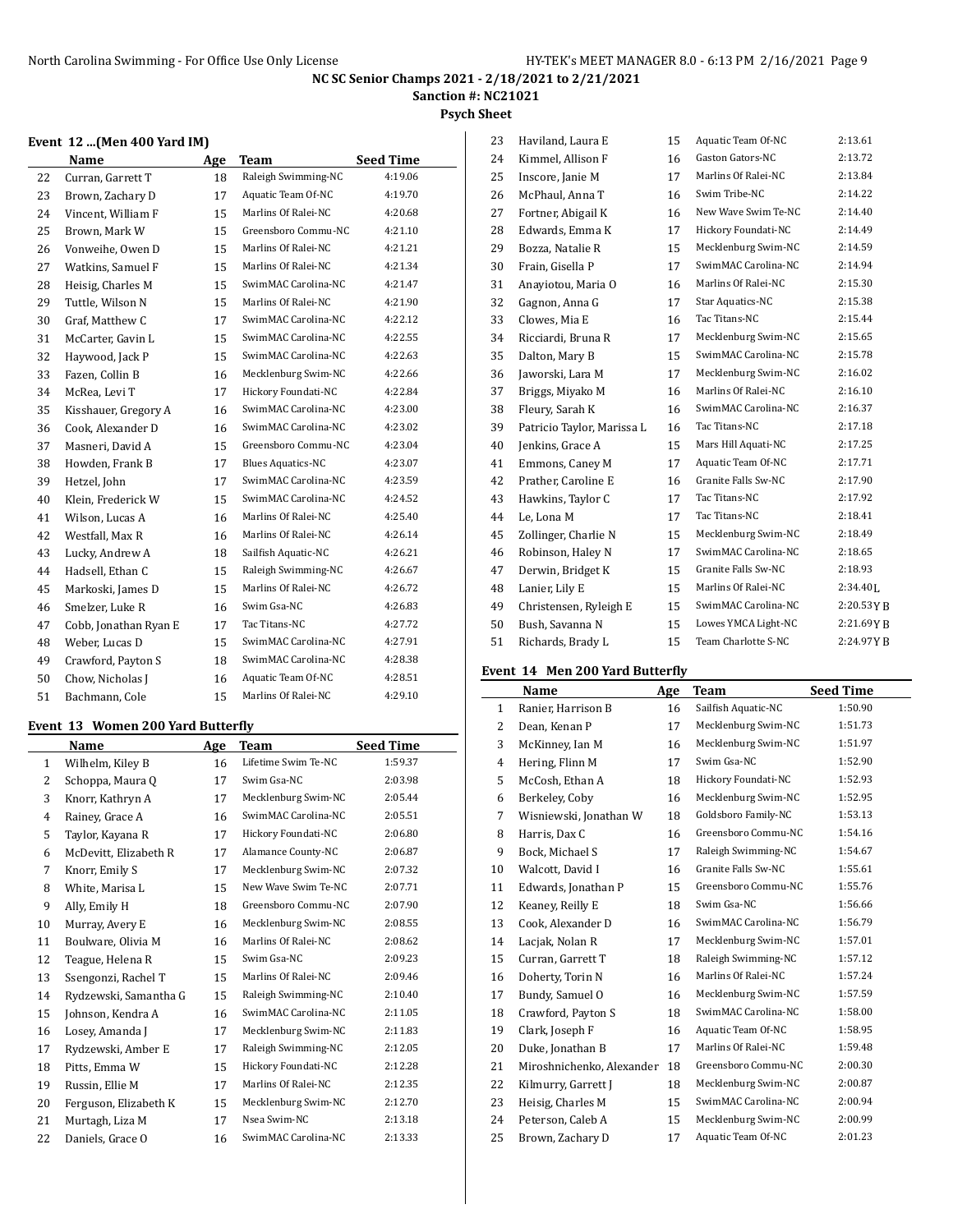**Sanction #: NC21021**

#### **Psych Sheet**

### **Event 14 ...(Men 200 Yard Butterfly)**

|    | Name                 | Age | Team                     | <b>Seed Time</b> |
|----|----------------------|-----|--------------------------|------------------|
| 26 | Johnson, Cameron M   | 15  | East Carolina Aq-NC      | 2:02.00          |
| 27 | Lee, Christian J     | 16  | Marlins Of Ralei-NC      | 2:02.32          |
| 28 | Bednar, Benjamin M   | 16  | SwimMAC Carolina-NC      | 2:02.59          |
| 29 | Sever, Cooper A      | 16  | Tidal Wave Aquat-NC      | 2:02.68          |
| 30 | Lynch, Ryan T        | 18  | Raleigh Swimming-NC      | 2:02.91          |
| 31 | Gilbert, Thomas L    | 15  | Tac Titans-NC            | 2:03.21          |
| 32 | Fazen, Collin B      | 16  | Mecklenburg Swim-NC      | 2:03.43          |
| 33 | Langtry, Ryan C      | 15  | Waves Of Wilming-NC      | 2:03.58          |
| 34 | Giffel, Ian A        | 17  | Granite Falls Sw-NC      | 2:03.62          |
| 35 | True, Nathaniel E    | 16  | East Carolina Aq-NC      | 2:03.63          |
| 36 | Delmar, Benjamin P   | 15  | SwimMAC Carolina-NC      | 2:03.67          |
| 37 | Rock, Noah L         | 16  | Greensboro Commu-NC      | 2:04.06          |
| 38 | Thorsen, Harrison M  | 16  | <b>Blues Aquatics-NC</b> | 2:04.10          |
| 39 | Weber, Lucas D       | 15  | SwimMAC Carolina-NC      | 2:04.60          |
| 40 | Markoski, James D    | 15  | Marlins Of Ralei-NC      | 2:04.63          |
| 41 | Henage, Charles C    | 15  | SwimMAC Carolina-NC      | 2:04.82          |
| 42 | Seeber, Andrew C     | 15  | Greensboro Commu-NC      | 2:04.86          |
| 43 | James, Alexander M   | 15  | Mecklenburg Swim-NC      | 2:04.88          |
| 44 | Lazaroski, Jack T    | 15  | Mecklenburg Swim-NC      | 2:04.89          |
| 45 | Arndt, Thomas H      | 17  | New Wave Swim Te-NC      | 2:04.97          |
| 46 | Smelzer, Luke R      | 16  | Swim Gsa-NC              | 2:05.50          |
| 47 | Spicer, Zachary W    | 15  | Aquatic Team Of-NC       | 2:05.64          |
| 48 | Leon, Ignacio A      | 18  | Marlins Of Ralei-NC      | 2:05.71          |
| 49 | Masneri, David A     | 15  | Greensboro Commu-NC      | 2:05.76          |
| 50 | Kisshauer, Gregory A | 16  | SwimMAC Carolina-NC      | 2:06.13          |
| 51 | Kehn, Lucas J        | 15  | Raleigh Swimming-NC      | 2:06.14          |
| 52 | Lin, Owen H          | 12  | East Carolina Aq-NC      | 2:09.77YB        |

#### **Event 15 Women 50 Yard Freestyle**

|                | Name                 | Age | Team                       | <b>Seed Time</b> |
|----------------|----------------------|-----|----------------------------|------------------|
| 1              | Flynn, Lindsay E     | 18  | Mecklenburg Swim-NC        | 22.03            |
| $\overline{2}$ | Fields, Zhada L      | 23  | Club Kick Start-NC         | 22.29            |
| 3              | Ivan, Teresa         | 17  | Mecklenburg Swim-NC        | 22.63            |
| $\overline{4}$ | Rhodes, Olivia A     | 18  | SwimMAC Carolina-NC        | 22.99            |
| 5              | Parkes, Callie D     | 17  | Waves Of Wilming-NC        | 23.20            |
| 6              | Grill, Jenna M       | 17  | Waves Of Wilming-NC        | 23.22            |
| 7              | Wilhelm, Kiley B     | 16  | Lifetime Swim Te-NC        | 23.27            |
| 8              | Edwards, Sarah F     | 15  | Mars Hill Aquati-NC        | 23.49            |
| 9              | Horn, Caitlin S      | 16  | SwimMAC Carolina-NC        | 23.55            |
| 10             | Bartis, Olwyn J      | 19  | Una Ltnc-NC                | 23.56            |
| 11             | Rauch, Katie I       | 18  | Aquatic Team Of-NC         | 23.66            |
| 12             | White, Eliana A      | 16  | SwimMAC Carolina-NC        | 23.75            |
| 13             | Schoppa, Maura Q     | 17  | Swim Gsa-NC                | 23.82            |
| 14             | Hamblin, Emilee G    | 16  | Mecklenburg Swim-NC        | 23.86            |
| 15             | Kondratick, Morgan H | 17  | Raleigh Swimming-NC        | 23.88            |
| 16             | Eaton, Emily T       | 15  | Mecklenburg Swim-NC        | 23.89            |
| 17             | Nugent, Nina M       | 16  | Granite Falls Sw-NC        | 23.98            |
| 18             | Hunt, Ellen R        | 15  | Greensboro Commu-NC        | 24.03            |
| 19             | Fritz, Katelyn E     | 17  | Greensboro Commu-NC        | 24.08            |
| 20             | Wagner, Grace S      | 17  | Una Ltnc-NC                | 24.08            |
| 21             | Fleury, Sarah K      | 16  | SwimMAC Carolina-NC        | 24.21            |
| 22             | Wozny, Makenna C     | 16  | SwimMAC Carolina-NC        | 24.23            |
| 23             | Solvason, Anna C     | 15  | <b>Evolution Aquati-NC</b> | 24.31            |
| 24             | Sandock, Leah J      | 16  | Mecklenburg Swim-NC        | 24.32            |
| 25             | Holland, Marylauren  | 18  | Raleigh Swimming-NC        | 24.40            |
|                |                      |     |                            |                  |

| 26 | Teeters, Elizabeth G    | 16 | Waves Of Wilming-NC | 24.47 |
|----|-------------------------|----|---------------------|-------|
| 27 | Hunt, Laura G           | 15 | Greensboro Commu-NC | 24.51 |
| 28 | Bailey, Leigh A         | 15 | Aquatic Team Of-NC  | 24.55 |
| 29 | Willett, Riley E        | 16 | Swim Fanatics Sw-NC | 24.57 |
| 30 | Tang, Churou            | 18 | Swim Gsa-NC         | 24.57 |
| 31 | Monk, Marian I          | 14 | SwimMAC Carolina-NC | 24.60 |
| 32 | Donaldson, Adelyn L     | 17 | Team Charlotte S-NC | 24.64 |
| 33 | Kudela, Katie A         | 15 | Mecklenburg Swim-NC | 24.68 |
| 34 | Smalley, Ainsley P      | 16 | Mecklenburg Swim-NC | 24.69 |
| 35 | Garlick, Macyn E        | 17 | Mecklenburg Swim-NC | 24.70 |
| 36 | Covington, Sadie M      | 17 | Swim Gsa-NC         | 24.72 |
| 37 | Webb, Margaret C        | 15 | Marlins Of Ralei-NC | 24.74 |
| 38 | Yount, Katelyn V        | 17 | SwimMAC Carolina-NC | 24.79 |
| 39 | Borders, Hope M         | 18 | Team Charlotte S-NC | 24.93 |
| 40 | Hamblin, Kaylee J       | 17 | Mecklenburg Swim-NC | 24.96 |
| 41 | Martinson, Ashley A     | 17 | SwimMAC Carolina-NC | 24.97 |
| 42 | Browning, Jordan R      | 17 | Una Atom-NC         | 24.97 |
| 43 | Yandle, Ava C           | 17 | Una Ltnc-NC         | 24.97 |
| 44 | Putnam, Riche' M        | 16 | Una Qcd-NC          | 24.98 |
| 45 | Patrick, Mckenna L      | 15 | Mecklenburg Swim-NC | 25.06 |
| 46 | Johnson, Kendra A       | 16 | SwimMAC Carolina-NC | 25.07 |
| 47 | Frain, Gisella P        | 17 | SwimMAC Carolina-NC | 25.08 |
|    |                         | 15 | Raleigh Swimming-NC | 25.08 |
| 48 | Kenney, Carolynn G      |    | Una Evo-NC          | 25.16 |
| 49 | Wiley, Keara E          | 16 |                     |       |
| 50 | Youngblood, Reagan A    | 18 | Mecklenburg Swim-NC | 25.18 |
| 51 | Thomas, Camden O        | 18 | Greensboro Commu-NC | 25.18 |
| 52 | Jenkins, Grace A        | 15 | Mars Hill Aquati-NC | 25.19 |
| 53 | Martinson, Kara N       | 15 | SwimMAC Carolina-NC | 25.20 |
| 54 | Sherrill, Raegan E      | 15 | Mecklenburg Swim-NC | 25.23 |
| 55 | Bambauer, Sophia A      | 16 | Team Charlotte S-NC | 25.25 |
| 56 | White, Ehnaya K         | 15 | Queen City Dolph-NC | 25.30 |
| 57 | Lyons, Claire M         | 16 | SwimMAC Carolina-NC | 25.31 |
| 58 | Linch, Natalie S        | 15 | SwimMAC Carolina-NC | 25.31 |
| 59 | Bartis, Rowan L         | 17 | Una Ltnc-NC         | 25.32 |
| 60 | Reed, Cora E            | 16 | Marlins Of Ralei-NC | 25.33 |
| 61 | Oettinger, Claire M     | 15 | Una Msa-NC          | 25.37 |
| 62 | Kline, Sophia G         | 15 | Marlins Of Ralei-NC | 25.43 |
| 63 | Ramseur, Reece E        | 14 | Swim Fanatics Sw-NC | 25.43 |
| 64 | Plaza, Sofia M          | 15 | Aquatic Team Of-NC  | 25.45 |
| 65 | Holt, Hailey C          | 15 | New Wave Swim Te-NC | 25.47 |
| 66 | Hernandez-Pena, Valeria | 16 | Hickory Foundati-NC | 25.49 |
| 67 | Rinker, Caroline P      | 16 | Sailfish Aquatic-NC | 25.49 |
| 68 | Ssengonzi, Rachel T     | 15 | Marlins Of Ralei-NC | 25.50 |
| 69 | Stark, Olivia F         | 17 | Marlins Of Ralei-NC | 25.51 |
| 70 | Teague, Helena R        | 15 | Swim Gsa-NC         | 25.51 |
| 71 | Jacobs, Audrey L        | 17 | O'Neal Pelagics-NC  | 25.52 |
| 72 | Gonsalves, Ashleigh L   | 16 | Mecklenburg Swim-NC | 25.55 |
| 73 | Wachendorfer, Hannah E  | 16 | Star Aquatics-NC    | 25.55 |
| 74 | Lucas, Caroline B       | 17 | Xcell Aquatics-NC   | 25.56 |
| 75 | Soniat, Olivia K        | 16 | SwimMAC Carolina-NC | 25.57 |
| 76 | Doherty, Rowan E        | 16 | New South Swimmi-NC | 25.57 |
| 77 | Clowes, Mia E           | 16 | Tac Titans-NC       | 25.58 |
| 78 | Rountree, Rori F        | 14 | Swim Fanatics Sw-NC | 25.60 |
| 79 | Hill, Elizabeth K       | 17 | Aquatic Team Of-NC  | 25.60 |
| 80 | Tidwell, Katherine E    | 16 | Lowes YMCA Light-NC | 25.60 |
| 81 | Llerenas, Maria         | 18 | SwimMAC Carolina-NC | 25.61 |
| 82 | Howard, Jule E          | 16 | Team Charlotte S-NC | 25.62 |
|    |                         |    |                     |       |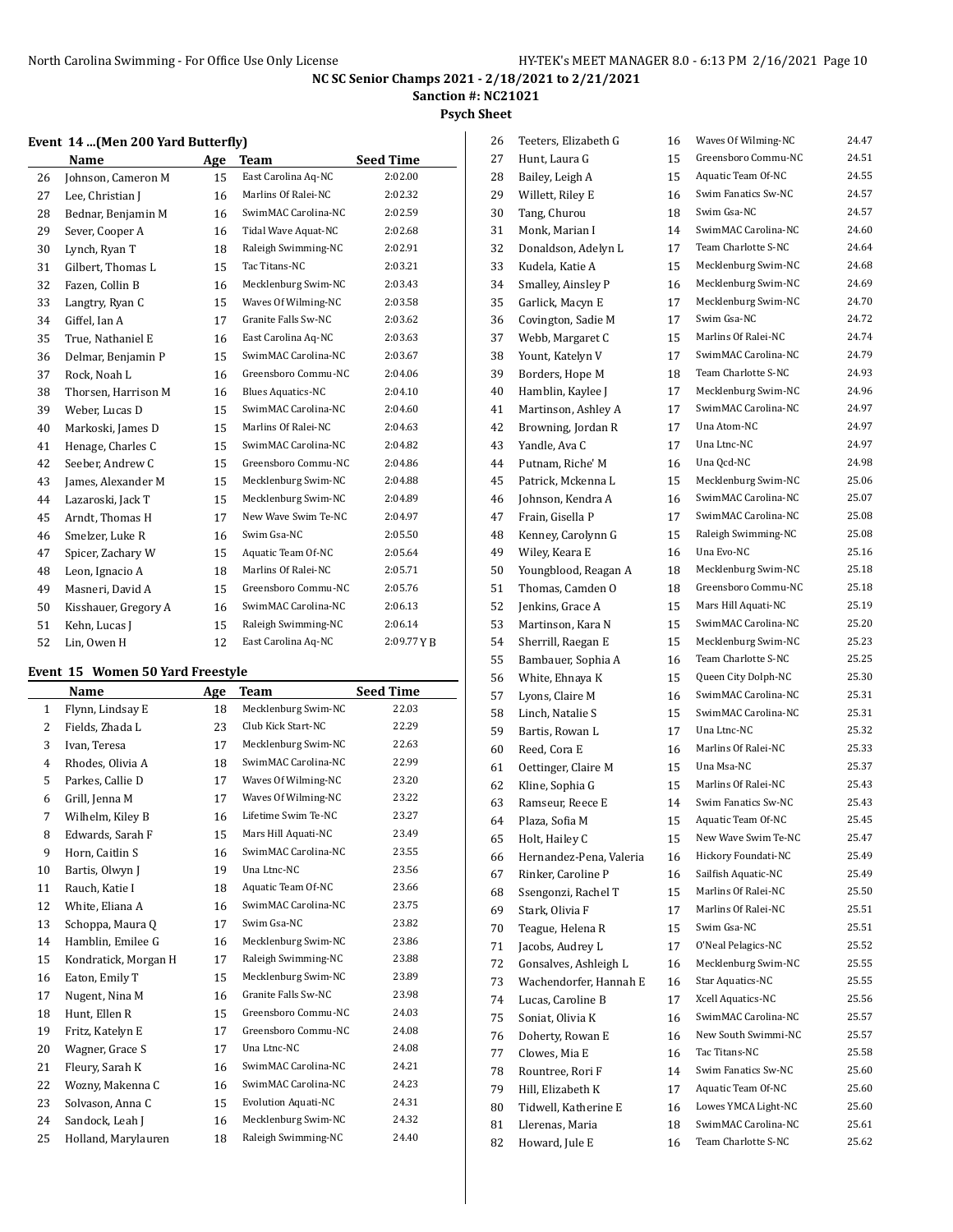# **Sanction #: NC21021**

**Psych Sheet**

## **Event 15 ...(Women 50 Yard Freestyle)**

|     | $\alpha$ , women so far a rree style $\beta$ |     |                                            |                  |
|-----|----------------------------------------------|-----|--------------------------------------------|------------------|
|     | Name                                         | Age | Team                                       | <b>Seed Time</b> |
| 83  | Jaworski, Lara M                             | 17  | Mecklenburg Swim-NC                        | 25.62            |
| 84  | Poteat, Devin M                              | 17  | Mecklenburg Swim-NC                        | 25.62            |
| 85  | Turner, Kora S                               | 17  | Mecklenburg Swim-NC                        | 25.62            |
| 86  | Cornell, Meghan R                            | 17  | Raleigh Swimming-NC                        | 25.65            |
| 87  | Montanus, Abigail M                          | 18  | Raleigh Swimming-NC                        | 25.65            |
| 88  | Ross, Christina N                            | 17  | Lowes YMCA Light-NC                        | 25.66            |
| 89  | Cornell, Caitlyn H                           | 15  | SwimMAC Carolina-NC                        | 25.68            |
| 90  | Scordino, Arianna L                          | 15  | Lowes YMCA Light-NC                        | 25.69            |
| 91  | Simmons, Taylor N                            | 17  | Mecklenburg Swim-NC                        | 25.70            |
| 92  | Claudy, Madison A                            | 18  | Mecklenburg Swim-NC                        | 25.72            |
| 93  | Taylor, Kayana R                             | 17  | Hickory Foundati-NC                        | 25.72            |
| 94  | Herrforth, Rebecca C                         | 15  | Team Charlotte S-NC                        | 25.73            |
| 95  | Ginsberg, Kinsey A                           | 16  | Waves Of Wilming-NC                        | 25.73            |
| 96  | Chin, Ella S                                 | 15  | SwimMAC Carolina-NC                        | 25.75            |
| 97  | Adams, Taylyn M                              | 16  | Mecklenburg Swim-NC                        | 25.75            |
| 98  | Nance, Lauren M                              | 15  | Tac Titans-NC                              | 25.75            |
| 99  | Le, Lona M                                   | 17  | Tac Titans-NC                              | 25.75            |
| 100 | Moses, Mackenzie K                           | 16  | SwimMAC Carolina-NC                        | 25.76            |
| 101 | Condo, Emma A                                | 15  | SwimMAC Carolina-NC                        | 25.78            |
| 102 | Everhart, Ellie M                            | 16  | O'Neal Pelagics-NC                         | 25.78            |
| 103 | Fink, Sydney                                 | 15  | Mecklenburg Swim-NC                        | 25.78            |
| 104 | Floyd, Charley C                             | 15  | SwimMAC Carolina-NC                        | 25.79            |
| 105 | McGovern, Julia C                            | 16  | SwimMAC Carolina-NC                        | 25.79            |
| 106 | Respess, Josephine G                         | 16  | Lowes YMCA Light-NC                        | 25.79            |
| 107 | Reichow, Alana M                             | 17  | Waves Of Wilming-NC                        | 25.81            |
| 108 | Lin, Jennings E                              | 18  | Greensboro Commu-NC                        | 25.82            |
| 109 | Benton, Meredith J                           | 15  | Una Msa-NC                                 | 25.83            |
| 110 | Parmenter, Katelyn L                         | 15  | Hickory Foundati-NC                        | 25.85            |
| 111 | Levesque, Heather M                          | 16  | Raleigh Swimming-NC                        | 25.85            |
| 112 | Kerestes, Katarina Y                         | 15  | Mecklenburg Swim-NC                        | 25.87            |
| 113 | Miller, Samantha A                           | 15  | Marlins Of Ralei-NC                        | 25.89            |
| 114 | Wolff, Emilia R                              | 17  | Raleigh Swimming-NC                        | 29.08L           |
| 115 | Jaynes, Elizabeth H                          | 17  | Marlins Of Ralei-NC                        | 29.26L           |
| 116 | Flanagan, Emma R                             | 15  | O'Neal Pelagics-NC                         | 26.04 Y B        |
| 117 | Evans, Victoria G                            | 16  | Greensboro Commu-NC                        | 26.11 Y B        |
| 118 | Murphy, Rylie R                              | 17  | High Point Swim-NC                         | 26.19YB          |
| 119 | Peurifoy, Mckenzie L                         | 16  | Sailfish Aquatic-NC                        | 26.20YB          |
| 120 | Leckner, Logan A                             | 15  | SwimMAC Carolina-NC                        | 26.33 Y B        |
| 121 | Bishop, Avery M                              | 16  | Waves Of Wilming-NC                        | 26.37 Y B        |
| 122 | Hirsch, Danielle H                           | 17  | Granite Falls Sw-NC                        | 26.39YB          |
| 123 | Powell, Olivia V                             | 18  | SwimMAC Carolina-NC                        | 26.43YB          |
| 124 | Pires, Gracyn A                              | 18  | SwimMAC Carolina-NC                        | 26.43 Y B        |
| 125 | Wilson, Grace A                              | 16  | Sailfish Aquatic-NC                        | 26.50YB          |
| 126 | Lac, Tabitha Y                               | 15  | Waves Of Wilming-NC                        | 26.51YB          |
| 127 | Walser, Carolyn A                            | 18  | Marlins Of Ralei-NC                        | 26.52 Y B        |
|     | Derwin, Bridget K                            |     | Granite Falls Sw-NC                        | 26.53 Y B        |
| 128 |                                              | 15  | Waves Of Wilming-NC                        |                  |
| 129 | Johnson, Emma C                              | 17  | Star Aquatics-NC                           | 26.57 Y B        |
| 130 | Sutherland, Casey L                          | 17  |                                            | 26.73 Y B        |
| 131 | Makhuli, Isabella L                          | 17  | Team Charlotte S-NC<br>SwimMAC Carolina-NC | 26.81 Y B        |
| 132 | Walsh, Catherine G                           | 16  | Raleigh Swimming-NC                        | 26.85 Y B        |
| 133 | Jamshidi, Armita A                           | 17  |                                            | 26.91 Y B        |
| 134 | Dontino, Kristina N                          | 15  | Mecklenburg Swim-NC<br>SwimMAC Carolina-NC | 27.16 Y B        |
| 135 | Hetzel, Cecelia C                            | 15  |                                            | 27.17 Y B        |
| 136 | Neri, Isabella C                             | 16  | Evolution Aquati-NC                        | 27.26 Y B        |
| 137 | Myers, Cassandra R                           | 17  | New Wave Swim Te-NC                        | 27.34 Y B        |

| 138 | Hicks, Sarah C        | 16. | O'Neal Pelagics-NC  | 27.35 Y B |
|-----|-----------------------|-----|---------------------|-----------|
|     | 139 Bombien, Ansley G | 16  | Mecklenburg Swim-NC | 27.69YB   |
|     | 140 Le. Laila X       | 16  | Tac Titans-NC       | 28.47 Y R |
| 141 | Malley, Delaney L     | 15  | Raleigh Swimming-NC | 29.09 Y R |

## **Event 16 Men 50 Yard Freestyle**

|    | Name                     | Age | Team                       | <b>Seed Time</b> |
|----|--------------------------|-----|----------------------------|------------------|
| 1  | Boone, Garrett O         | 18  | Una Msa-NC                 | 20.00            |
| 2  | Congiusta, Matthew P     | 17  | Club Kick Start-NC         | 21.06            |
| 3  | Davis, Collin A          | 17  | Club Kick Start-NC         | 21.19            |
| 4  | Womble, Ethan V          | 18  | Greensboro Commu-NC        | 21.21            |
| 5  | Tars, Robert M           | 17  | Greensboro Commu-NC        | 21.25            |
| 6  | Parker, William H        | 18  | Waves Of Wilming-NC        | 21.27            |
| 7  | Jensen, Jacob P          | 15  | Xcell Aquatics-NC          | 21.33            |
| 8  | Haut, Isaac B            | 17  | High Point Swim-NC         | 21.44            |
| 9  | Reiger, Samuel L         | 17  | Aquatic Team Of-NC         | 21.48            |
| 10 | Wilson, Ryan J           | 17  | SwimMAC Carolina-NC        | 21.51            |
| 11 | Powell, Nathan V         | 18  | Mecklenburg Swim-NC        | 21.56            |
| 12 | Furbay, Patrick D        | 17  | Waves Of Wilming-NC        | 21.64            |
| 13 | Walker, Douglas W        | 16  | Marlins Of Ralei-NC        | 21.78            |
| 14 | Holder, Deaven M         | 16  | Lowes YMCA Light-NC        | 21.83            |
| 15 | Jerger, Jacob A          | 17  | Mecklenburg Swim-NC        | 21.93            |
| 16 | Cloutier, Briggs B       | 16  | East Carolina Aq-NC        | 21.95            |
| 17 | Sapp, John P             | 18  | Team Charlotte S-NC        | 21.96            |
| 18 | Nebrich, Lucas J         | 15  | Rowan Aquatic Cl-NC        | 21.96            |
| 19 | Hohnbaum, Graham C       | 17  | Aquatic Team Of-NC         | 21.98            |
| 20 | Bershad, Ethan I         | 17  | SwimMAC Carolina-NC        | 21.99            |
| 21 | Bock, Michael S          | 17  | Raleigh Swimming-NC        | 22.00            |
| 22 | Kirkpatrick, Owen E      | 18  | Mecklenburg Swim-NC        | 22.05            |
| 23 | Rock, Noah L             | 16  | Greensboro Commu-NC        | 22.05            |
| 24 | Sterrett, William J      | 16  | Nsea Swim-NC               | 22.06            |
| 25 | Flickinger, Tyler J      | 16  | SwimMAC Carolina-NC        | 22.07            |
| 26 | Smith, Zack C            | 14  | New Wave Swim Te-NC        | 22.08            |
| 27 | Williams-Tracy, Hamlin A | 17  | Aquatic Team Of-NC         | 22.08            |
| 28 | Guenther, Jack C         | 16  | Aquatic Team Of-NC         | 22.13            |
| 29 | Campolmi, Caden J        | 16  | Aquatic Team Of-NC         | 22.15            |
| 30 | Solvason, Connor C       | 15  | <b>Evolution Aquati-NC</b> | 22.18            |
| 31 | Lucktong, Samuel P       | 17  | Lowes YMCA Light-NC        | 22.21            |
| 32 | Mrzygod, Bryson Z        | 16  | Aquatic Team Of-NC         | 22.23            |
| 33 | Spokas, Timothy J        | 15  | Sailfish Aquatic-NC        | 22.23            |
| 34 | Moon, Jon P              | 17  | O'Neal Pelagics-NC         | 22.25            |
| 35 | Page, Benjamin L         | 16  | Waves Of Wilming-NC        | 22.25            |
| 36 | Harper, James W          | 15  | Aquatic Team Of-NC         | 22.31            |
| 37 | Glebus, Christopher P    | 16  | Swim Gsa-NC                | 22.37            |
| 38 | Gray, Brooks D           | 16  | Greensboro Commu-NC        | 22.37            |
| 39 | McLuskie, Logan A        | 18  | Aquatic Team Of-NC         | 22.40            |
| 40 | Morris, Nicholas K       | 20  | Sharks Aquatic C-NC        | 22.41            |
| 41 | Setzer, Sean T           | 15  | Waves Of Wilming-NC        | 22.41            |
| 42 | McCosh, Ethan A          | 18  | Hickory Foundati-NC        | 22.42            |
| 43 | Quaresma, David G        | 16  | Marlins Of Ralei-NC        | 22.43            |
| 44 | Walcott, David I         | 16  | Granite Falls Sw-NC        | 22.43            |
| 45 | Brooks, Jason D          | 16  | Greensboro Commu-NC        | 22.51            |
| 46 | Holian, Tanner J         | 15  | Una Gcy-NC                 | 22.51            |
| 47 | Spinner, Wiley J         | 14  | Mecklenburg Swim-NC        | 22.52            |
| 48 | Tidball, Davis C         | 18  | Waves Of Wilming-NC        | 22.59            |
| 49 | Davis, Matthew C         | 18  | Waves Of Wilming-NC        | 22.60            |
| 50 | Post, Cian D             | 15  | Waves Of Wilming-NC        | 22.60            |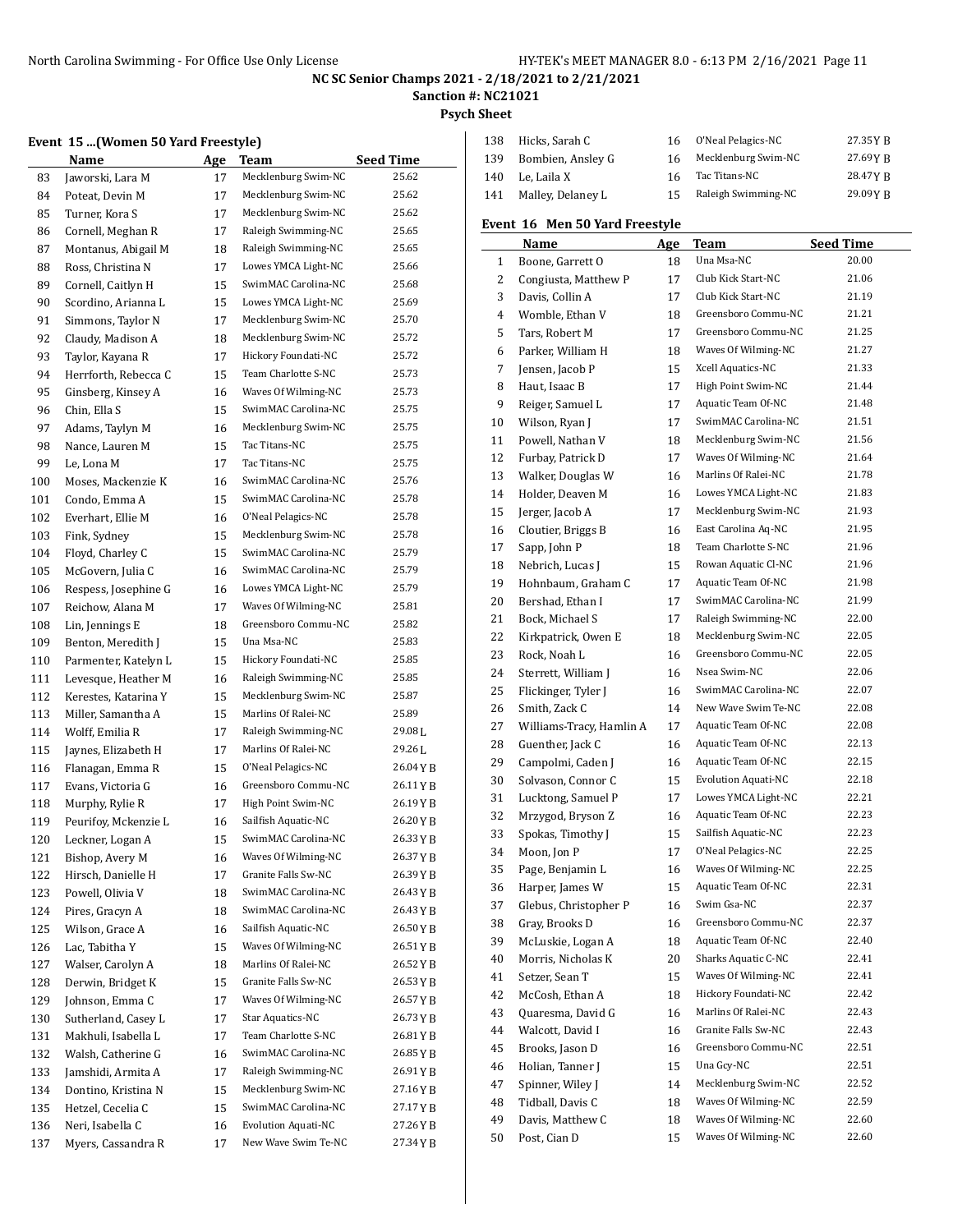**Sanction #: NC21021**

**Psych Sheet**

# **Event 16 ...(Men 50 Yard Freestyle)**

|     | еvent то (мен эб таги ггееѕсую) |     |                            |                    |
|-----|---------------------------------|-----|----------------------------|--------------------|
|     | Name                            | Age | Team                       | Seed Time          |
| 51  | Stein, Matthew K                | 17  | Mecklenburg Swim-NC        | 22.61              |
| 52  | Hurlbert, Cole R                | 16  | New Wave Swim Te-NC        | 22.64              |
| 53  | Drake, Patrick J                | 17  | Raleigh Swimming-NC        | 22.66              |
| 54  | Hall, Spencer M                 | 16  | High Point Swim-NC         | 22.72              |
| 55  | Anderson, Tate D                | 16  | Raleigh Swimming-NC        | 22.74              |
| 56  | Aristondo, Christopher          | 15  | Aquatic Team Of-NC         | 22.75              |
| 57  | Wall, Josh W                    | 18  | Una Rsa-NC                 | 22.75              |
| 58  | Kilmurry, Garrett J             | 18  | Mecklenburg Swim-NC        | 22.77              |
| 59  | Yeh, Alexander T                | 16  | Lowes YMCA Light-NC        | 22.78              |
| 60  | Omoresemi, Myles O              | 17  | Team Charlotte S-NC        | 22.79              |
| 61  | Smith, Connor T                 | 17  | <b>Blues Aquatics-NC</b>   | 22.80              |
| 62  | Brown, Mark W                   | 15  | Greensboro Commu-NC        | 22.80              |
| 63  | Bush, Bradley K                 | 16  | Waves Of Wilming-NC        | 22.80              |
| 64  | Williams, Camden H              | 17  | Mecklenburg Swim-NC        | 22.82              |
| 65  | Hill, Aidan W                   | 15  | SwimMAC Carolina-NC        | 22.86              |
| 66  | Davis, Austen G                 | 18  | Granite Falls Sw-NC        | 22.87              |
| 67  | Smith, Jaxon T                  | 18  | Xcell Aquatics-NC          | 22.88              |
| 68  | Lachapelle, Luc M               | 17  | SwimMAC Carolina-NC        | 22.89              |
| 69  | Giffel, Ian A                   | 17  | Granite Falls Sw-NC        | 22.89              |
| 70  | Murray, Benjamin J              | 18  | Raleigh Swimming-NC        | 22.99              |
| 71  | Esposito, William P             | 17  | Star Aquatics-NC           | 23.01              |
| 72  | Mercer, Julian D                | 16  | New South Swimmi-NC        | 23.02              |
| 73  | Losh, Christian I               | 15  | SwimMAC Carolina-NC        | 23.03              |
| 74  | Warne, Harris A                 | 17  | Team Charlotte S-NC        | 23.05              |
| 75  | Shulgin, Nick                   | 15  | Sailfish Aquatic-NC        | 23.08              |
| 76  | Dacus, Wyatt R                  | 16  | New South Swimmi-NC        | 23.13              |
| 77  | Roberts, Isaac I                | 18  | Mars Hill Aquati-NC        | 23.13              |
| 78  | Zhang, Christopher R            | 15  | SwimMAC Carolina-NC        | 23.14              |
| 79  | Arndt, Thomas H                 | 17  | New Wave Swim Te-NC        | 23.15              |
| 80  | Berry, Nolan J                  | 16  | Mecklenburg Swim-NC        | 23.17              |
| 81  | Constantine, Kian P             | 15  | Una Ltnc-NC                | 23.17              |
| 82  | Davis, Seth M                   | 15  | Granite Falls Sw-NC        | 23.17              |
| 83  | Luo, Matthew Z                  | 17  | Waves Of Wilming-NC        | 23.17              |
| 84  | Yeh, Ryan T                     | 17  | Lowes YMCA Light-NC        | 23.18              |
| 85  | Peterson, Caleb A               | 15  | Mecklenburg Swim-NC        | 23.19              |
| 86  | Ison, Luka I                    | 15  | Raleigh Swimming-NC        | 23.21              |
| 87  | Engel, Connor J                 | 15  | Team Charlotte S-NC        | 23.25              |
| 88  | Cady, Christopher A             | 15  | Marlins Of Ralei-NC        | 23.26              |
| 89  | Player, Samuel W                | 17  | Sharks Aquatic C-NC        | 23.28              |
| 90  | Sinople, Dylan J                | 16  | Team Charlotte S-NC        | 23.29              |
| 91  | Bednar, Benjamin M              | 16  | SwimMAC Carolina-NC        | 26.40 <sub>L</sub> |
| 92  | Rokahr, Axel C                  | 17  | SwimMAC Carolina-NC        | 27.17L             |
| 93  | Pifer, Marshall W               | 15  | Aquatic Team Of-NC         | 27.17L             |
| 94  | Tomberlin, Benjamin R           | 17  | Hickory Foundati-NC        | 23.31 Y B          |
| 95  | Schrum, Cordin T                | 17  | <b>Sharks Aquatic C-NC</b> | 23.34YB            |
| 96  | Rowland, Noah E                 | 17  | Brunswick Aquati-NC        | 23.47 Y B          |
| 97  | Simpson, Jake R                 | 15  | Gaston Gators-NC           | 23.49 Y B          |
| 98  | Curzan, Sean C                  | 18  | Raleigh Swimming-NC        | 23.49 Y B          |
| 99  | Sinclair, William J             | 16  | Lowes YMCA Light-NC        | 23.60 Y B          |
| 100 | Brown, Philip M                 | 15  | Nsea Swim-NC               | 23.72 Y B          |
| 101 | Da Mata, Eduardo B              | 17  | Mecklenburg Swim-NC        | 23.76YB            |
| 102 | Moorman, Nathaniel S            | 18  | Mecklenburg Swim-NC        | 23.85 Y B          |
| 103 | Chavis, Maxwell J               | 15  | Tac Titans-NC              | 24.07 Y B          |
| 104 | Stuck, Evan J                   | 15  | Waves Of Wilming-NC        | 24.21YB            |
| 105 | Copeland, John P                | 15  | Greensboro Commu-NC        | 24.30YB            |
|     |                                 |     |                            |                    |

| 106 | Rosenbloom, Joshua W | 16 | Mecklenburg Swim-NC | 24.60YB   |
|-----|----------------------|----|---------------------|-----------|
| 107 | Dockery, Labron T    | 16 | Gaston Gators-NC    | 24.66YR   |
| 108 | Edmondson, Cairns C  | 18 | Goldsboro Family-NC | 24.72 Y R |
| 109 | Basinger, Andrew M   | 17 | Waves Of Wilming-NC | 24.81YB   |
| 110 | Mungas, William R    | 17 | Star Aquatics-NC    | 25.12 Y B |
| 111 | Chambers, Campbell G | 16 | New Wave Swim Te-NC | 25.69YR   |
| 112 | Leon, Ignacio A      | 18 | Marlins Of Ralei-NC | 26.49YB   |
|     |                      |    |                     |           |

## **Event 17 Women 200 Yard Breaststroke**

|    | Name                    | Age | Team                | <b>Seed Time</b> |
|----|-------------------------|-----|---------------------|------------------|
| 1  | Hamblin, Kaylee J       | 17  | Mecklenburg Swim-NC | 2:11.74          |
| 2  | Kudela, Caroline R      | 17  | Mecklenburg Swim-NC | 2:17.00          |
| 3  | O'Mara, Gracyn H        | 16  | Mecklenburg Swim-NC | 2:21.66          |
| 4  | Johnson, Emma C         | 17  | Waves Of Wilming-NC | 2:21.81          |
| 5  | Monk, Marian I          | 14  | SwimMAC Carolina-NC | 2:22.40          |
| 6  | Flynn, Lindsay E        | 18  | Mecklenburg Swim-NC | 2:23.83          |
| 7  | Kimmel, Allison F       | 16  | Gaston Gators-NC    | 2:23.93          |
| 8  | Kudela, Katie A         | 15  | Mecklenburg Swim-NC | 2:24.51          |
| 9  | McRae, Katherine G      | 16  | Raleigh Swimming-NC | 2:25.01          |
| 10 | Anton, Isabella A       | 17  | SwimMAC Carolina-NC | 2:25.03          |
| 11 | Dona, Hanani C          | 16  | SwimMAC Carolina-NC | 2:26.15          |
| 12 | Gibson, Rachel L        | 17  | Rowan Aquatic Cl-NC | 2:26.53          |
| 13 | Chin, Ella S            | 15  | SwimMAC Carolina-NC | 2:28.35          |
| 14 | Sciaudone, Rose M       | 16  | Marlins Of Ralei-NC | 2:28.94          |
| 15 | Lang, Katherine R       | 16  | Mecklenburg Swim-NC | 2:29.40          |
| 16 | Griffey, Kate A         | 16  | SwimMAC Carolina-NC | 2:29.80          |
| 17 | Holloway, Blythe M      | 15  | Raleigh Swimming-NC | 2:30.00          |
| 18 | Nugent, Nina M          | 16  | Granite Falls Sw-NC | 2:30.22          |
| 19 | Lin, Jennings E         | 18  | Greensboro Commu-NC | 2:30.39          |
| 20 | Harrison, Katherine R   | 15  | SwimMAC Carolina-NC | 2:30.58          |
| 21 | Lickfold, Megan E       | 15  | Raleigh Swimming-NC | 2:30.60          |
| 22 | Chan, Chloe G           | 16  | Raleigh Swimming-NC | 2:30.93          |
| 23 | Malley, Delaney L       | 15  | Raleigh Swimming-NC | 2:30.97          |
| 24 | Titioura, Katia K       | 15  | SwimMAC Carolina-NC | 2:31.05          |
| 25 | Lavery, Rielly M        | 17  | SwimMAC Carolina-NC | 2:31.23          |
| 26 | Russin, Ellie M         | 17  | Marlins Of Ralei-NC | 2:31.51          |
| 27 | Pike, Elizabeth C       | 17  | Team Charlotte S-NC | 2:31.68          |
| 28 | Hughes, Natalie J       | 16  | Marlins Of Ralei-NC | 2:31.73          |
| 29 | Soniat, Olivia K        | 16  | SwimMAC Carolina-NC | 2:31.89          |
| 30 | Bambauer, Sophia A      | 16  | Team Charlotte S-NC | 2:31.94          |
| 31 | Koh, Jenna E            | 16  | Swim Gsa-NC         | 2:32.18          |
| 32 | Whitt, Jadyn B          | 15  | Swim Gsa-NC         | 2:32.33          |
| 33 | Fritz, Katelyn E        | 17  | Greensboro Commu-NC | 2:32.68          |
| 34 | Altmeyer, Lillian K     | 16  | Team Charlotte S-NC | 2:33.05          |
| 35 | Ahart, Savannah K       | 16  | Raleigh Swimming-NC | 2:33.12          |
| 36 | Dalton, Mary B          | 15  | SwimMAC Carolina-NC | 2:33.17          |
| 37 | Reichow, Alana M        | 17  | Waves Of Wilming-NC | 2:33.34          |
| 38 | Beddingfield, Claire E  | 15  | SwimMAC Carolina-NC | 2:33.56          |
| 39 | Dontino, Kristina N     | 15  | Mecklenburg Swim-NC | 2:33.81          |
| 40 | Villalobos, Avril S     | 15  | Raleigh Swimming-NC | 2:33.91          |
| 41 | Madrzykowski, Natalie G | 15  | SwimMAC Carolina-NC | 2:33.94          |
| 42 | Daniels, Grace O        | 16  | SwimMAC Carolina-NC | 2:33.96          |
| 43 | Little, Rachel D        | 17  | Hickory Foundati-NC | 2:34.01          |
| 44 | Edwards, Emma K         | 17  | Hickory Foundati-NC | 2:34.14          |
| 45 | Briggs, Makena K        | 15  | SwimMAC Carolina-NC | 2:34.26          |
| 46 | Yoder, Kate E           | 16  | New Wave Swim Te-NC | 2:34.39          |
| 47 | McPhaul, Anna T         | 16  | Swim Tribe-NC       | 2:34.47          |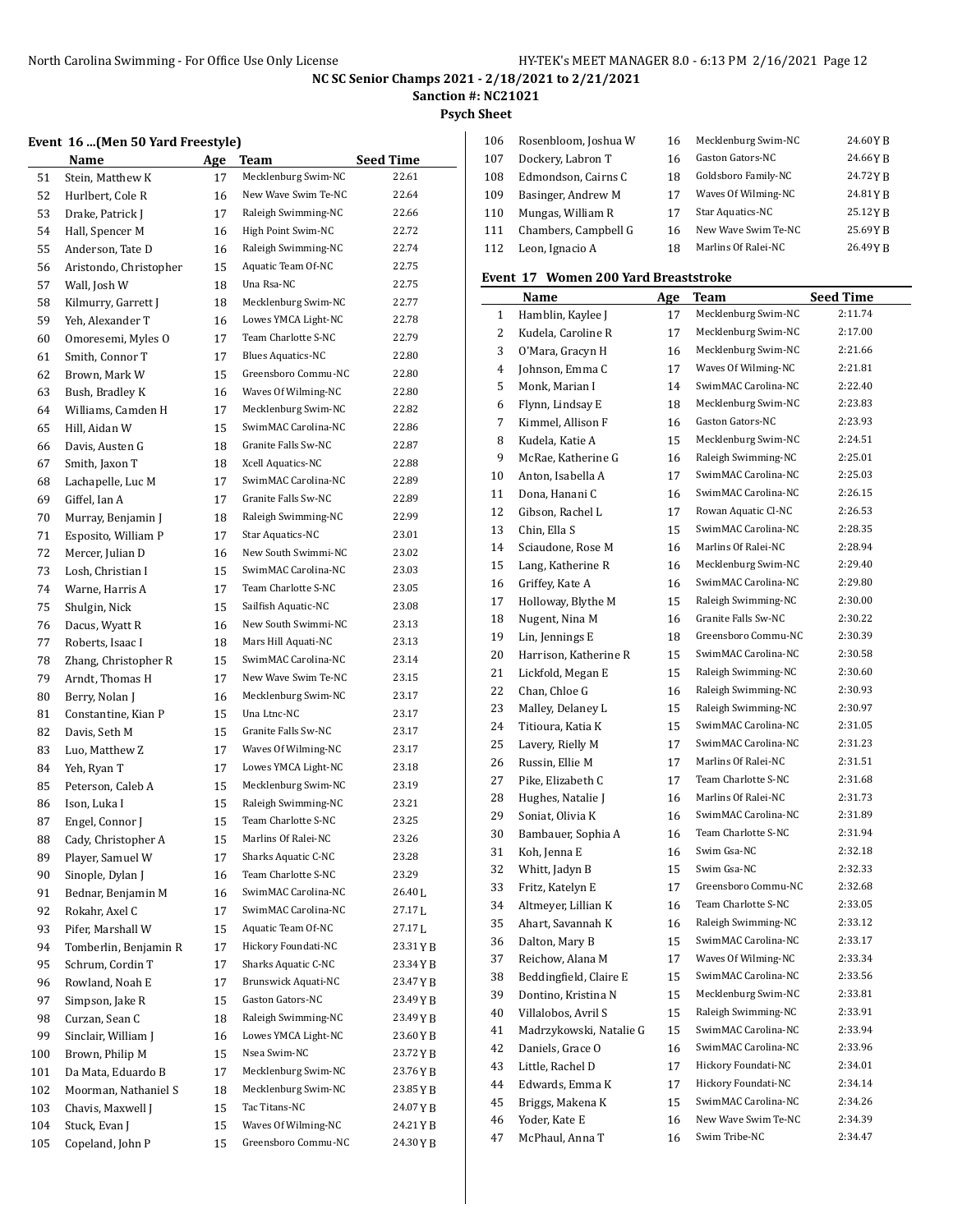Cellucci, Michael G 17 Mecklenburg Swim-NC 2:15.13

## **NC SC Senior Champs 2021 - 2/18/2021 to 2/21/2021**

**Sanction #: NC21021**

### **Psych Sheet**

### **Event 17 ...(Women 200 Yard Breaststroke)**

|    | Name                 | Age | Team                | <b>Seed Time</b> |
|----|----------------------|-----|---------------------|------------------|
| 48 | Ross, Christina N    | 17  | Lowes YMCA Light-NC | 2:34.76          |
| 49 | Wallace, Emma C      | 16  | Mecklenburg Swim-NC | 2:34.81          |
| 50 | Weigand, Hailey J    | 15  | Waves Of Wilming-NC | 2:34.83          |
| 51 | Camacho, Eponine B   | 15  | Nsea Swim-NC        | 2:35.16          |
| 52 | Tidwell, Katherine E | 16  | Lowes YMCA Light-NC | 2:35.20          |
| 53 | Doherty, Rowan E     | 16  | New South Swimmi-NC | 2:35.23          |
| 54 | Rountree, Rori F     | 14  | Swim Fanatics Sw-NC | 2:35.36          |
| 55 | Valent, Cameron C    | 17  | Tac Titans-NC       | 2:35.41          |
| 56 | Le, Laila X          | 16  | Tac Titans-NC       | 2:35.94          |
| 57 | Poteat, Devin M      | 17  | Mecklenburg Swim-NC | 2:36.14          |
| 58 | Leckner, Logan A     | 15  | SwimMAC Carolina-NC | 2:36.15          |
| 59 | Sherrill, Raegan E   | 15  | Mecklenburg Swim-NC | 2:36.26          |
| 60 | Johnson, Addison L   | 15  | Raleigh Swimming-NC | 2:36.69          |
| 61 | Saxonhouse, Sophia E | 16  | SwimMAC Carolina-NC | 2:36.70          |
| 62 | Harding, Kathryn G   | 18  | Team Charlotte S-NC | 2:36.85          |
| 63 | Diaz, Sofia K        | 15  | Mecklenburg Swim-NC | 2:36.92YB        |
| 64 | Lauletta, Reese C    | 17  | Team Charlotte S-NC | 2:37.32 Y R      |
| 65 | Edmonds, Mary Ann E  | 16  | Swim Fanatics Sw-NC | 2:37.72 Y B      |
| 66 | Jamshidi, Armita A   | 17  | Raleigh Swimming-NC | 2:38.19YB        |
| 67 | Keasler, Laurel G    | 15  | Sailfish Aquatic-NC | 2:38.95YB        |
| 68 | Freeman, Evelyn G    | 15  | Mecklenburg Swim-NC | 2:39.69YB        |
| 69 | Cornell, Meghan R    | 17  | Raleigh Swimming-NC | 2:40.26YB        |
| 70 | Murphy, Rylie R      | 17  | High Point Swim-NC  | 2:43.38YB        |

### **Event 18 Men 200 Yard Breaststroke**

|                | Name                  | Age | <b>Team</b>              | <b>Seed Time</b> |
|----------------|-----------------------|-----|--------------------------|------------------|
| $\mathbf{1}$   | Lucky, Matthew A      | 16  | Sailfish Aquatic-NC      | 1:59.41          |
| $\overline{2}$ | Keaney, Reilly E      | 18  | Swim Gsa-NC              | 2:01.02          |
| 3              | McCreery, Coleman W   | 18  | Una Msa-NC               | 2:02.51          |
| 4              | Powell, Nathan V      | 18  | Mecklenburg Swim-NC      | 2:03.92          |
| 5              | Drake, Patrick J      | 17  | Raleigh Swimming-NC      | 2:03.99          |
| 6              | Maycock, Julian L     | 18  | Swim Gsa-NC              | 2:05.71          |
| 7              | Walker, Brasen T      | 15  | Raleigh Swimming-NC      | 2:06.33          |
| 8              | Hering, Flinn M       | 17  | Swim Gsa-NC              | 2:08.58          |
| 9              | Masneri, David A      | 15  | Greensboro Commu-NC      | 2:09.15          |
| 10             | Butner, Mark L        | 17  | Waves Of Wilming-NC      | 2:09.33          |
| 11             | Schoenagel, Matthew R | 15  | Raleigh Swimming-NC      | 2:09.43          |
| 12             | Lucky, Andrew A       | 18  | Sailfish Aquatic-NC      | 2:10.41          |
| 13             | Krampert, Caden M     | 16  | Mecklenburg Swim-NC      | 2:10.53          |
| 14             | Vincent, William F    | 15  | Marlins Of Ralei-NC      | 2:10.62          |
| 15             | Chow, Nicholas J      | 16  | Aquatic Team Of-NC       | 2:10.68          |
| 16             | Brown, Mark W         | 15  | Greensboro Commu-NC      | 2:10.90          |
| 17             | Hicks, Jackson C      | 17  | O'Neal Pelagics-NC       | 2:11.88          |
| 18             | Deng, Jake            | 16  | Aquatic Team Of-NC       | 2:12.46          |
| 19             | Graf, Matthew C       | 17  | SwimMAC Carolina-NC      | 2:12.61          |
| 20             | Bradshaw, Lane M      | 15  | SwimMAC Carolina-NC      | 2:13.21          |
| 21             | Stallings, Kenneth H  | 15  | Mecklenburg Swim-NC      | 2:13.24          |
| 22             | Hey, Samuel E         | 18  | <b>Blues Aquatics-NC</b> | 2:13.41          |
| 23             | Shelley, Matthew K    | 19  | Una Mor-NC               | 2:13.46          |
| 24             | Cox, John H           | 16  | Star Aquatics-NC         | 2:13.77          |
| 25             | Kelty, Sean F         | 15  | Hickory Foundati-NC      | 2:14.40          |
| 26             | Esposito, William P   | 17  | Star Aquatics-NC         | 2:14.48          |
| 27             | Haywood, Jack P       | 15  | SwimMAC Carolina-NC      | 2:14.81          |
| 28             | Constantine, Kian P   | 15  | Una Ltnc-NC              | 2:14.85          |
| 29             | Kisshauer, Gregory A  | 16  | SwimMAC Carolina-NC      | 2:14.99          |
|                |                       |     |                          |                  |

| 31 | Vadapalli, Bhargay S  | 15 | Sailfish Aquatic-NC        | 2:15.14     |
|----|-----------------------|----|----------------------------|-------------|
| 32 | Stralow, Aaron C      | 17 | Mecklenburg Swim-NC        | 2:15.45     |
| 33 | Rowland, Noah E       | 17 | <b>Brunswick Aquati-NC</b> | 2:15.48     |
| 34 | Da Mata, Eduardo B    | 17 | Mecklenburg Swim-NC        | 2:16.03     |
| 35 | Godfrey, Elijah B     | 16 | Hickory Foundati-NC        | 2:16.53     |
| 36 | Westfall, Max R       | 16 | Marlins Of Ralei-NC        | 2:16.77     |
| 37 | Hull, Davis C         | 17 | Mecklenburg Swim-NC        | 2:16.83     |
| 38 | Setzer, Sean T        | 15 | Waves Of Wilming-NC        | 2:16.99     |
| 39 | Rokahr, Axel C        | 17 | SwimMAC Carolina-NC        | 2:17.57     |
| 40 | Nelson, Zachary R     | 17 | Aquatic Team Of-NC         | 2:17.75     |
| 41 | Fishman, Isaac B      | 17 | <b>Blues Aquatics-NC</b>   | 2:18.62     |
| 42 | Cobb, Jonathan Ryan E | 17 | Tac Titans-NC              | 2:18.74     |
| 43 | Neumann, John Asher T | 16 | Gaston Gators-NC           | 2:18.93     |
| 44 | Blake, Devin A        | 17 | SwimMAC Carolina-NC        | 2:18.99     |
| 45 | Durham, William L     | 15 | Waves Of Wilming-NC        | 2:19.32     |
| 46 | Brooks, Jason D       | 16 | Greensboro Commu-NC        | 2:19.33     |
| 47 | Howard, Samuel H      | 17 | Aquatic Team Of-NC         | 2:19.36     |
| 48 | Davis, Seth M         | 15 | Granite Falls Sw-NC        | 2:19.72     |
| 49 | Flickinger, Tyler J   | 16 | SwimMAC Carolina-NC        | 2:19.84     |
| 50 | Klein. Frederick W    | 15 | SwimMAC Carolina-NC        | 2:20.12     |
| 51 | Freeman, Davis W      | 16 | Team Charlotte S-NC        | 2:20.34     |
| 52 | Brashear, Michael O   | 17 | Aquatic Team Of-NC         | 2:20.49     |
| 53 | McCarter, Gavin L     | 15 | SwimMAC Carolina-NC        | 2:20.81     |
| 54 | Weber, Lucas D        | 15 | SwimMAC Carolina-NC        | 2:20.84     |
| 55 | Zhang, Christopher R  | 15 | SwimMAC Carolina-NC        | 2:21.06     |
| 56 | Henage, Charles C     | 15 | SwimMAC Carolina-NC        | 2:21.24     |
| 57 | Lammers, Charles J    | 18 | <b>Blues Aquatics-NC</b>   | 2:21.72YB   |
| 58 | Dabhade, Armaan T     | 16 | SwimMAC Carolina-NC        | 2:22.09YB   |
| 59 | Cridlebaugh, Rowan P  | 15 | Greensboro Commu-NC        | 2:22.45 Y B |
| 60 | O'Shea, Charles K     | 15 | SwimMAC Carolina-NC        | 2:22.53YB   |
| 61 | Richardson, Timothy L | 17 | O'Neal Pelagics-NC         | 2:22.72YB   |
| 62 | Williams, Aidan T     | 17 | Team Charlotte S-NC        | 2:22.98YB   |
| 63 | Kafitz, Chris S       | 16 | Rowan Aquatic Cl-NC        | 2:23.33YB   |
| 64 | Edmondson, Cairns C   | 18 | Goldsboro Family-NC        | 2:26.82YB   |
| 65 | Lin, Owen H           | 12 | East Carolina Aq-NC        | 2:28.76YB   |
| 66 | Hartsell, David A     | 15 | Lowes YMCA Light-NC        | 2:28.83YB   |
| 67 | Copeland, John P      | 15 | Greensboro Commu-NC        | 2:30.99YB   |
| 68 | Bush, Bradley K       | 16 | Waves Of Wilming-NC        | 2:32.84YB   |
| 69 | Dockery, Labron T     | 16 | Gaston Gators-NC           | 2:35.66YB   |

## **Event 19 Women 100 Yard Backstroke**

|              | Name                   | Age | Team                | <b>Seed Time</b> |
|--------------|------------------------|-----|---------------------|------------------|
| $\mathbf{1}$ | Ivan, Teresa           | 17  | Mecklenburg Swim-NC | 54.64            |
| 2            | Yandle, Ava C          | 17  | Una Ltnc-NC         | 55.61            |
| 3            | Schoppa, Maura Q       | 17  | Swim Gsa-NC         | 55.85            |
| 4            | Bartis, Olwyn J        | 19  | Una Ltnc-NC         | 56.15            |
| 5            | Ally, Emily H          | 18  | Greensboro Commu-NC | 56.18            |
| 6            | Yount, Katelyn V       | 17  | SwimMAC Carolina-NC | 57.06            |
| 7            | Rhodes, Olivia A       | 18  | SwimMAC Carolina-NC | 57.11            |
| 8            | Sandock, Leah J        | 16  | Mecklenburg Swim-NC | 57.24            |
| 9            | Rydzewski, Samantha G  | 15  | Raleigh Swimming-NC | 57.44            |
| 10           | Heffelfinger, Alyssa L | 17  | Mecklenburg Swim-NC | 57.88            |
| 11           | Bartis, Rowan L        | 17  | Una Ltnc-NC         | 58.38            |
| 12           | Stowe, Caroline S      | 16  | Team Charlotte S-NC | 58.44            |
| 13           | Hughes, Natalie J      | 16  | Marlins Of Ralei-NC | 58.66            |
| 14           | Wozny, Makenna C       | 16  | SwimMAC Carolina-NC | 58.69            |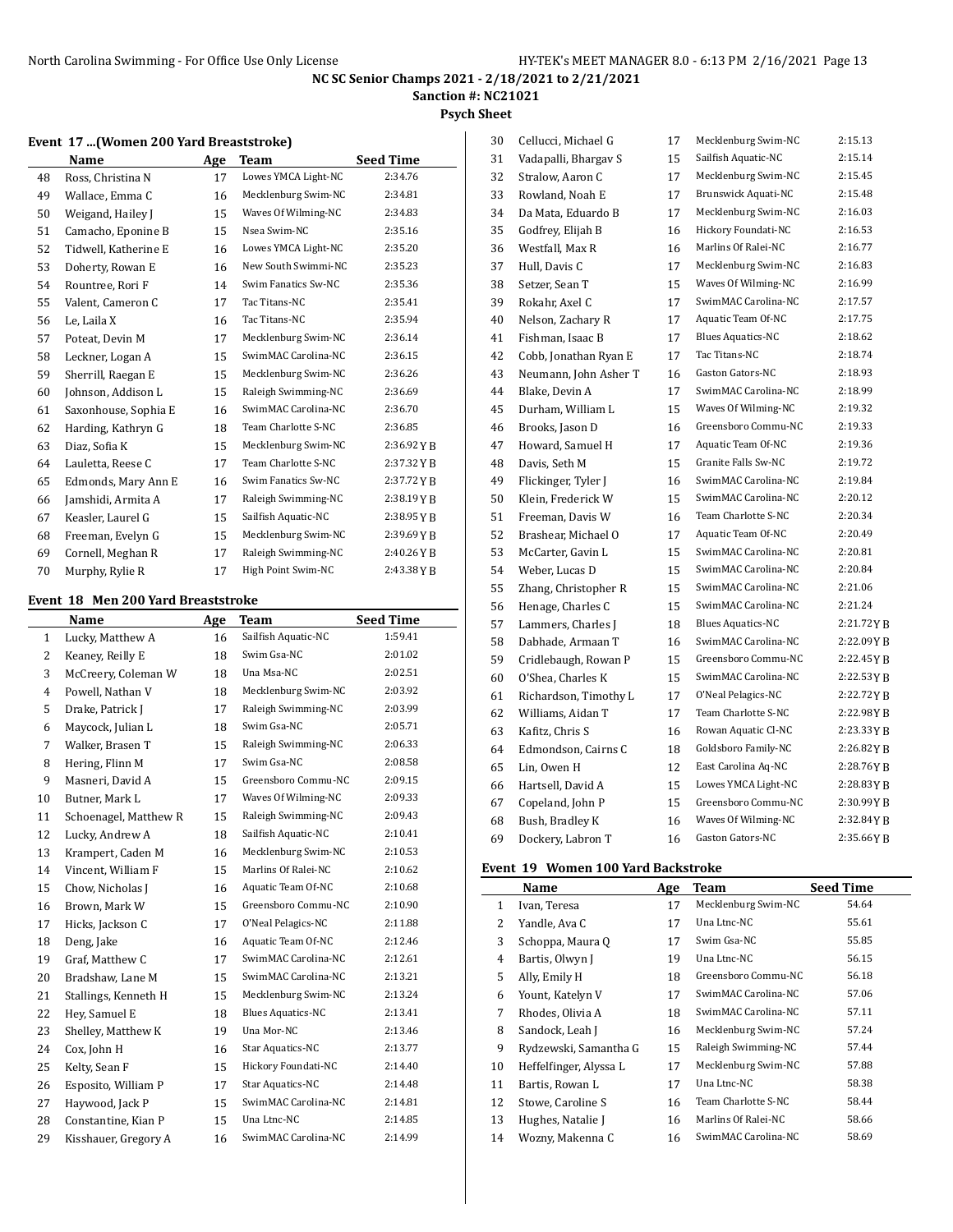**Sanction #: NC21021**

**Psych Sheet**

## **Event 19 ...(Women 100 Yard Backstroke)**

|          | women 100 Turu buenstrone)<br>Name       | Age      | Team                                       | <b>Seed Time</b>   |
|----------|------------------------------------------|----------|--------------------------------------------|--------------------|
| 15       | Teeters, Elizabeth G                     | 16       | Waves Of Wilming-NC                        | 58.85              |
| 16       | Murray, Avery E                          | 16       | Mecklenburg Swim-NC                        | 58.96              |
| 17       | Lang, Katherine R                        | 16       | Mecklenburg Swim-NC                        | 59.07              |
| 18       | Plaza, Sofia M                           | 15       | Aquatic Team Of-NC                         | 59.13              |
| 19       | Claborn, Alyssa A                        | 13       | Lowes YMCA Light-NC                        | 59.21              |
| 20       | Banks, Madeline A                        | 17       | Raleigh Swimming-NC                        | 59.21              |
| 21       | Bailey, Leigh A                          | 15       | Aquatic Team Of-NC                         | 59.33              |
| 22       | Kondratick, Morgan H                     | 17       | Raleigh Swimming-NC                        | 59.34              |
| 23       | Coburn, Zoe E                            | 16       | Hickory Foundati-NC                        | 59.53              |
| 24       | Miller, Samantha A                       | 15       | Marlins Of Ralei-NC                        | 59.58              |
| 25       | Hunt. Laura G                            | 15       | Greensboro Commu-NC                        | 59.59              |
| 26       | Willett, Riley E                         | 16       | Swim Fanatics Sw-NC                        | 59.61              |
|          |                                          |          | Mecklenburg Swim-NC                        | 59.61              |
| 27       | Losey, Amanda J<br>McDevitt, Elizabeth R | 17<br>17 | Alamance County-NC                         | 59.74              |
| 28       |                                          |          | Waves Of Wilming-NC                        | 59.83              |
| 29       | Parkes, Callie D                         | 17       | Team Charlotte S-NC                        | 59.91              |
| 30       | Herrforth, Rebecca C                     | 15       | Lowes YMCA Light-NC                        | 59.96              |
| 31       | Tucker, Meredith E                       | 16       | Una Qcd-NC                                 | 1:00.41            |
| 32       | Putnam, Riche' M                         | 16       | <b>Evolution Aquati-NC</b>                 | 1:00.43            |
| 33       | Cummings, Kassidy E                      | 15       | Swim Gsa-NC                                | 1:00.44            |
| 34       | Tang, Churou                             | 18       | Swim Gsa-NC                                | 1:00.49            |
| 35       | McNairy, Caroline G                      | 16       | Swim Fanatics Sw-NC                        | 1:00.53            |
| 36       | Schell, Gabrielle T                      | 14       | Mecklenburg Swim-NC                        | 1:00.54            |
| 37       | Ferguson, Elizabeth K                    | 15       | SwimMAC Carolina-NC                        | 1:00.67            |
| 38       | Walsh, Catherine G                       | 16       | Marlins Of Ralei-NC                        |                    |
| 39       | Inscore, Janie M                         | 17       | Swim Gsa-NC                                | 1:00.67            |
| 40       | Teague, Helena R                         | 15       |                                            | 1:00.72            |
| 41       | Garlick, Macyn E                         | 17       | Mecklenburg Swim-NC<br>SwimMAC Carolina-NC | 1:00.72<br>1:00.73 |
| 42       | Saxonhouse, Sophia E                     | 16       | Marlins Of Ralei-NC                        |                    |
| 43       | Webb, Margaret C                         | 15       | SwimMAC Carolina-NC                        | 1:00.73<br>1:00.77 |
| 44       | Powell, Olivia V                         | 18       | Mecklenburg Swim-NC                        | 1:00.88            |
| 45       | Kudela, Caroline R                       | 17       | SwimMAC Carolina-NC                        | 1:00.89            |
| 46<br>47 | Tonsil, Kyra R<br>Baumgartner, Hannah G  | 17<br>17 | SwimMAC Carolina-NC                        | 1:00.90            |
|          | Turner, Kora S                           | 17       | Mecklenburg Swim-NC                        | 1:00.90            |
| 48<br>49 | Murtagh, Liza M                          | 17       | Nsea Swim-NC                               | 1:00.92            |
| 50       | Benton, Meredith J                       | 15       | Una Msa-NC                                 | 1:01.06            |
| 51       | Groce, April M                           | 17       | Raleigh Swimming-NC                        | 1:01.15            |
| 52       |                                          |          | Star Aquatics-NC                           | 1:01.19            |
| 53       | Gagnon, Anna G                           | 17<br>16 | Marlins Of Ralei-NC                        | 1:01.22            |
| 54       | Reed, Cora E<br>Wagner, Grace S          | 17       | Una Ltnc-NC                                | 1:01.22            |
| 55       | Durak, Gwenyth B                         | 18       | Hickory Foundati-NC                        | 1:01.29            |
| 56       | Hardey, Livi C                           | 15       | SwimMAC Carolina-NC                        | 1:01.39            |
| 57       | Schmitz, Madison G                       | 12       | Granite Falls Sw-NC                        | 1:01.49            |
|          | Stark, Olivia F                          | 17       | Marlins Of Ralei-NC                        | 1:01.64            |
| 58<br>59 | Floyd, Charley C                         | 15       | SwimMAC Carolina-NC                        | 1:01.65            |
|          |                                          |          | O'Neal Pelagics-NC                         | 1:01.65            |
| 60       | Flanagan, Emma R                         | 15       | SwimMAC Carolina-NC                        | 1:01.71            |
| 61<br>62 | Gehrig, Julia J<br>Jaynes, Elizabeth H   | 15<br>17 | Marlins Of Ralei-NC                        | 1:01.72            |
| 63       | Jacobs, Audrey L                         | 17       | O'Neal Pelagics-NC                         | 1:01.73            |
|          | Eaton, Emily T                           |          | Mecklenburg Swim-NC                        | 1:01.76            |
| 64<br>65 | Harding, Kathryn G                       | 15<br>18 | Team Charlotte S-NC                        | 1:01.78            |
| 66       | Fleury, Sarah K                          | 16       | SwimMAC Carolina-NC                        | 1:01.94            |
| 67       | Rountree, Rori F                         | 14       | Swim Fanatics Sw-NC                        | 1:01.99            |
| 68       | Holt, Hailey C                           | 15       | New Wave Swim Te-NC                        | 1:02.01            |
| 69       | Condo, Emma A                            | 15       | SwimMAC Carolina-NC                        | 1:02.03            |
|          |                                          |          |                                            |                    |

| 70  | Patrick, Mckenna L      | 15 | Mecklenburg Swim-NC        | 1:02.07 |
|-----|-------------------------|----|----------------------------|---------|
| 71  | Smalley, Ainsley P      | 16 | Mecklenburg Swim-NC        | 1:02.11 |
| 72  | Kerestes, Katarina Y    | 15 | Mecklenburg Swim-NC        | 1:02.18 |
| 73  | Nance, Lauren M         | 15 | Tac Titans-NC              | 1:02.20 |
| 74  | Bush, Meredith R        | 16 | Mecklenburg Swim-NC        | 1:02.21 |
| 75  | Ricciardi, Bruna R      | 17 | Mecklenburg Swim-NC        | 1:02.21 |
| 76  | Fritz, Katelyn E        | 17 | Greensboro Commu-NC        | 1:02.23 |
| 77  | Lanier, Lily E          | 15 | Marlins Of Ralei-NC        | 1:02.26 |
| 78  | Solvason, Anna C        | 15 | <b>Evolution Aquati-NC</b> | 1:02.28 |
| 79  | Hernandez-Pena, Valeria | 16 | Hickory Foundati-NC        | 1:02.30 |
| 80  | Levesque, Heather M     | 16 | Raleigh Swimming-NC        | 1:02.35 |
| 81  | Respess, Josephine G    | 16 | Lowes YMCA Light-NC        | 1:02.36 |
| 82  | Thomas, Camden O        | 18 | Greensboro Commu-NC        | 1:02.37 |
| 83  | Ross, Christina N       | 17 | Lowes YMCA Light-NC        | 1:02.37 |
| 84  | Haviland, Laura E       | 15 | Aquatic Team Of-NC         | 1:02.39 |
| 85  | Cornell, Caitlyn H      | 15 | SwimMAC Carolina-NC        | 1:02.52 |
| 86  | Davis, Alexandra M      | 15 | SwimMAC Carolina-NC        | 1:02.52 |
| 87  | Briggs, Miyako M        | 16 | Marlins Of Ralei-NC        | 1:02.53 |
| 88  | Mack, Ava C             | 16 | <b>Blues Aquatics-NC</b>   | 1:02.53 |
| 89  | Grotjohn, Laine E       | 15 | Tac Titans-NC              | 1:02.60 |
| 90  | Borders, Hope M         | 18 | Team Charlotte S-NC        | 1:02.61 |
| 91  | Johnson, Kendra A       | 16 | SwimMAC Carolina-NC        | 1:02.67 |
| 92  |                         | 15 | Waves Of Wilming-NC        | 1:02.68 |
|     | Lac, Tabitha Y          |    | SwimMAC Carolina-NC        | 1:02.71 |
| 93  | Chin, Ella S            | 15 | Raleigh Swimming-NC        | 1:02.79 |
| 94  | Haugh, Sophie E         | 17 |                            | 1:02.81 |
| 95  | Emmons, Caney M         | 17 | Aquatic Team Of-NC         | 1:02.93 |
| 96  | Little, Rachel D        | 17 | Hickory Foundati-NC        |         |
| 97  | Pires, Gracyn A         | 18 | SwimMAC Carolina-NC        | 1:02.95 |
| 98  | Briggs, Makena K        | 15 | SwimMAC Carolina-NC        | 1:02.97 |
| 99  | Holloway, Blythe M      | 15 | Raleigh Swimming-NC        | 1:02.98 |
| 100 | Wolff, Emilia R         | 17 | Raleigh Swimming-NC        | 1:03.05 |
| 101 | Koh, Jenna E            | 16 | Swim Gsa-NC                | 1:03.07 |
| 102 | Hunt, Ellen R           | 15 | Greensboro Commu-NC        | 1:03.08 |
| 103 | Morrow, Julianna L      | 16 | Lowes YMCA Light-NC        | 1:03.08 |
| 104 | Myers, Cassandra R      | 17 | New Wave Swim Te-NC        | 1:03.10 |
| 105 | Holland, Marylauren     | 18 | Raleigh Swimming-NC        | 1:03.18 |
| 106 | Hetzel, Cecelia C       | 15 | SwimMAC Carolina-NC        | 1:03.19 |
| 107 | Brewster, Kylie A       | 16 | Mecklenburg Swim-NC        | 1:03.20 |
| 108 | Evans, Victoria G       | 16 | Greensboro Commu-NC        | 1:03.20 |
| 109 | Walser, Carolyn A       | 18 | Marlins Of Ralei-NC        | 1:03.21 |
| 110 | Hill, Elizabeth K       | 17 | Aquatic Team Of-NC         | 1:03.24 |
| 111 | Claudy, Madison A       | 18 | Mecklenburg Swim-NC        | 1:03.27 |
| 112 | Christensen, Ryleigh E  | 15 | SwimMAC Carolina-NC        | 1:03.32 |
| 113 | Kline, Sophia G         | 15 | Marlins Of Ralei-NC        | 1:03.33 |
| 114 | Lickfold, Megan E       | 15 | Raleigh Swimming-NC        | 1:03.42 |
| 115 | Kenney, Carolynn G      | 15 | Raleigh Swimming-NC        | 1:03.43 |
| 116 | Ahart, Savannah K       | 16 | Raleigh Swimming-NC        | 1:03.46 |
| 117 | Soniat, Olivia K        | 16 | SwimMAC Carolina-NC        | 1:03.47 |
| 118 | Boulware, Olivia M      | 16 | Marlins Of Ralei-NC        | 1:03.47 |
| 119 | Bush, Savanna N         | 15 | Lowes YMCA Light-NC        | 1:03.51 |
| 120 | McPhaul, Anna T         | 16 | Swim Tribe-NC              | 1:03.55 |
| 121 | Harrison, Katherine R   | 15 | SwimMAC Carolina-NC        | 1:03.56 |
| 122 | Neri, Isabella C        | 16 | <b>Evolution Aquati-NC</b> | 1:03.56 |
| 123 | Linch, Natalie S        | 15 | SwimMAC Carolina-NC        | 1:03.59 |
| 124 | Adams, Taylyn M         | 16 | Mecklenburg Swim-NC        | 1:03.60 |
| 125 | Ramseur, Reece E        | 14 | Swim Fanatics Sw-NC        | 1:03.72 |
| 126 | Williams, Sarah R       | 15 | SwimMAC Carolina-NC        | 1:03.80 |
|     |                         |    |                            |         |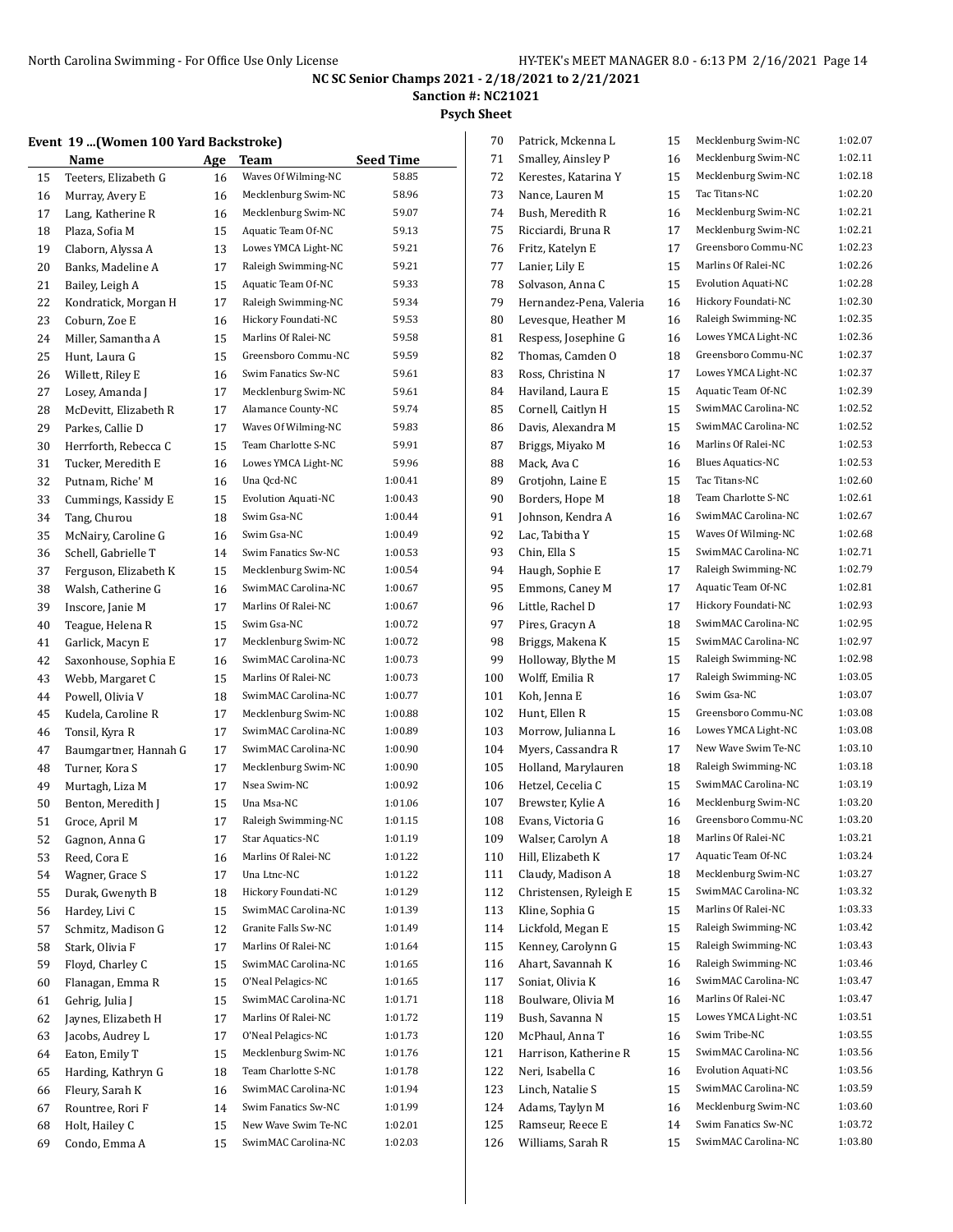**Sanction #: NC21021**

**Psych Sheet**

### **Event 19 ...(Women 100 Yard Backstroke)**

|     | Name                   | Age | Team                     | <b>Seed Time</b> |
|-----|------------------------|-----|--------------------------|------------------|
| 127 | Montanus, Abigail M    | 18  | Raleigh Swimming-NC      | 1:03.80          |
| 128 | Llerenas, Maria        | 18  | SwimMAC Carolina-NC      | 1:03.82          |
| 129 | Bombien, Ansley G      | 16  | Mecklenburg Swim-NC      | 1:03.85          |
| 130 | Peurifoy, Mckenzie L   | 16  | Sailfish Aquatic-NC      | 1:03.85          |
| 131 | Jenkins, Grace A       | 15  | Mars Hill Aquati-NC      | 1:03.88          |
| 132 | Fields, Zhada L        | 23  | Club Kick Start-NC       | $1:05.74$ J.     |
| 133 | Beddingfield, Claire E | 15  | SwimMAC Carolina-NC      | 1:03.91YB        |
| 134 | Neighbors, Kaylie E    | 16  | Swim Fanatics Sw-NC      | $1:04.06$ YR     |
| 135 | Fink, Sydney           | 15  | Mecklenburg Swim-NC      | 1:05.04YB        |
| 136 | Hirsch, Danielle H     | 17  | Granite Falls Sw-NC      | 1:05.07YR        |
| 137 | Blamy, Austyn C        | 16  | SwimMAC Carolina-NC      | $1:05.26$ YR     |
| 138 | Le, Laila X            | 16  | Tac Titans-NC            | 1:05.77YB        |
| 139 | Lucas, Caroline B      | 17  | <b>Xcell Aquatics-NC</b> | 1:07.89YR        |

## **Event 20 Men 100 Yard Backstroke**

L

|              | Name                      | Age | Team                     | <b>Seed Time</b> |
|--------------|---------------------------|-----|--------------------------|------------------|
| $\mathbf{1}$ | Boone, Garrett O          | 18  | Una Msa-NC               | 48.06            |
| 2            | Congiusta, Matthew P      | 17  | Club Kick Start-NC       | 50.03            |
| 3            | Tars, Robert M            | 17  | Greensboro Commu-NC      | 50.30            |
| 4            | Lucky, Andrew A           | 18  | Sailfish Aquatic-NC      | 51.25            |
| 5            | Furbay. Patrick D         | 17  | Waves Of Wilming-NC      | 51.58            |
| 6            | Jerger, Jacob A           | 17  | Mecklenburg Swim-NC      | 51.72            |
| 7            | Dean, Kenan P             | 17  | Mecklenburg Swim-NC      | 51.92            |
| 8            | Hohnbaum, Graham C        | 17  | Aquatic Team Of-NC       | 52.26            |
| 9            | Sapp, John P              | 18  | Team Charlotte S-NC      | 52.57            |
| 10           | Parker, William H         | 18  | Waves Of Wilming-NC      | 52.68            |
| 11           | Davis, Matthew C          | 18  | Waves Of Wilming-NC      | 52.69            |
| 12           | Lacjak, Nolan R           | 17  | Mecklenburg Swim-NC      | 52.87            |
| 13           | Harper, James W           | 15  | Aquatic Team Of-NC       | 53.02            |
| 14           | McCreery, Coleman W       | 18  | Una Msa-NC               | 53.44            |
| 15           | Smith, Jaxon T            | 18  | Xcell Aquatics-NC        | 53.53            |
| 16           | Spinner, Wiley J          | 14  | Mecklenburg Swim-NC      | 53.55            |
| 17           | Holder, Deaven M          | 16  | Lowes YMCA Light-NC      | 53.59            |
| 18           | Giffel, Ian A             | 17  | Granite Falls Sw-NC      | 53.76            |
| 19           | Sterrett, William J       | 16  | Nsea Swim-NC             | 53.91            |
| 20           | Camporeale, Christopher J | 17  | SwimMAC Carolina-NC      | 54.19            |
| 21           | Holian, Tanner J          | 15  | Una Gcy-NC               | 54.28            |
| 22           | Davis, Austen G           | 18  | Granite Falls Sw-NC      | 54.34            |
| 23           | Anderson, Tate D          | 16  | Raleigh Swimming-NC      | 54.37            |
| 24           | Guenther, Jack C          | 16  | Aquatic Team Of-NC       | 54.38            |
| 25           | Holt, Ian T               | 18  | Sailfish Aquatic-NC      | 54.69            |
| 26           | Bershad, Ethan I          | 17  | SwimMAC Carolina-NC      | 54.93            |
| 27           | Wisniewski, Jonathan W    | 18  | Goldsboro Family-NC      | 54.94            |
| 28           | Langtry, Ryan C           | 15  | Waves Of Wilming-NC      | 54.94            |
| 29           | Stein, Matthew K          | 17  | Mecklenburg Swim-NC      | 55.08            |
| 30           | Yeh, Ryan T               | 17  | Lowes YMCA Light-NC      | 55.08            |
| 31           | Campolmi, Caden J         | 16  | Aquatic Team Of-NC       | 55.24            |
| 32           | Doherty, Torin N          | 16  | Marlins Of Ralei-NC      | 55.25            |
| 33           | Morris, Nicholas K        | 20  | Sharks Aquatic C-NC      | 55.31            |
| 34           | Harris, Tiesyn J          | 16  | SwimMAC Carolina-NC      | 55.36            |
| 35           | Aristondo, Christopher    | 15  | Aquatic Team Of-NC       | 55.49            |
| 36           | Spicer, Zachary W         | 15  | Aquatic Team Of-NC       | 55.50            |
| 37           | Lee, Christian J          | 16  | Marlins Of Ralei-NC      | 55.54            |
| 38           | Thorsen, Harrison M       | 16  | <b>Blues Aquatics-NC</b> | 55.67            |
| 39           | Wall, Josh W              | 18  | Una Rsa-NC               | 55.72            |

| 40 | Glassner, George E        | 15 | SwimMAC Carolina-NC        | 55.77     |
|----|---------------------------|----|----------------------------|-----------|
| 41 | Schoenagel, Matthew R     | 15 | Raleigh Swimming-NC        | 55.82     |
| 42 | Shulgin, Nick             | 15 | Sailfish Aquatic-NC        | 55.84     |
| 43 | Brown, Mark W             | 15 | Greensboro Commu-NC        | 56.03     |
| 44 | Edwards, Jonathan P       | 15 | Greensboro Commu-NC        | 56.06     |
| 45 | Haywood, Jack P           | 15 | SwimMAC Carolina-NC        | 56.07     |
| 46 | Walker, Douglas W         | 16 | Marlins Of Ralei-NC        | 56.09     |
| 47 | Herger, Paul C            | 17 | Aquatic Team Of-NC         | 56.09     |
| 48 | Hadsell, Ethan C          | 15 | Raleigh Swimming-NC        | 56.11     |
| 49 | Claborn, Nathan M         | 17 | Lowes YMCA Light-NC        | 56.17     |
| 50 | White, Ethan R            | 16 | Team Charlotte S-NC        | 56.18     |
| 51 | Haut, Isaac B             | 17 | High Point Swim-NC         | 56.18     |
| 52 | Lucktong, Samuel P        | 17 | Lowes YMCA Light-NC        | 56.23     |
| 53 | Stuck, Evan J             | 15 | Waves Of Wilming-NC        | 56.29     |
| 54 | Yeh, Alexander T          | 16 | Lowes YMCA Light-NC        | 56.33     |
| 55 | Omoresemi, Myles O        | 17 | Team Charlotte S-NC        | 56.39     |
| 56 | Sever, Cooper A           | 16 | Tidal Wave Aquat-NC        | 56.40     |
| 57 | Solvason, Connor C        | 15 | <b>Evolution Aquati-NC</b> | 56.43     |
|    | Flickinger, Tyler J       | 16 | SwimMAC Carolina-NC        | 56.44     |
| 58 |                           |    | Mecklenburg Swim-NC        | 56.44     |
| 59 | Fazen, Collin B           | 16 | Team Charlotte S-NC        |           |
| 60 | Adams, Hudson B           | 16 |                            | 56.52     |
| 61 | Fishman, Isaac B          | 17 | <b>Blues Aquatics-NC</b>   | 56.55     |
| 62 | Roussel. Timothee         | 19 | SwimMAC Carolina-NC        | 56.56     |
| 63 | Williams, Camden H        | 17 | Mecklenburg Swim-NC        | 56.58     |
| 64 | Losh, Christian I         | 15 | SwimMAC Carolina-NC        | 56.67     |
| 65 | Cady, Christopher A       | 15 | Marlins Of Ralei-NC        | 56.72     |
| 66 | Durham, William L         | 15 | Waves Of Wilming-NC        | 56.72     |
| 67 | Post, Cian D              | 15 | Waves Of Wilming-NC        | 56.82     |
| 68 | Moorman, Nathaniel S      | 18 | Mecklenburg Swim-NC        | 56.86     |
| 69 | Gray, Brooks D            | 16 | Greensboro Commu-NC        | 56.86     |
| 70 | Cox, John H               | 16 | Star Aquatics-NC           | 56.95     |
| 71 | Keleher, Michael P        | 15 | Marlins Of Ralei-NC        | 56.98     |
| 72 | Aparicio, Emilio          | 15 | Raleigh Swimming-NC        | 57.00     |
| 73 | Williams, Matheson E      | 16 | Star Aquatics-NC           | 57.03     |
| 74 | Cook, Alexander D         | 16 | SwimMAC Carolina-NC        | 57.06     |
| 75 | Kirkpatrick, Owen E       | 18 | Mecklenburg Swim-NC        | 57.07     |
| 76 | Tidball, Davis C          | 18 | Waves Of Wilming-NC        | 57.09     |
| 77 | Flower, Jackson D         | 17 | Goldsboro Family-NC        | 57.14     |
| 78 | Crawford, Payton S        | 18 | SwimMAC Carolina-NC        | 57.16     |
| 79 | Rosenbloom, Joshua W      | 16 | Mecklenburg Swim-NC        | 57.19     |
| 80 | Simpson, Jake R           | 15 | Gaston Gators-NC           | 57.25     |
| 81 | Ison. Luka I              | 15 | Raleigh Swimming-NC        | 57.30     |
| 82 | Horman, Elijah J          | 17 | Raleigh Swimming-NC        | 57.31     |
| 83 | Mungas, William R         | 17 | Star Aquatics-NC           | 57.33     |
| 84 | Dabhade, Armaan T         | 16 | SwimMAC Carolina-NC        | 57.35     |
| 85 | Lachapelle, Luc M         | 17 | SwimMAC Carolina-NC        | 57.38     |
| 86 | Wilson, Ryan J            | 17 | SwimMAC Carolina-NC        | 57.48     |
| 87 | Chow, Nicholas J          | 16 | Aquatic Team Of-NC         | 57.51     |
| 88 | Hall, Spencer M           | 16 | High Point Swim-NC         | 59.20YB   |
| 89 | Nebrich, Lucas J          | 15 | Rowan Aquatic Cl-NC        | 59.24YB   |
| 90 | Murray, Benjamin J        | 18 | Raleigh Swimming-NC        | 59.40YB   |
| 91 | Berry, Nolan J            | 16 | Mecklenburg Swim-NC        | 59.87YB   |
| 92 | Luo, Matthew Z            | 17 | Waves Of Wilming-NC        | 59.87YB   |
| 93 | Chambers, Campbell G      | 16 | New Wave Swim Te-NC        | 1:01.24YB |
| 94 | Hartsell, David A         | 15 | Lowes YMCA Light-NC        | 1:01.49YB |
| 95 | Scott, Luke M             | 15 | Mecklenburg Swim-NC        | 1:01.83YB |
| 96 | Miroshnichenko, Alexander | 18 | Greensboro Commu-NC        | 1:01.99YB |
|    |                           |    |                            |           |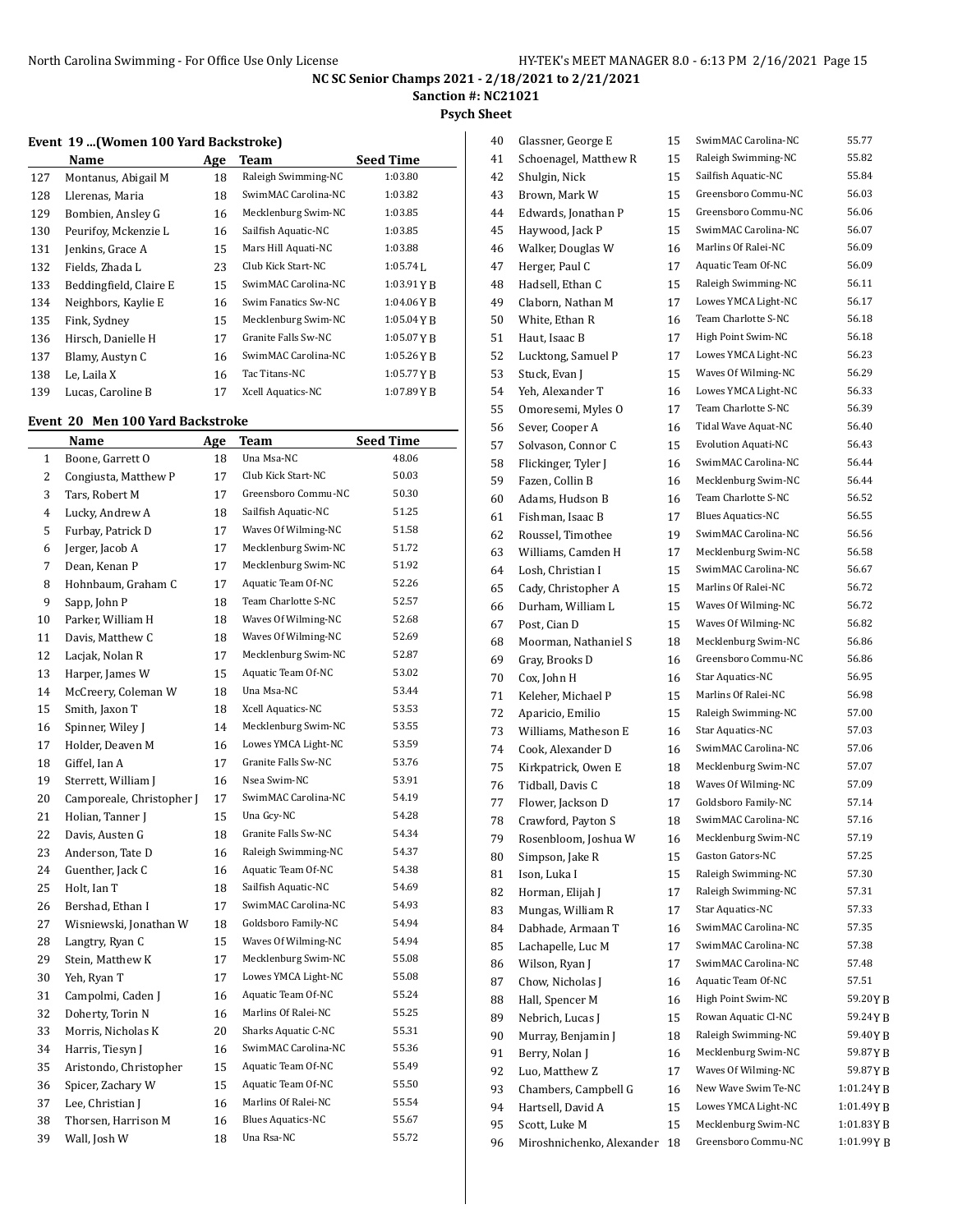Evans, Victoria G 16 Greensboro Commu-NC 5:58.18Y B

**NC SC Senior Champs 2021 - 2/18/2021 to 2/21/2021**

**Sanction #: NC21021**

**Psych Sheet**

|    | Name                              | Age      | Team                     | Seed Time        |
|----|-----------------------------------|----------|--------------------------|------------------|
| 97 | Mann, Spencer J                   | 15       | Greensboro Commu-NC      | 1:03.39YB        |
| 98 | Brown, Philip M                   | 15       | Nsea Swim-NC             | 1:03.87 Y B      |
|    | Event 21 Women 500 Yard Freestyle |          |                          |                  |
|    | Name                              | Age      | Team                     | <b>Seed Time</b> |
| 1  | Knorr, Emily S                    | 17       | Mecklenburg Swim-NC      | 4:48.10          |
| 2  | Parmenter, Katelyn L              | 15       | Hickory Foundati-NC      | 4:59.55          |
| 3  | Rydzewski, Amber E                | 17       | Raleigh Swimming-NC      | 4:59.90          |
| 4  | Covington, Sadie M                | 17       | Swim Gsa-NC              | 5:00.35          |
| 5  | Knorr, Kathryn A                  | 17       | Mecklenburg Swim-NC      | 5:01.37          |
| 6  |                                   | 17       | Greensboro Commu-NC      | 5:01.75          |
| 7  | Wilson, Peyton L                  |          | New Wave Swim Te-NC      | 5:03.23          |
|    | White, Marisa L                   | 15<br>17 | Hickory Foundati-NC      | 5:03.84          |
| 8  | Taylor, Kayana R                  |          | Mecklenburg Swim-NC      | 5:04.98          |
| 9  | Heffelfinger, Alyssa L            | 17       |                          |                  |
| 10 | Banks, Madeline A                 | 17       | Raleigh Swimming-NC      | 5:06.47          |
| 11 | Griffey, Kate A                   | 16       | SwimMAC Carolina-NC      | 5:06.49          |
| 12 | Durak, Gwenyth B                  | 18       | Hickory Foundati-NC      | 5:08.65          |
| 13 | Simmons, Taylor N                 | 17       | Mecklenburg Swim-NC      | 5:08.91          |
| 14 | Bush, Meredith R                  | 16       | Mecklenburg Swim-NC      | 5:09.77          |
| 15 | Teeters, Elizabeth G              | 16       | Waves Of Wilming-NC      | 5:10.57          |
| 16 | Thorsen, Virginia S               | 15       | <b>Blues Aquatics-NC</b> | 5:10.63          |
| 17 | O'Mara, Gracyn H                  | 16       | Mecklenburg Swim-NC      | 5:11.01          |
| 18 | Yount, Carley M                   | 17       | SwimMAC Carolina-NC      | 5:12.15          |
| 19 | Martinson, Ashley A               | 17       | SwimMAC Carolina-NC      | 5:12.17          |
| 20 | Cross, Caroline R                 | 16       | Greensboro Commu-NC      | 5:12.20          |
| 21 | Bozza, Natalie R                  | 15       | Mecklenburg Swim-NC      | 5:12.89          |
| 22 | Garlick, Macyn E                  | 17       | Mecklenburg Swim-NC      | 5:13.46          |
| 23 | Hunt, Ellen R                     | 15       | Greensboro Commu-NC      | 5:13.82          |
| 24 | Oettinger, Claire M               | 15       | Una Msa-NC               | 5:14.17          |
| 25 | Martinson, Kara N                 | 15       | SwimMAC Carolina-NC      | 5:14.25          |
| 26 | Hamblin, Emilee G                 | 16       | Mecklenburg Swim-NC      | 5:15.17          |
| 27 | Holland, Marylauren               | 18       | Raleigh Swimming-NC      | 5:16.25          |
| 28 | Inscore, Janie M                  | 17       | Marlins Of Ralei-NC      | 5:16.74          |
| 29 | Gehrig, Julia J                   | 15       | SwimMAC Carolina-NC      | 5:16.88          |
| 30 | Sciaudone, Rose M                 | 16       | Marlins Of Ralei-NC      | 5:16.89          |
| 31 | Lavery, Rielly M                  | 17       | SwimMAC Carolina-NC      | 5:17.84          |
| 32 | Virkler, Sarah E                  | 15       | Aquatic Team Of-NC       | 5:17.92          |
| 33 | Hunt, Laura G                     | 15       | Greensboro Commu-NC      | 5:17.99          |
| 34 | Ssengonzi, Rachel T               | 15       | Marlins Of Ralei-NC      | 5:18.19          |
| 35 | Fortner, Abigail K                | 16       | New Wave Swim Te-NC      | 5:18.21          |
| 36 | Hernandez-Pena, Valeria           | 16       | Hickory Foundati-NC      | 5:18.71          |
| 37 | Reed, Cora E                      | 16       | Marlins Of Ralei-NC      | 5:19.31          |
| 38 | Hawkins, Taylor C                 | 17       | Tac Titans-NC            | 5:19.55          |
| 39 | Losey, Amanda J                   | 17       | Mecklenburg Swim-NC      | 5:19.68          |
| 40 | Patrick, Mckenna L                | 15       | Mecklenburg Swim-NC      | 5:20.22          |
| 41 | Pitts, Emma W                     | 15       | Hickory Foundati-NC      | 5:20.54          |
| 42 | Banas, Anna M                     | 17       | Mecklenburg Swim-NC      | 5:20.97          |
| 43 | Berry, Ava C                      | 16       | New Wave Swim Te-NC      | 5:21.38          |
| 44 | Brewster, Kylie A                 | 16       | Mecklenburg Swim-NC      | 5:21.79          |
| 45 | Prather, Caroline E               | 16       | Granite Falls Sw-NC      | 5:25.99 Y B      |
| 46 | Rinker, Caroline P                | 16       | Sailfish Aquatic-NC      | 5:26.64 Y B      |
| 47 | Weigand, Hailey J                 | 15       | Waves Of Wilming-NC      | 5:38.91 Y B      |
| 48 | Bishop, Avery M                   | 16       | Waves Of Wilming-NC      | 5:39.13 Y B      |
| 49 | Mack, Ava C                       | 16       | <b>Blues Aquatics-NC</b> | 5:39.45 Y B      |
| 50 | Camacho, Eponine B                | 15       | Nsea Swim-NC             | 5:47.58 Y B      |

| Event 22 Men 500 Yard Freestyle |                       |          |                                            |                  |
|---------------------------------|-----------------------|----------|--------------------------------------------|------------------|
|                                 | Name                  | Age      | Team                                       | <b>Seed Time</b> |
| $\mathbf{1}$                    | Harris, Dax C         | 16       | Greensboro Commu-NC                        | 4:31.30          |
| 2                               | Davis, Collin A       | 17       | Club Kick Start-NC                         | 4:35.83          |
| 3                               | McKinney, Ian M       | 16       | Mecklenburg Swim-NC                        | 4:36.45          |
| 4                               | McCosh, Ethan A       | 18       | Hickory Foundati-NC                        | 4:37.41          |
| 5                               | Womble, Ethan V       | 18       | Greensboro Commu-NC                        | 4:40.53          |
| 6                               | Godfrey, Elijah B     | 16       | Hickory Foundati-NC                        | 4:45.70          |
| 7                               | Davis, Matthew C      | 18       | Waves Of Wilming-NC                        | 4:48.61          |
| 8                               | Smith, Connor T       | 17       | <b>Blues Aquatics-NC</b>                   | 4:48.68          |
| 9                               | Berkeley, Coby        | 16       | Mecklenburg Swim-NC                        | 4:49.01          |
| 10                              | Clark, Joseph F       | 16       | Aquatic Team Of-NC                         | 4:49.43          |
| 11                              | Holt, Ian T           | 18       | Sailfish Aquatic-NC                        | 4:49.68          |
| 12                              | Deng, Jake            | 16       | Aquatic Team Of-NC                         | 4:50.12          |
| 13                              | Horman, Elijah J      | 17       | Raleigh Swimming-NC                        | 4:50.44          |
| 14                              | Glebus, Christopher P | 16       | Swim Gsa-NC                                | 4:50.98          |
| 15                              | Bundy, Samuel O       | 16       | Mecklenburg Swim-NC                        | 4:51.01          |
| 16                              | Seeber, Andrew C      | 15       | Greensboro Commu-NC                        | 4:51.82          |
| 17                              | Doherty, Torin N      | 16       | Marlins Of Ralei-NC                        | 4:52.68          |
| 18                              | Butner, Mark L        | 17       | Waves Of Wilming-NC                        | 4:52.95          |
| 19                              | Brewer, Ethan J       | 17       | Lowes YMCA Light-NC                        | 4:53.01          |
| 20                              | Bershad, Ethan I      | 17       | SwimMAC Carolina-NC                        | 4:53.12          |
| 21                              | Howard, Samuel H      | 17       | Aquatic Team Of-NC                         | 4:53.29          |
| 22                              | Anderson, Tate D      | 16       | Raleigh Swimming-NC                        | 4:53.55          |
| 23                              | True, Nathaniel E     | 16       | East Carolina Aq-NC                        | 4:53.69          |
| 24                              | Lynch, Ryan T         | 18       | Raleigh Swimming-NC                        | 4:53.69          |
| 25                              | Curran, Garrett T     | 18       | Raleigh Swimming-NC                        | 4:53.78          |
| 26                              | Heisig, Charles M     | 15       | SwimMAC Carolina-NC                        | 4:53.87          |
| 27                              | Kelty, Sean F         | 15       | Hickory Foundati-NC                        | 4:54.09          |
| 28                              | McRea, Levi T         | 17       | Hickory Foundati-NC                        | 4:54.42          |
| 29                              | Powell, Clayton L     | 17       | Hickory Foundati-NC                        | 4:54.58          |
| 30                              |                       |          | Marlins Of Ralei-NC                        | 4:54.76          |
|                                 | Duke, Jonathan B      | 17<br>17 | Aquatic Team Of-NC                         | 4:54.94          |
| 31                              | Brown, Zachary D      |          | Mecklenburg Swim-NC                        | 4:55.16          |
| 32                              | Fazen, Collin B       | 16       | <b>Blues Aquatics-NC</b>                   | 4:55.44          |
| 33                              | Fishman, Isaac B      | 17<br>17 | SwimMAC Carolina-NC                        | 4:55.89          |
| 34                              | Blake, Devin A        |          | SwimMAC Carolina-NC                        | 4:55.94          |
| 35                              | Klein, Frederick W    | 15       | Mecklenburg Swim-NC                        | 4:56.15          |
| 36                              | Cellucci, Michael G   | 17       |                                            |                  |
| 37                              | Shores, Peter L       | 16       | <b>Blues Aquatics-NC</b>                   | 4:56.20          |
| 38                              | Constantine, Kian P   | 15       | Una Ltnc-NC                                | 4:56.68          |
| 39                              | Watkins, Samuel F     | 15       | Marlins Of Ralei-NC<br>Marlins Of Ralei-NC | 4:58.18          |
| 40                              | Bachmann, Cole        | 15       |                                            | 4:58.33          |
| 41                              | Bednar, Benjamin M    | 16       | SwimMAC Carolina-NC                        | 4:59.26          |
| 42                              | Cook, Alexander D     | 16       | SwimMAC Carolina-NC                        | 5:00.55          |
| 43                              | Hadsell, Ethan C      | 15       | Raleigh Swimming-NC                        | 5:00.66          |
| 44                              | Clayton, William F    | 15       | Granite Falls Sw-NC                        | 5:01.29          |
| 45                              | Keleher, Michael P    | 15       | Marlins Of Ralei-NC                        | 5:01.34          |
| 46                              | Lee, Christian J      | 16       | Marlins Of Ralei-NC                        | 5:01.47          |
| 47                              | Weber, Lucas D        | 15       | SwimMAC Carolina-NC                        | 5:01.65          |
| 48                              | Bock, Michael S       | 17       | Raleigh Swimming-NC                        | 5:01.84          |
| 49                              | Biersack, Joseph M    | 16       | Tac Titans-NC                              | 5:01.92          |
| 50                              | Hook, William M       | 15       | Tac Titans-NC                              | 5:01.97          |
| 51                              | Lachapelle, Luc M     | 17       | SwimMAC Carolina-NC                        | 5:02.19          |
| 52                              | Herger, Paul C        | 17       | Aquatic Team Of-NC                         | 5:02.72          |
| 53                              | Wilson, Ryan J        | 17       | SwimMAC Carolina-NC                        | 5:03.04          |
|                                 |                       |          |                                            |                  |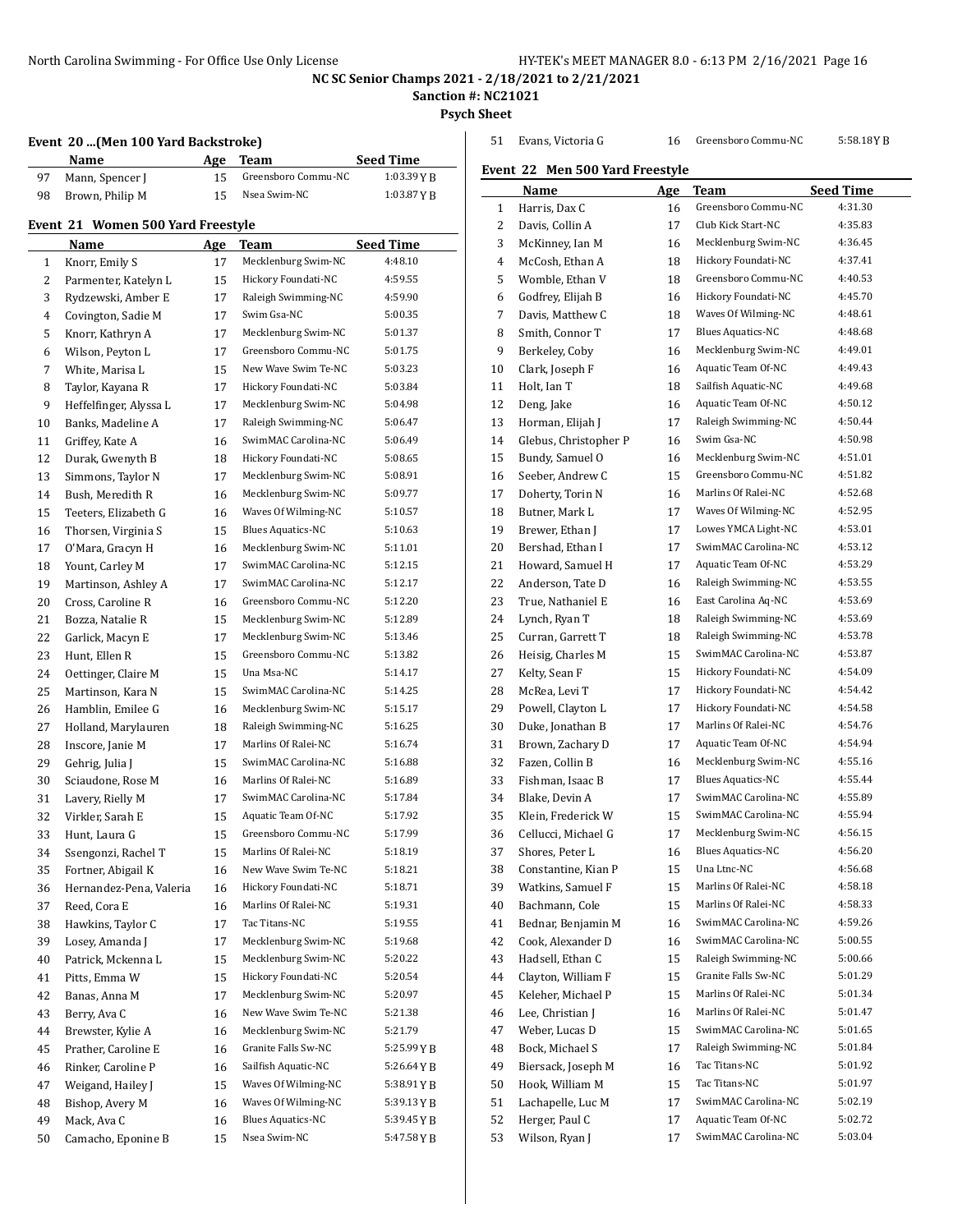**Sanction #: NC21021**

**Psych Sheet**

#### **Event 22 ...(Men 500 Yard Freestyle)**

|    | Name                 | Age | Team                     | <b>Seed Time</b> |
|----|----------------------|-----|--------------------------|------------------|
| 54 | Basinger, Andrew M   | 17  | Waves Of Wilming-NC      | 5:03.17          |
| 55 | Purcell, Reiley E    | 15  | Marlins Of Ralei-NC      | 5:03.42          |
| 56 | Henage, Charles C    | 15  | SwimMAC Carolina-NC      | 5:03.44          |
| 57 | Lammers, Charles J   | 18  | <b>Blues Aquatics-NC</b> | 5:03.61          |
| 58 | Kisshauer, Gregory A | 16  | SwimMAC Carolina-NC      | 5:03.85          |
| 59 | Glassner, George E   | 15  | SwimMAC Carolina-NC      | 5:03.97          |
| 60 | Smith, Zack C        | 14  | New Wave Swim Te-NC      | 5:03.98          |
| 61 | Lockhart, Austin L   | 18  | Aquatic Team Of-NC       | $4:20.83$ J.     |
| 62 | O'Shea, Charles K    | 15  | SwimMAC Carolina-NC      | 5:05.70 Y B      |

## **Event 23 Women 100 Yard Freestyle**

|                | Name                    | <u>Age</u> | Team                       | <b>Seed Time</b> |
|----------------|-------------------------|------------|----------------------------|------------------|
| $\mathbf{1}$   | Flynn, Lindsay E        | 18         | Mecklenburg Swim-NC        | 48.15            |
| 2              | Fields, Zhada L         | 23         | Club Kick Start-NC         | 48.90            |
| 3              | Ivan, Teresa            | 17         | Mecklenburg Swim-NC        | 49.04            |
| $\overline{4}$ | Rhodes, Olivia A        | 18         | SwimMAC Carolina-NC        | 50.58            |
| 5              | Parkes, Callie D        | 17         | Waves Of Wilming-NC        | 50.95            |
| 6              | Schoppa, Maura Q        | 17         | Swim Gsa-NC                | 51.45            |
| 7              | Rauch, Katie I          | 18         | Aquatic Team Of-NC         | 51.46            |
| 8              | Hamblin, Emilee G       | 16         | Mecklenburg Swim-NC        | 51.49            |
| 9              | White, Eliana A         | 16         | SwimMAC Carolina-NC        | 51.60            |
| 10             | Grill, Jenna M          | 17         | Waves Of Wilming-NC        | 51.61            |
| 11             | Eaton, Emily T          | 15         | Mecklenburg Swim-NC        | 52.19            |
| 12             | Kondratick, Morgan H    | 17         | Raleigh Swimming-NC        | 52.31            |
| 13             | Teeters, Elizabeth G    | 16         | Waves Of Wilming-NC        | 52.33            |
| 14             | Sandock, Leah J         | 16         | Mecklenburg Swim-NC        | 52.56            |
| 15             | Bailey, Leigh A         | 15         | Aquatic Team Of-NC         | 52.69            |
| 16             | Hunt, Ellen R           | 15         | Greensboro Commu-NC        | 52.76            |
| 17             | Edwards, Sarah F        | 15         | Mars Hill Aquati-NC        | 52.77            |
| 18             | McDevitt, Elizabeth R   | 17         | Alamance County-NC         | 52.83            |
| 19             | Murtagh, Liza M         | 17         | Nsea Swim-NC               | 52.85            |
| 20             | Fritz, Katelyn E        | 17         | Greensboro Commu-NC        | 52.86            |
| 21             | Holland, Marylauren     | 18         | Raleigh Swimming-NC        | 52.89            |
| 22             | Fleury, Sarah K         | 16         | SwimMAC Carolina-NC        | 52.94            |
| 23             | Garlick, Macyn E        | 17         | Mecklenburg Swim-NC        | 53.04            |
| 24             | Nugent, Nina M          | 16         | Granite Falls Sw-NC        | 53.06            |
| 25             | Ally, Emily H           | 18         | Greensboro Commu-NC        | 53.14            |
| 26             | Tang, Churou            | 18         | Swim Gsa-NC                | 53.21            |
| 27             | Kudela, Caroline R      | 17         | Mecklenburg Swim-NC        | 53.21            |
| 28             | Covington, Sadie M      | 17         | Swim Gsa-NC                | 53.26            |
| 29             | White, Marisa L         | 15         | New Wave Swim Te-NC        | 53.30            |
| 30             | Monk, Marian I          | 14         | SwimMAC Carolina-NC        | 53.33            |
| 31             | Stowe, Caroline S       | 16         | Team Charlotte S-NC        | 53.51            |
| 32             | Wachendorfer, Hannah E  | 16         | Star Aquatics-NC           | 53.65            |
| 33             | Anton, Isabella A       | 17         | SwimMAC Carolina-NC        | 53.67            |
| 34             | Solvason, Anna C        | 15         | <b>Evolution Aquati-NC</b> | 53.74            |
| 35             | Kenney, Carolynn G      | 15         | Raleigh Swimming-NC        | 53.93            |
| 36             | Smalley, Ainsley P      | 16         | Mecklenburg Swim-NC        | 53.98            |
| 37             | Willett, Riley E        | 16         | Swim Fanatics Sw-NC        | 54.04            |
| 38             | Condo, Emma A           | 15         | SwimMAC Carolina-NC        | 54.07            |
| 39             | Teague, Helena R        | 15         | Swim Gsa-NC                | 54.07            |
| 40             | Murray, Avery E         | 16         | Mecklenburg Swim-NC        | 54.08            |
| 41             | Hernandez-Pena, Valeria | 16         | Hickory Foundati-NC        | 54.20            |
| 42             | Llerenas, Maria         | 18         | SwimMAC Carolina-NC        | 54.21            |
| 43             | Cornell, Caitlyn H      | 15         | SwimMAC Carolina-NC        | 54.24            |

| 44  | Kudela, Katie A       | 15 | Mecklenburg Swim-NC      | 54.30 |
|-----|-----------------------|----|--------------------------|-------|
| 45  | Robinson, Haley N     | 17 | SwimMAC Carolina-NC      | 54.32 |
| 46  | Gehrig, Julia J       | 15 | SwimMAC Carolina-NC      | 54.41 |
| 47  | Patrick, Mckenna L    | 15 | Mecklenburg Swim-NC      | 54.46 |
| 48  | Hunt, Laura G         | 15 | Greensboro Commu-NC      | 54.54 |
| 49  | Lyons, Claire M       | 16 | SwimMAC Carolina-NC      | 54.55 |
| 50  | Lavery, Rielly M      | 17 | SwimMAC Carolina-NC      | 54.58 |
| 51  | Jenkins, Grace A      | 15 | Mars Hill Aquati-NC      | 54.58 |
| 52  | Lucas, Caroline B     | 17 | Xcell Aquatics-NC        | 54.58 |
| 53  | Taylor, Kayana R      | 17 | Hickory Foundati-NC      | 54.61 |
| 54  | Sherrill, Raegan E    | 15 | Mecklenburg Swim-NC      | 54.69 |
| 55  | Floyd, Charley C      | 15 | SwimMAC Carolina-NC      | 54.70 |
| 56  | Montanus, Abigail M   | 18 | Raleigh Swimming-NC      | 54.71 |
| 57  | Gonsalves, Ashleigh L | 16 | Mecklenburg Swim-NC      | 54.76 |
| 58  | Donaldson, Adelyn L   | 17 | Team Charlotte S-NC      | 54.77 |
| 59  | Youngblood, Reagan A  | 18 | Mecklenburg Swim-NC      | 54.77 |
| 60  | Webb, Margaret C      | 15 | Marlins Of Ralei-NC      | 54.79 |
| 61  | Poteat, Devin M       | 17 | Mecklenburg Swim-NC      | 54.79 |
| 62  | Sursi, Madelyn E      | 17 | SwimMAC Carolina-NC      | 54.83 |
| 63  | Frain, Gisella P      | 17 | SwimMAC Carolina-NC      | 54.83 |
| 64  | Borders, Hope M       | 18 | Team Charlotte S-NC      | 54.83 |
| 65  | Johnson, Kendra A     | 16 | SwimMAC Carolina-NC      | 54.84 |
| 66  | Reed, Cora E          | 16 | Marlins Of Ralei-NC      | 54.88 |
| 67  | Turner, Kora S        | 17 | Mecklenburg Swim-NC      | 54.92 |
| 68  | Hill, Elizabeth K     | 17 | Aquatic Team Of-NC       | 54.95 |
| 69  | Kerestes, Katarina Y  | 15 | Mecklenburg Swim-NC      | 54.96 |
| 70  | Linch, Natalie S      | 15 | SwimMAC Carolina-NC      | 55.01 |
| 71  | Kline, Sophia G       | 15 | Marlins Of Ralei-NC      | 55.01 |
| 72  | Thomas, Camden O      | 18 | Greensboro Commu-NC      | 55.03 |
| 73  | Edwards, Emma K       | 17 | Hickory Foundati-NC      | 55.14 |
| 74  | Lin, Jennings E       | 18 | Greensboro Commu-NC      | 55.17 |
| 75  | Hamblin, Kaylee J     | 17 | Mecklenburg Swim-NC      | 55.18 |
| 76  | Durak, Gwenyth B      | 18 | Hickory Foundati-NC      | 55.20 |
| 77  | Jaynes, Elizabeth H   | 17 | Marlins Of Ralei-NC      | 55.26 |
| 78  | Bambauer, Sophia A    | 16 | Team Charlotte S-NC      | 55.29 |
| 79  | Blamy, Austyn C       | 16 | SwimMAC Carolina-NC      | 55.30 |
| 80  | Sleime, Leyla C       | 15 | SwimMAC Carolina-NC      | 55.33 |
| 81  | McGovern, Julia C     | 16 | SwimMAC Carolina-NC      | 55.38 |
| 82  | Wolff, Emilia R       | 17 | Raleigh Swimming-NC      | 55.43 |
| 83  | Daniels, Grace O      | 16 | SwimMAC Carolina-NC      | 55.46 |
| 84  | Thorsen, Virginia S   | 15 | <b>Blues Aquatics-NC</b> | 55.54 |
| 85  | Levesque, Heather M   | 16 | Raleigh Swimming-NC      | 55.55 |
| 86  | Davis, Alexandra M    | 15 | SwimMAC Carolina-NC      | 55.56 |
| 87  | Holt, Hailey C        | 15 | New Wave Swim Te-NC      | 55.57 |
| 88  | Doherty, Rowan E      | 16 | New South Swimmi-NC      | 55.62 |
| 89  | Hawkins, Taylor C     | 17 | Tac Titans-NC            | 55.67 |
| 90  | Clowes, Mia E         | 16 | Tac Titans-NC            | 55.68 |
| 91  | Yount, Katelyn V      | 17 | SwimMAC Carolina-NC      | 55.71 |
| 92  | White, Ehnaya K       | 15 | Queen City Dolph-NC      | 55.71 |
| 93  | Rountree, Rori F      | 14 | Swim Fanatics Sw-NC      | 55.73 |
| 94  | Soniat, Olivia K      | 16 | SwimMAC Carolina-NC      | 55.75 |
| 95  | Parmenter, Katelyn L  | 15 | Hickory Foundati-NC      | 55.76 |
| 96  | Lickfold, Megan E     | 15 | Raleigh Swimming-NC      | 55.78 |
| 97  | Morrow, Julianna L    | 16 | Lowes YMCA Light-NC      | 55.80 |
| 98  | Griffey, Kate A       | 16 | SwimMAC Carolina-NC      | 55.83 |
| 99  | Hollmeyer, Abigail L  | 15 | Mecklenburg Swim-NC      | 55.83 |
| 100 | Groce, April M        | 17 | Raleigh Swimming-NC      | 55.85 |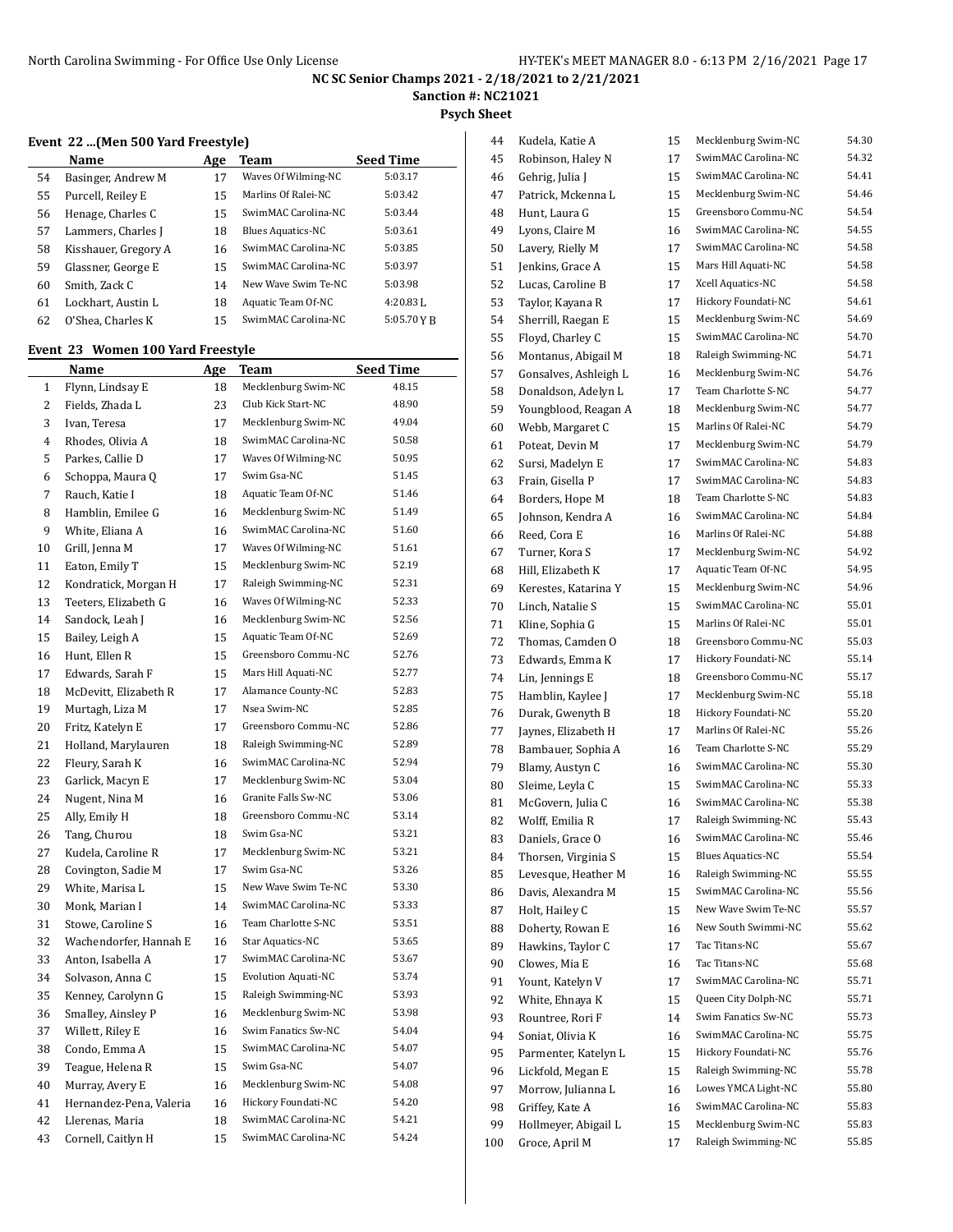**Sanction #: NC21021**

#### **Psych Sheet**

#### **Event 23 ...(Women 100 Yard Freestyle)**

|     | Name                    | Age | Team                | <b>Seed Time</b> |
|-----|-------------------------|-----|---------------------|------------------|
| 101 | Titioura, Katia K       | 15  | SwimMAC Carolina-NC | 55.87            |
| 102 | Emmons, Caney M         | 17  | Aquatic Team Of-NC  | 55.87            |
| 103 | Chin, Ella S            | 15  | SwimMAC Carolina-NC | 55.88            |
| 104 | Wilson, Grace A         | 16  | Sailfish Aquatic-NC | $1:03.76$ J.     |
| 105 | Respess, Josephine G    | 16  | Lowes YMCA Light-NC | 56.07 Y B        |
| 106 | Pike, Elizabeth C       | 17  | Team Charlotte S-NC | 56.24YB          |
| 107 | Wiley, Keara E          | 16  | Una Evo-NC          | 56.28YB          |
| 108 | Rinker, Caroline P      | 16  | Sailfish Aquatic-NC | 56.32YB          |
| 109 | Ginsberg, Kinsey A      | 16  | Waves Of Wilming-NC | 56.69YB          |
| 110 | Adams, Taylyn M         | 16  | Mecklenburg Swim-NC | 56.73YB          |
| 111 | Whitt, Jadyn B          | 15  | Swim Gsa-NC         | 56.74YB          |
| 112 | Peurifoy, Mckenzie L    | 16  | Sailfish Aquatic-NC | 57.30YB          |
| 113 | Scordino, Arianna L     | 15  | Lowes YMCA Light-NC | 57.48YB          |
| 114 | Richards, Brady L       | 15  | Team Charlotte S-NC | 57.60YB          |
| 115 | Makhuli, Isabella L     | 17  | Team Charlotte S-NC | 58.03YB          |
| 116 | Zollinger, Charlie N    | 15  | Mecklenburg Swim-NC | 58.48YB          |
| 117 | Pires, Gracyn A         | 18  | SwimMAC Carolina-NC | 58.54YB          |
| 118 | Madrzykowski, Natalie G | 15  | SwimMAC Carolina-NC | 59.05YB          |

## **Event 24 Men 100 Yard Freestyle**

|              | Name                 | Age | <b>Team</b>         | <b>Seed Time</b> |
|--------------|----------------------|-----|---------------------|------------------|
| $\mathbf{1}$ | Boone, Garrett O     | 18  | Una Msa-NC          | 43.76            |
| 2            | Womble, Ethan V      | 18  | Greensboro Commu-NC | 45.68            |
| 3            | Tars, Robert M       | 17  | Greensboro Commu-NC | 46.04            |
| 4            | Dean, Kenan P        | 17  | Mecklenburg Swim-NC | 46.34            |
| 5            | Congiusta, Matthew P | 17  | Club Kick Start-NC  | 46.51            |
| 6            | Harris, Dax C        | 16  | Greensboro Commu-NC | 46.56            |
| 7            | Spokas, Timothy J    | 15  | Sailfish Aquatic-NC | 46.85            |
| 8            | Wilson, Ryan J       | 17  | SwimMAC Carolina-NC | 47.18            |
| 9            | Powell, Nathan V     | 18  | Mecklenburg Swim-NC | 47.21            |
| 10           | Walker, Douglas W    | 16  | Marlins Of Ralei-NC | 47.37            |
| 11           | Sapp, John P         | 18  | Team Charlotte S-NC | 47.37            |
| 12           | Kirkpatrick, Owen E  | 18  | Mecklenburg Swim-NC | 47.39            |
| 13           | Guenther, Jack C     | 16  | Aquatic Team Of-NC  | 47.63            |
| 14           | Walcott, David I     | 16  | Granite Falls Sw-NC | 47.85            |
| 15           | Smith, Jaxon T       | 18  | Xcell Aquatics-NC   | 47.85            |
| 16           | Jensen, Jacob P      | 15  | Xcell Aquatics-NC   | 47.91            |
| 17           | Post, Cian D         | 15  | Waves Of Wilming-NC | 47.94            |
| 18           | Davis, Austen G      | 18  | Granite Falls Sw-NC | 47.96            |
| 19           | Flower, Jackson D    | 17  | Goldsboro Family-NC | 47.99            |
| 20           | Holder, Deaven M     | 16  | Lowes YMCA Light-NC | 48.00            |
| 21           | McCreery, Coleman W  | 18  | Una Msa-NC          | 48.04            |
| 22           | Bock, Michael S      | 17  | Raleigh Swimming-NC | 48.06            |
| 23           | Solvason, Connor C   | 15  | Evolution Aquati-NC | 48.13            |
| 24           | Stein, Matthew K     | 17  | Mecklenburg Swim-NC | 48.17            |
| 25           | Quaresma, David G    | 16  | Marlins Of Ralei-NC | 48.31            |
| 26           | Nebrich, Lucas J     | 15  | Rowan Aquatic Cl-NC | 48.33            |
| 27           | Cloutier, Briggs B   | 16  | East Carolina Aq-NC | 48.35            |
| 28           | Ranier, Harrison B   | 16  | Sailfish Aquatic-NC | 48.35            |
| 29           | McCosh, Ethan A      | 18  | Hickory Foundati-NC | 48.40            |
| 30           | Jerger, Jacob A      | 17  | Mecklenburg Swim-NC | 48.45            |
| 31           | Hicks, Jackson C     | 17  | O'Neal Pelagics-NC  | 48.49            |
| 32           | Nelson, Baylor W     | 17  | SwimMAC Carolina-NC | 48.51            |
| 33           | Bershad, Ethan I     | 17  | SwimMAC Carolina-NC | 48.55            |
| 34           | Smith, Zack C        | 14  | New Wave Swim Te-NC | 48.58            |

| 35 | Davis, Matthew C          | 18 | Waves Of Wilming-NC      | 48.64 |
|----|---------------------------|----|--------------------------|-------|
| 36 | Haut, Isaac B             | 17 | High Point Swim-NC       | 48.71 |
| 37 | Moon, Jon P               | 17 | O'Neal Pelagics-NC       | 48.72 |
| 38 | Drake, Patrick J          | 17 | Raleigh Swimming-NC      | 48.85 |
| 39 | Flickinger, Tyler J       | 16 | SwimMAC Carolina-NC      | 48.87 |
| 40 | Sterrett, William J       | 16 | Nsea Swim-NC             | 48.95 |
| 41 | Berkeley, Coby            | 16 | Mecklenburg Swim-NC      | 48.96 |
| 42 | McLuskie, Logan A         | 18 | Aquatic Team Of-NC       | 48.97 |
| 43 | Harper, James W           | 15 | Aquatic Team Of-NC       | 48.98 |
| 44 | Brooks, Jason D           | 16 | Greensboro Commu-NC      | 49.04 |
| 45 | Gray, Brooks D            | 16 | Greensboro Commu-NC      | 49.07 |
| 46 | Edwards, Jonathan P       | 15 | Greensboro Commu-NC      | 49.15 |
| 47 | Rock, Noah L              | 16 | Greensboro Commu-NC      | 49.15 |
| 48 | Campolmi, Caden J         | 16 | Aquatic Team Of-NC       | 49.21 |
| 49 | Pifer, Marshall W         | 15 | Aquatic Team Of-NC       | 49.23 |
| 50 | Hill, Aidan W             | 15 | SwimMAC Carolina-NC      | 49.24 |
| 51 | Anderson, Tate D          | 16 | Raleigh Swimming-NC      | 49.25 |
| 52 | Mrzygod, Bryson Z         | 16 | Aquatic Team Of-NC       | 49.28 |
| 53 | Esarove, Benjamin R       | 16 | Team Charlotte S-NC      | 49.29 |
| 54 | Williams, Camden H        | 17 | Mecklenburg Swim-NC      | 49.31 |
|    |                           |    | SwimMAC Carolina-NC      | 49.32 |
| 55 | Lachapelle, Luc M         | 17 | Greensboro Commu-NC      | 49.32 |
| 56 | Brown, Mark W             | 15 |                          |       |
| 57 | Holian, Tanner J          | 15 | Una Gcy-NC               | 49.34 |
| 58 | Tidball, Davis C          | 18 | Waves Of Wilming-NC      | 49.37 |
| 59 | Yeh, Ryan T               | 17 | Lowes YMCA Light-NC      | 49.37 |
| 60 | Wall, Josh W              | 18 | Una Rsa-NC               | 49.42 |
| 61 | Morris, Nicholas K        | 20 | Sharks Aquatic C-NC      | 49.48 |
| 62 | Kilmurry, Garrett J       | 18 | Mecklenburg Swim-NC      | 49.48 |
| 63 | Giffel, Ian A             | 17 | Granite Falls Sw-NC      | 49.48 |
| 64 | Cady, Christopher A       | 15 | Marlins Of Ralei-NC      | 49.66 |
| 65 | Crawford, Payton S        | 18 | SwimMAC Carolina-NC      | 49.67 |
| 66 | Butner, Mark L            | 17 | Waves Of Wilming-NC      | 49.68 |
| 67 | Glebus, Christopher P     | 16 | Swim Gsa-NC              | 49.72 |
| 68 | Aristondo, Christopher    | 15 | Aquatic Team Of-NC       | 49.81 |
| 69 | Clark, Joseph F           | 16 | Aquatic Team Of-NC       | 49.81 |
| 70 | Lucktong, Samuel P        | 17 | Lowes YMCA Light-NC      | 49.81 |
| 71 | Curran, Garrett T         | 18 | Raleigh Swimming-NC      | 49.83 |
| 72 | Losh, Christian I         | 15 | SwimMAC Carolina-NC      | 49.83 |
| 73 | Blake, Devin A            | 17 | SwimMAC Carolina-NC      | 49.85 |
| 74 | Setzer, Sean T            | 15 | Waves Of Wilming-NC      | 49.89 |
| 75 | Smith, Connor T           | 17 | <b>Blues Aquatics-NC</b> | 49.90 |
| 76 | Krampert, Caden M         | 16 | Mecklenburg Swim-NC      | 49.90 |
| 77 | Shulgin, Nick             | 15 | Sailfish Aquatic-NC      | 49.96 |
| 78 | True, Nathaniel E         | 16 | East Carolina Aq-NC      | 49.98 |
| 79 | Deng, Jake                | 16 | Aquatic Team Of-NC       | 50.03 |
| 80 | Watkins, Samuel F         | 15 | Marlins Of Ralei-NC      | 50.04 |
| 81 | Esposito, William P       | 17 | Star Aquatics-NC         | 50.04 |
| 82 | Lee, Christian J          | 16 | Marlins Of Ralei-NC      | 50.05 |
| 83 | McKinney, Ian M           | 16 | Mecklenburg Swim-NC      | 50.05 |
| 84 | Holt, Ian T               | 18 | Sailfish Aquatic-NC      | 50.12 |
| 85 | Camporeale, Christopher J | 17 | SwimMAC Carolina-NC      | 50.20 |
| 86 | Tomberlin, Benjamin R     | 17 | Hickory Foundati-NC      | 50.43 |
| 87 | Bednar, Benjamin M        | 16 | SwimMAC Carolina-NC      | 50.46 |
| 88 | Warne, Harris A           | 17 | Team Charlotte S-NC      | 50.48 |
| 89 | Aparicio, Emilio          | 15 | Raleigh Swimming-NC      | 50.49 |
| 90 | Sever, Cooper A           | 16 | Tidal Wave Aquat-NC      | 50.53 |
| 91 | Herger, Paul C            | 17 | Aquatic Team Of-NC       | 50.58 |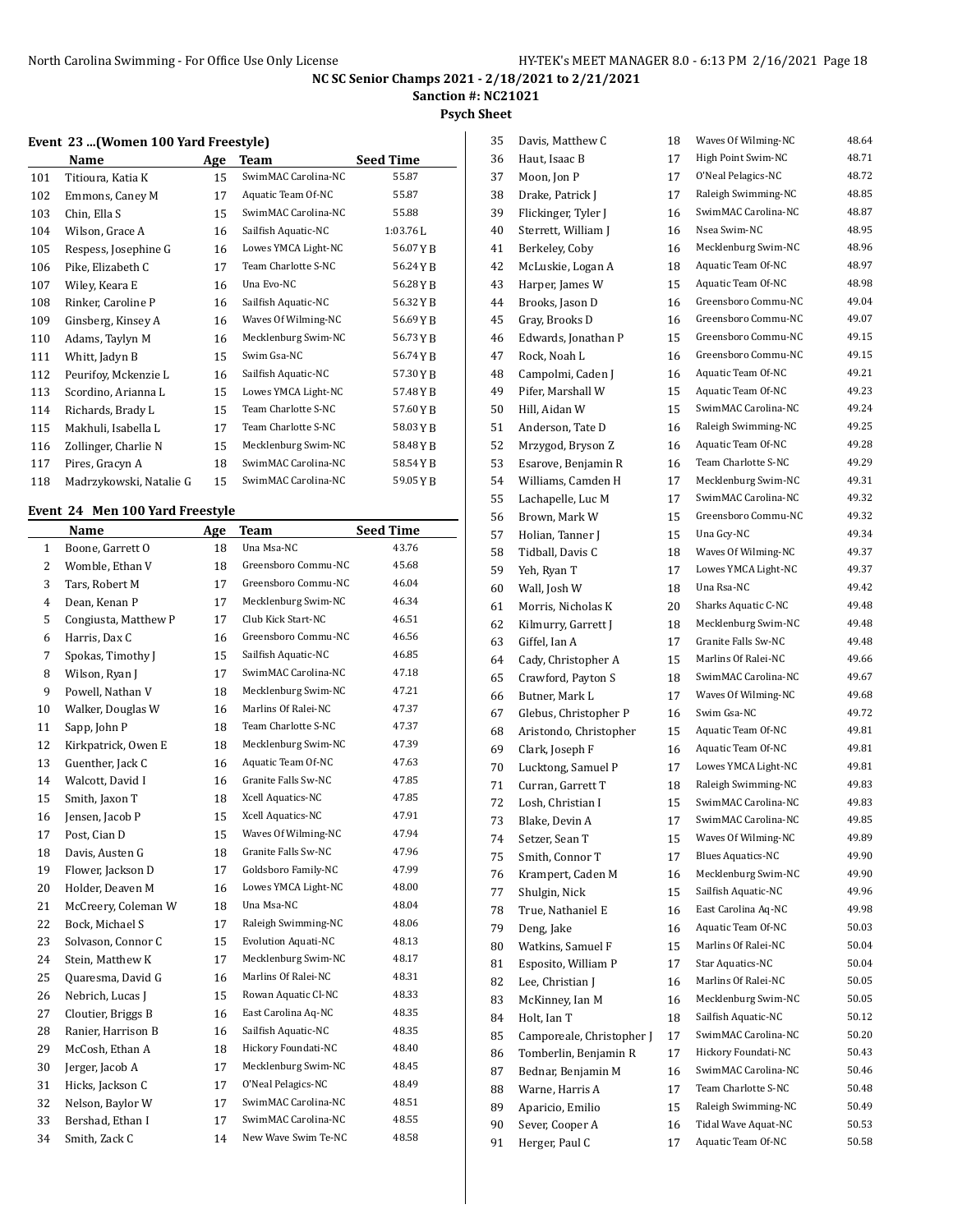**Sanction #: NC21021**

**Psych Sheet**

### **Event 24 ...(Men 100 Yard Freestyle)**

|     | Name                  | Age | <b>Team</b>         | <b>Seed Time</b>   |
|-----|-----------------------|-----|---------------------|--------------------|
| 92  | Yeh, Alexander T      | 16  | Lowes YMCA Light-NC | 50.63              |
| 93  | Peterson, Caleb A     | 15  | Mecklenburg Swim-NC | 50.65              |
| 94  | Sinople, Dylan J      | 16  | Team Charlotte S-NC | 50.68              |
| 95  | White, Ethan R        | 16  | Team Charlotte S-NC | 50.76              |
| 96  | Arndt, Thomas H       | 17  | New Wave Swim Te-NC | 50.80              |
| 97  | Murray, Benjamin J    | 18  | Raleigh Swimming-NC | 50.91              |
| 98  | Zhang, Christopher R  | 15  | SwimMAC Carolina-NC | 50.93              |
| 99  | Page, Benjamin L      | 16  | Waves Of Wilming-NC | 50.94              |
| 100 | Hook, William M       | 15  | Tac Titans-NC       | 50.94              |
| 101 | Lynch, Ryan T         | 18  | Raleigh Swimming-NC | 50.95              |
| 102 | Nelson, Zachary R     | 17  | Aquatic Team Of-NC  | 50.96              |
| 103 | Clayton, William F    | 15  | Granite Falls Sw-NC | 50.97              |
| 104 | Auman, Isaiah H       | 16  | Mecklenburg Swim-NC | 50.99              |
| 105 | Lazaroski, Jack T     | 15  | Mecklenburg Swim-NC | 51.01              |
| 106 | Heisig, Charles M     | 15  | SwimMAC Carolina-NC | 51.07              |
| 107 | Davis, Caleb J        | 17  | New Wave Swim Te-NC | 51.08              |
| 108 | Walker, Brasen T      | 15  | Raleigh Swimming-NC | 51.09              |
| 109 | Adams, Hudson B       | 16  | Team Charlotte S-NC | 51.12              |
| 110 | Omoresemi, Myles O    | 17  | Team Charlotte S-NC | 51.13              |
| 111 | Stallings, Kenneth H  | 15  | Mecklenburg Swim-NC | 51.13              |
| 112 | Neumann, John Asher T | 16  | Gaston Gators-NC    | 51.14              |
| 113 | Brooks, Samuel T      | 17  | Mecklenburg Swim-NC | 51.17              |
| 114 | Ison, Luka I          | 15  | Raleigh Swimming-NC | 51.19              |
| 115 | Hurlbert, Cole R      | 16  | New Wave Swim Te-NC | 51.19              |
| 116 | Horman, Elijah J      | 17  | Raleigh Swimming-NC | 58.72 <sub>L</sub> |
| 117 | Stralow. Aaron C      | 17  | Mecklenburg Swim-NC | 59.07 <sub>L</sub> |
| 118 | Kehn, Lucas J         | 15  | Raleigh Swimming-NC | 51.28 Y B          |
| 119 | Chavis, Maxwell J     | 15  | Tac Titans-NC       | 51.49 Y B          |
| 120 | James, Alexander M    | 15  | Mecklenburg Swim-NC | 51.57YB            |
| 121 | Engel, Connor J       | 15  | Team Charlotte S-NC | 51.71YB            |
| 122 | Curzan, Sean C        | 18  | Raleigh Swimming-NC | 51.77 Y B          |
| 123 | Dacus, Wyatt R        | 16  | New South Swimmi-NC | 51.88Y B           |
| 124 | Foglia, Javier F      | 16  | Tac Titans-NC       | 52.01YB            |
| 125 | Gilbert, Thomas L     | 15  | Tac Titans-NC       | 52.05 Y B          |
| 126 | Sinclair, William J   | 16  | Lowes YMCA Light-NC | 52.11 Y B          |
| 127 | Mungas, William R     | 17  | Star Aquatics-NC    | 53.19Y B           |
| 128 | Moorman, Nathaniel S  | 18  | Mecklenburg Swim-NC | 53.22 Y B          |
| 129 | Richardson, Timothy L | 17  | O'Neal Pelagics-NC  | 53.98 Y B          |
| 130 | Mercer, Julian D      | 16  | New South Swimmi-NC | 54.41YB            |
|     |                       |     |                     |                    |

### **Event 25 Women 200 Yard Backstroke**

|    | Name                   | Age | Team                | <b>Seed Time</b> |
|----|------------------------|-----|---------------------|------------------|
| 1  | Ivan, Teresa           | 17  | Mecklenburg Swim-NC | 1:58.89          |
| 2  | Knorr, Emily S         | 17  | Mecklenburg Swim-NC | 1:59.20          |
| 3  | Schoppa, Maura Q       | 17  | Swim Gsa-NC         | 2:00.57          |
| 4  | Knorr, Kathryn A       | 17  | Mecklenburg Swim-NC | 2:00.66          |
| 5  | Rhodes, Olivia A       | 18  | SwimMAC Carolina-NC | 2:03.00          |
| 6  | Yount, Katelyn V       | 17  | SwimMAC Carolina-NC | 2:03.06          |
| 7  | Rydzewski, Samantha G  | 15  | Raleigh Swimming-NC | 2:03.21          |
| 8  | Heffelfinger, Alyssa L | 17  | Mecklenburg Swim-NC | 2:05.05          |
| 9  | Lang, Katherine R      | 16  | Mecklenburg Swim-NC | 2:05.27          |
| 10 | Banks, Madeline A      | 17  | Raleigh Swimming-NC | 2:05.28          |
| 11 | Hughes, Natalie J      | 16  | Marlins Of Ralei-NC | 2:05.59          |
| 12 | Wozny, Makenna C       | 16  | SwimMAC Carolina-NC | 2:05.73          |
| 13 | Murray, Avery E        | 16  | Mecklenburg Swim-NC | 2:05.79          |

| 14 | Robinson, Haley N       | 17 | SwimMAC Carolina-NC        | 2:06.93     |
|----|-------------------------|----|----------------------------|-------------|
| 15 | Wilson, Peyton L        | 17 | Greensboro Commu-NC        | 2:07.78     |
| 16 | Ally, Emily H           | 18 | Greensboro Commu-NC        | 2:07.82     |
| 17 | Miller, Samantha A      | 15 | Marlins Of Ralei-NC        | 2:07.88     |
| 18 | McDevitt, Elizabeth R   | 17 | Alamance County-NC         | 2:08.06     |
| 19 | Saxonhouse, Sophia E    | 16 | SwimMAC Carolina-NC        | 2:08.79     |
| 20 | Teeters, Elizabeth G    | 16 | Waves Of Wilming-NC        | 2:08.91     |
| 21 | Sandock, Leah J         | 16 | Mecklenburg Swim-NC        | 2:09.11     |
| 22 | Jaynes, Elizabeth H     | 17 | Marlins Of Ralei-NC        | 2:09.15     |
| 23 | Hunt, Laura G           | 15 | Greensboro Commu-NC        | 2:09.54     |
| 24 | Powell, Olivia V        | 18 | SwimMAC Carolina-NC        | 2:09.57     |
| 25 | Losey, Amanda J         | 17 | Mecklenburg Swim-NC        | 2:10.15     |
| 26 | Davis, Alexandra M      | 15 | SwimMAC Carolina-NC        | 2:10.35     |
| 27 | Coburn, Zoe E           | 16 | Hickory Foundati-NC        | 2:10.57     |
| 28 | Groce, April M          | 17 | Raleigh Swimming-NC        | 2:10.61     |
| 29 | Schell, Gabrielle T     | 14 | Swim Fanatics Sw-NC        | 2:10.62     |
| 30 | Reed, Cora E            | 16 | Marlins Of Ralei-NC        | 2:11.01     |
| 31 | Inscore, Janie M        | 17 | Marlins Of Ralei-NC        | 2:11.12     |
| 32 | Morrow, Julianna L      | 16 | Lowes YMCA Light-NC        | 2:11.12     |
| 33 | Bush. Meredith R        | 16 | Mecklenburg Swim-NC        | 2:11.32     |
| 34 | Kudela, Katie A         | 15 | Mecklenburg Swim-NC        | 2:11.35     |
| 35 | Baumgartner, Hannah G   | 17 | SwimMAC Carolina-NC        | 2:11.50     |
| 36 | Stowe, Caroline S       | 16 | Team Charlotte S-NC        | 2:11.59     |
| 37 | Webb, Margaret C        | 15 | Marlins Of Ralei-NC        | 2:12.04     |
| 38 | Harrison, Katherine R   | 15 | SwimMAC Carolina-NC        | 2:12.22     |
| 39 | Walsh, Catherine G      | 16 | SwimMAC Carolina-NC        | 2:12.38     |
| 40 | Ferguson, Elizabeth K   | 15 | Mecklenburg Swim-NC        | 2:12.45     |
| 41 | Hernandez-Pena, Valeria | 16 | Hickory Foundati-NC        | 2:12.48     |
| 42 | Hardey, Livi C          | 15 | SwimMAC Carolina-NC        | 2:12.53     |
| 43 | Brewster, Kylie A       | 16 | Mecklenburg Swim-NC        | 2:12.69     |
| 44 | Hunt, Ellen R           | 15 | Greensboro Commu-NC        | 2:12.79     |
| 45 | Tucker, Meredith E      | 16 | Lowes YMCA Light-NC        | 2:12.88     |
| 46 | Holloway, Blythe M      | 15 | Raleigh Swimming-NC        | 2:12.92     |
| 47 | Teague, Helena R        | 15 | Swim Gsa-NC                | 2:12.94     |
| 48 | Tang, Churou            | 18 | Swim Gsa-NC                | 2:12.98     |
| 49 | Cummings, Kassidy E     | 15 | <b>Evolution Aquati-NC</b> | 2:13.03     |
| 50 | Harding, Kathryn G      | 18 | Team Charlotte S-NC        | 2:13.07     |
| 51 | Murtagh, Liza M         | 17 | Nsea Swim-NC               | 2:13.13     |
| 52 | McNairy, Caroline G     | 16 | Swim Gsa-NC                | 2:13.21     |
| 53 | Turner, Kora S          | 17 | Mecklenburg Swim-NC        | 2:13.42     |
| 54 | Haugh, Sophie E         | 17 | Raleigh Swimming-NC        | 2:13.48     |
| 55 | Haviland, Laura E       | 15 | Aquatic Team Of-NC         | 2:13.55     |
| 56 | Kimmel, Allison F       | 16 | Gaston Gators-NC           | 2:13.62     |
| 57 | Levesque, Heather M     | 16 | Raleigh Swimming-NC        | 2:13.63     |
| 58 | Ricciardi, Bruna R      | 17 | Mecklenburg Swim-NC        | 2:13.64     |
| 59 | Floyd, Charley C        | 15 | SwimMAC Carolina-NC        | 2:13.66     |
| 60 | Durak, Gwenyth B        | 18 | Hickory Foundati-NC        | 2:13.88     |
| 61 | Nance, Lauren M         | 15 | Tac Titans-NC              | 2:13.88     |
| 62 | Thomas, Camden O        | 18 | Greensboro Commu-NC        | 2:13.97     |
| 63 | Lanier, Lily E          | 15 | Marlins Of Ralei-NC        | 2:14.06     |
| 64 | Boulware, Olivia M      | 16 | Marlins Of Ralei-NC        | 2:14.11     |
| 65 | Grotjohn, Laine E       | 15 | Tac Titans-NC              | 2:14.34     |
| 66 | Briggs, Makena K        | 15 | SwimMAC Carolina-NC        | 2:14.67     |
| 67 | Cornell, Caitlyn H      | 15 | SwimMAC Carolina-NC        | 2:14.68     |
| 68 | Gagnon, Anna G          | 17 | Star Aquatics-NC           | 2:14.68     |
| 69 | Walser, Carolyn A       | 18 | Marlins Of Ralei-NC        | 2:16.98YB   |
| 70 | Hetzel, Cecelia C       | 15 | SwimMAC Carolina-NC        | 2:17.94 Y B |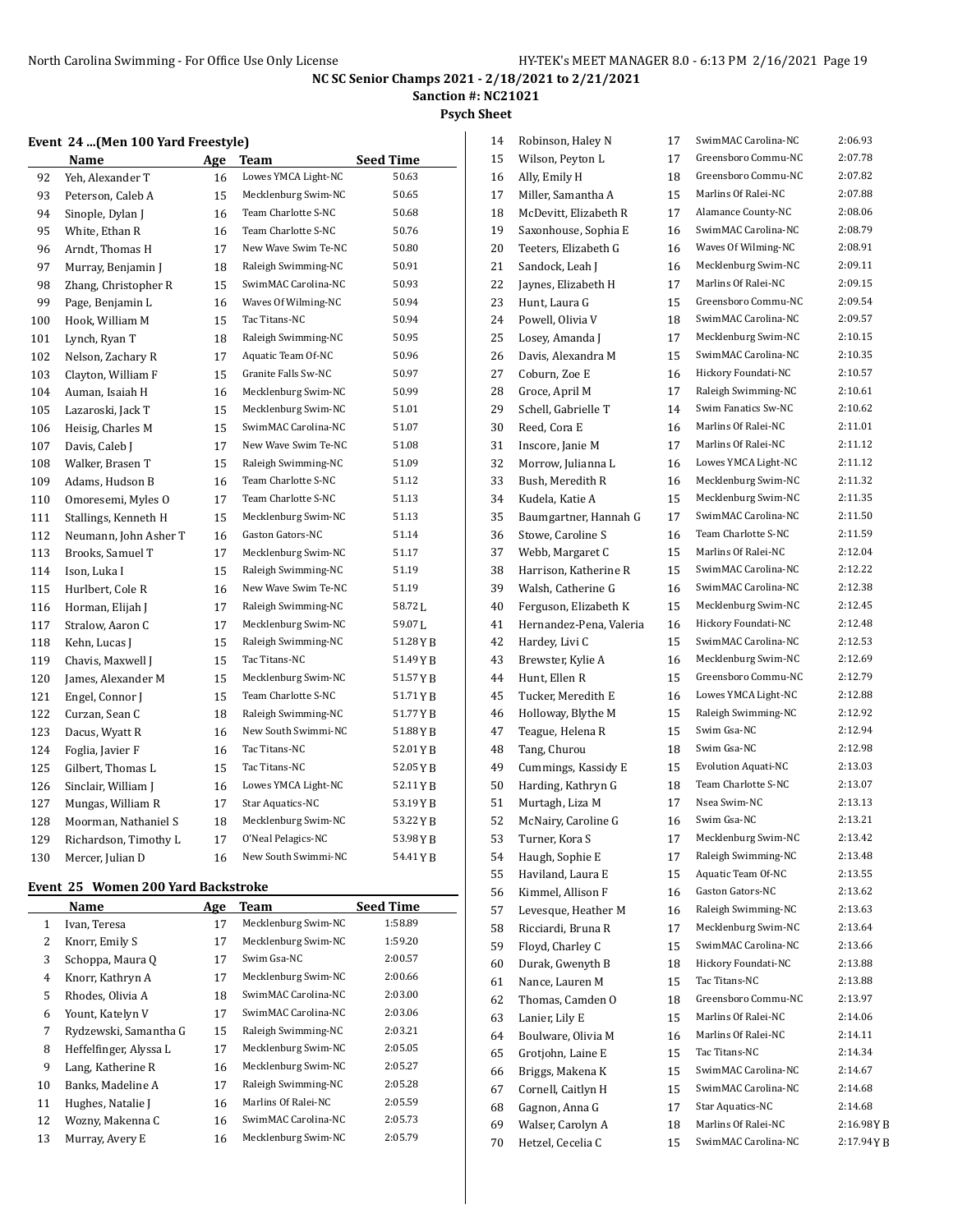**Sanction #: NC21021**

**Psych Sheet**

# **Event 26 Men 200 Yard Backstroke**

| ------ | <b>Men 200 Tara Backstrone</b><br>Name | <u>Age</u> | Team                              | <b>Seed Time</b> |
|--------|----------------------------------------|------------|-----------------------------------|------------------|
| 1      | Davis, Collin A                        | 17         | Club Kick Start-NC                | 1:49.57          |
| 2      | Tars, Robert M                         | 17         | Greensboro Commu-NC               | 1:49.62          |
| 3      | Furbay, Patrick D                      | 17         | Waves Of Wilming-NC               | 1:50.54          |
| 4      | Lucky, Andrew A                        | 18         | Sailfish Aquatic-NC               | 1:51.19          |
| 5      | Keaney, Reilly E                       | 18         | Swim Gsa-NC                       | 1:51.74          |
| 6      | Lockhart, Austin L                     | 18         | Aquatic Team Of-NC                | 1:53.28          |
| 7      | Hohnbaum, Graham C                     | 17         | Aquatic Team Of-NC                | 1:53.39          |
| 8      | Reiger, Samuel L                       | 17         | Aquatic Team Of-NC                | 1:53.56          |
| 9      | Williams-Tracy, Hamlin A               | 17         | Aquatic Team Of-NC                | 1:55.42          |
| 10     | Morris, Nicholas K                     | 20         | Sharks Aquatic C-NC               | 1:56.31          |
| 11     | Parker, William H                      | 18         | Waves Of Wilming-NC               | 1:56.56          |
| 12     |                                        |            | Granite Falls Sw-NC               | 1:56.75          |
|        | Giffel, Ian A                          | 17         | Waves Of Wilming-NC               | 1:56.95          |
| 13     | Davis, Matthew C                       | 18         | Raleigh Swimming-NC               | 1:57.15          |
| 14     | Horman, Elijah J                       | 17         | Hickory Foundati-NC               | 1:57.43          |
| 15     | Godfrey, Elijah B                      | 16         |                                   |                  |
| 16     | Holian, Tanner J                       | 15         | Una Gcy-NC<br>Team Charlotte S-NC | 1:57.62          |
| 17     | Sapp, John P                           | 18         |                                   | 1:57.68          |
| 18     | Hadsell, Ethan C                       | 15         | Raleigh Swimming-NC               | 1:57.94          |
| 19     | Anderson, Tate D                       | 16         | Raleigh Swimming-NC               | 1:58.73          |
| 20     | Holt, Ian T                            | 18         | Sailfish Aquatic-NC               | 1:59.06          |
| 21     | Holder, Deaven M                       | 16         | Lowes YMCA Light-NC               | 1:59.09          |
| 22     | Shulgin, Nick                          | 15         | Sailfish Aquatic-NC               | 1:59.12          |
| 23     | Camporeale, Christopher J              | 17         | SwimMAC Carolina-NC               | 1:59.34          |
| 24     | Lacjak, Nolan R                        | 17         | Mecklenburg Swim-NC               | 1:59.66          |
| 25     | Schoenagel, Matthew R                  | 15         | Raleigh Swimming-NC               | 1:59.77          |
| 26     | Fazen, Collin B                        | 16         | Mecklenburg Swim-NC               | 1:59.88          |
| 27     | Glassner, George E                     | 15         | SwimMAC Carolina-NC               | 1:59.89          |
| 28     | Doherty, Torin N                       | 16         | Marlins Of Ralei-NC               | 2:00.42          |
| 29     | Delmar, Benjamin P                     | 15         | SwimMAC Carolina-NC               | 2:00.54          |
| 30     | McCosh, Ethan A                        | 18         | Hickory Foundati-NC               | 2:00.61          |
| 31     | Stein, Matthew K                       | 17         | Mecklenburg Swim-NC               | 2:00.83          |
| 32     | Seeber, Andrew C                       | 15         | Greensboro Commu-NC               | 2:00.98          |
| 33     | Langtry, Ryan C                        | 15         | Waves Of Wilming-NC               | 2:00.98          |
| 34     | Rosenbloom, Joshua W                   | 16         | Mecklenburg Swim-NC               | 2:01.08          |
| 35     | McRea, Levi T                          | 17         | Hickory Foundati-NC               | 2:01.33          |
| 36     | McCarter, Gavin L                      | 15         | SwimMAC Carolina-NC               | 2:01.57          |
| 37     | Graf, Matthew C                        | 17         | SwimMAC Carolina-NC               | 2:01.83          |
| 38     | Westfall, Max R                        | 16         | Marlins Of Ralei-NC               | 2:01.89          |
| 39     | Claborn, Nathan M                      | 17         | Lowes YMCA Light-NC               | 2:02.53          |
| 40     | Stuck, Evan J                          | 15         | Waves Of Wilming-NC               | 2:03.15          |
| 41     | Williams, Camden H                     | 17         | Mecklenburg Swim-NC               | 2:03.20          |
| 42     | Bachmann, Cole                         | 15         | Marlins Of Ralei-NC               | 2:03.46          |
| 43     | Roussel, Timothee                      | 19         | SwimMAC Carolina-NC               | 2:03.56          |
| 44     | Cook, Alexander D                      | 16         | SwimMAC Carolina-NC               | 2:03.57          |
| 45     | Herger, Paul C                         | 17         | Aquatic Team Of-NC                | 2:03.69          |
| 46     | Walker, Douglas W                      | 16         | Marlins Of Ralei-NC               | 2:03.93          |
| 47     | Cady, Christopher A                    | 15         | Marlins Of Ralei-NC               | 2:04.64          |
| 48     | Zucker, Logan T                        | 17         | SwimMAC Carolina-NC               | 2:12.60 L        |
| 49     | Brooks, Samuel T                       | 17         | Mecklenburg Swim-NC               | 2:05.42 Y B      |
| 50     | Williams, Matheson E                   | 16         | Star Aquatics-NC                  | 2:05.42 Y B      |
| 51     | White, Ethan R                         | 16         | Team Charlotte S-NC               | 2:06.16YB        |
| 52     | Foglia, Javier F                       | 16         | Tac Titans-NC                     | 2:07.41YB        |

## **Event 27 Women 200 Yard IM**

|    | <b>Name</b>           | <b>Age</b> | Team                     | <b>Seed Time</b> |
|----|-----------------------|------------|--------------------------|------------------|
| 1  | Knorr, Kathryn A      | 17         | Mecklenburg Swim-NC      | 2:05.32          |
| 2  | Browning, Jordan R    | 17         | Una Atom-NC              | 2:07.10          |
| 3  | Kudela, Caroline R    | 17         | Mecklenburg Swim-NC      | 2:07.28          |
| 4  | Plaza, Sofia M        | 15         | Aquatic Team Of-NC       | 2:07.68          |
| 5  | Rydzewski, Samantha G | 15         | Raleigh Swimming-NC      | 2:08.21          |
| 6  | Hamblin, Kaylee J     | 17         | Mecklenburg Swim-NC      | 2:08.23          |
| 7  | Monk, Marian I        | 14         | SwimMAC Carolina-NC      | 2:08.32          |
| 8  | Hughes, Natalie J     | 16         | Marlins Of Ralei-NC      | 2:09.10          |
| 9  | Bailey, Leigh A       | 15         | Aquatic Team Of-NC       | 2:09.13          |
| 10 | Benton, Meredith J    | 15         | Una Msa-NC               | 2:09.88          |
| 11 | Sleime, Leyla C       | 15         | SwimMAC Carolina-NC      | 2:09.91          |
| 12 | Lang, Katherine R     | 16         | Mecklenburg Swim-NC      | 2:10.23          |
| 13 | Eaton, Emily T        | 15         | Mecklenburg Swim-NC      | 2:10.91          |
| 14 | Kimmel, Allison F     | 16         | Gaston Gators-NC         | 2:11.48          |
| 15 | Taylor, Kayana R      | 17         | Hickory Foundati-NC      | 2:11.74          |
| 16 | O'Mara, Gracyn H      | 16         | Mecklenburg Swim-NC      | 2:11.82          |
| 17 | Rydzewski, Amber E    | 17         | Raleigh Swimming-NC      | 2:12.21          |
| 18 | Griffey, Kate A       | 16         | SwimMAC Carolina-NC      | 2:12.68          |
| 19 | McPhaul, Anna T       | 16         | Swim Tribe-NC            | 2:13.22          |
| 20 | Boulware, Olivia M    | 16         | Marlins Of Ralei-NC      | 2:13.40          |
| 21 | Clowes, Mia E         | 16         | Tac Titans-NC            | 2:13.60          |
| 22 | Tucker, Meredith E    | 16         | Lowes YMCA Light-NC      | 2:13.62          |
| 23 | Lickfold, Megan E     | 15         | Raleigh Swimming-NC      | 2:13.63          |
| 24 | Dalton, Mary B        | 15         | SwimMAC Carolina-NC      | 2:13.71          |
| 25 | Cornell, Caitlyn H    | 15         | SwimMAC Carolina-NC      | 2:13.80          |
| 26 | Johnson, Kendra A     | 16         | SwimMAC Carolina-NC      | 2:14.00          |
| 27 | Sciaudone, Rose M     | 16         | Marlins Of Ralei-NC      | 2:14.09          |
| 28 | Chan, Chloe G         | 16         | Raleigh Swimming-NC      | 2:14.09          |
| 29 | McRae, Katherine G    | 16         | Raleigh Swimming-NC      | 2:14.10          |
| 30 | Harrison, Katherine R | 15         | SwimMAC Carolina-NC      | 2:14.20          |
| 31 | Pitts, Emma W         | 15         | Hickory Foundati-NC      | 2:14.21          |
| 32 | Russin, Ellie M       | 17         | Marlins Of Ralei-NC      | 2:14.39          |
| 33 | Gonsalves, Ashleigh L | 16         | Mecklenburg Swim-NC      | 2:14.55          |
| 34 | Kondratick, Morgan H  | 17         | Raleigh Swimming-NC      | 2:14.59          |
| 35 | Bozza, Natalie R      | 15         | Mecklenburg Swim-NC      | 2:14.62          |
| 36 | Yount, Carley M       | 17         | SwimMAC Carolina-NC      | 2:14.63          |
| 37 | Yount, Katelyn V      | 17         | SwimMAC Carolina-NC      | 2:14.78          |
| 38 | Soniat, Olivia K      | 16         | SwimMAC Carolina-NC      | 2:14.83          |
| 39 | Haviland, Laura E     | 15         | Aquatic Team Of-NC       | 2:15.02          |
| 40 | Miller, Samantha A    | 15         | Marlins Of Ralei-NC      | 2:15.34          |
| 41 | Sherrill, Raegan E    | 15         | Mecklenburg Swim-NC      | 2:15.54          |
| 42 | Fleury, Sarah K       | 16         | SwimMAC Carolina-NC      | 2:15.67          |
| 43 | Frain, Gisella P      | 17         | SwimMAC Carolina-NC      | 2:15.69          |
| 44 | Thorsen, Virginia S   | 15         | <b>Blues Aquatics-NC</b> | 2:15.71          |
| 45 | Willett, Riley E      | 16         | Swim Fanatics Sw-NC      | 2:15.79          |
| 46 | Sursi, Madelyn E      | 17         | SwimMAC Carolina-NC      | 2:16.94 Y B      |
| 47 | Hollmeyer, Abigail L  | 15         | Mecklenburg Swim-NC      | 2:19.35YB        |
| 48 | Neighbors, Kaylie E   | 16         | Swim Fanatics Sw-NC      | 2:22.40YB        |
| 49 | Johnson, Addison L    | 15         | Raleigh Swimming-NC      | 2:25.71 Y B      |
| 50 | Strauss, Sydney G     | 17         | SwimMAC Carolina-NC      | 2:26.21YB        |
| 51 | Edmonds, Mary Ann E   | 16         | Swim Fanatics Sw-NC      | 2:29.48YB        |
|    |                       |            |                          |                  |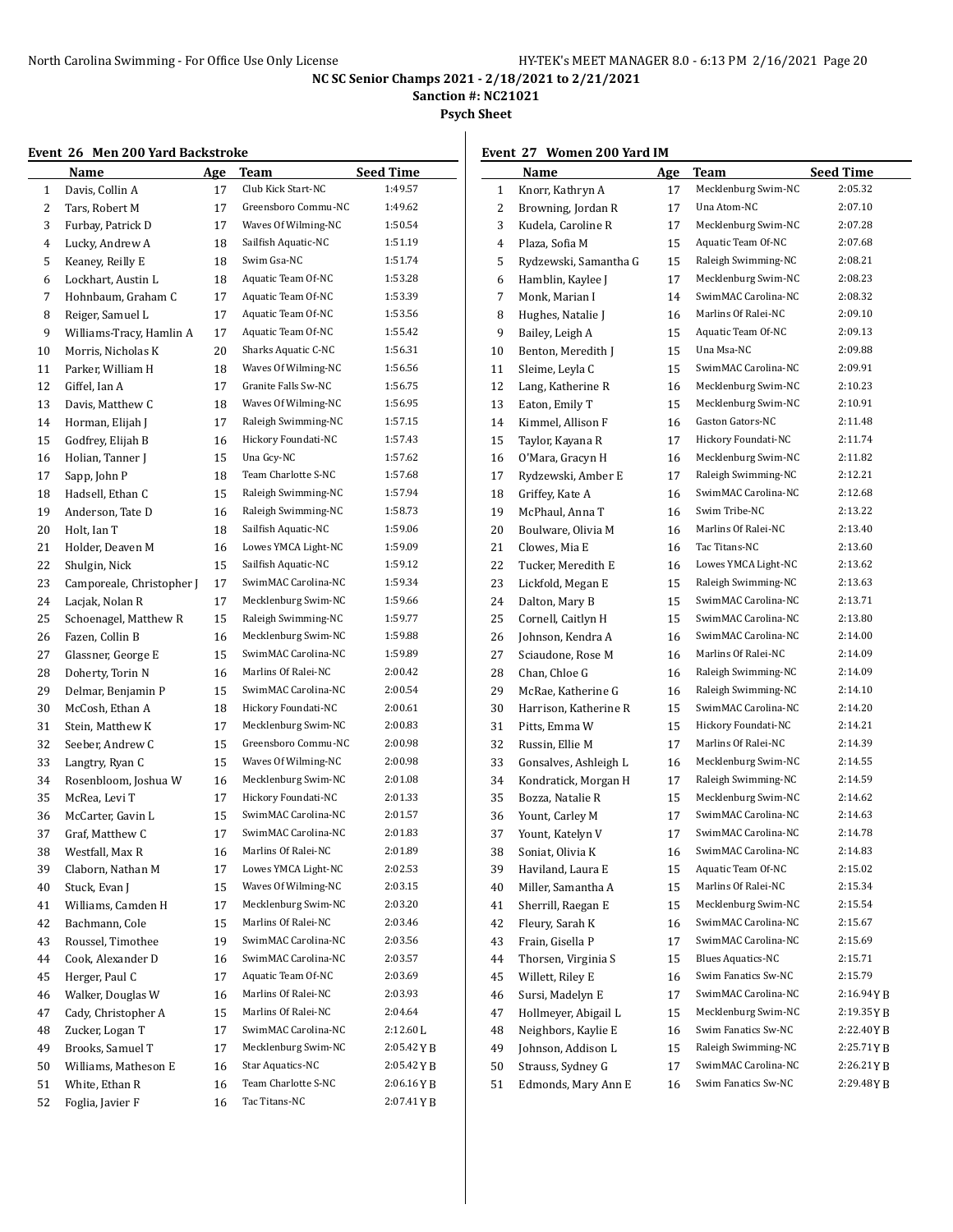**Sanction #: NC21021**

## **Psych Sheet**

#### **Event 28 Men 200 Yard IM**

| Event 28     | Men 200 Yard IM       |     |                          |                  |
|--------------|-----------------------|-----|--------------------------|------------------|
|              | Name                  | Age | Team                     | <b>Seed Time</b> |
| $\mathbf{1}$ | Boone, Garrett O      | 18  | Una Msa-NC               | 1:47.49          |
| 2            | Lucky, Matthew A      | 16  | Sailfish Aquatic-NC      | 1:48.95          |
| 3            | Keaney, Reilly E      | 18  | Swim Gsa-NC              | 1:50.22          |
| 4            | Congiusta, Matthew P  | 17  | Club Kick Start-NC       | 1:52.48          |
| 5            | McCreery, Coleman W   | 18  | Una Msa-NC               | 1:53.08          |
| 6            | Ranier, Harrison B    | 16  | Sailfish Aquatic-NC      | 1:53.77          |
| 7            | Hering, Flinn M       | 17  | Swim Gsa-NC              | 1:53.89          |
| 8            | Womble, Ethan V       | 18  | Greensboro Commu-NC      | 1:54.63          |
| 9            | Lucky, Andrew A       | 18  | Sailfish Aquatic-NC      | 1:54.98          |
| 10           | Maycock, Julian L     | 18  | Swim Gsa-NC              | 1:55.57          |
| 11           | Drake, Patrick J      | 17  | Raleigh Swimming-NC      | 1:56.49          |
| 12           | Brashear, Michael O   | 17  | Aquatic Team Of-NC       | 1:57.23          |
| 13           | Dean, Kenan P         | 17  | Mecklenburg Swim-NC      | 1:57.90          |
| 14           | Schoenagel, Matthew R | 15  | Raleigh Swimming-NC      | 1:58.03          |
| 15           | Brown, Mark W         | 15  | Greensboro Commu-NC      | 1:58.69          |
| 16           | Howard, Samuel H      | 17  | Aquatic Team Of-NC       | 1:58.87          |
| 17           | Sterrett, William J   | 16  | Nsea Swim-NC             | 1:58.89          |
| 18           | Godfrey, Elijah B     | 16  | Hickory Foundati-NC      | 1:59.11          |
| 19           | Edwards, Jonathan P   | 15  | Greensboro Commu-NC      | 1:59.15          |
| 20           | Chow, Nicholas J      | 16  | Aquatic Team Of-NC       | 1:59.28          |
| 21           | Bock, Michael S       | 17  | Raleigh Swimming-NC      | 1:59.41          |
| 22           | Powell, Nathan V      | 18  | Mecklenburg Swim-NC      | 1:59.62          |
| 23           | Kelty, Sean F         | 15  | Hickory Foundati-NC      | 1:59.70          |
| 24           | Bershad, Ethan I      | 17  | SwimMAC Carolina-NC      | 1:59.90          |
| 25           | Lacjak, Nolan R       | 17  | Mecklenburg Swim-NC      | 2:00.23          |
| 26           | Cook, Alexander D     | 16  | SwimMAC Carolina-NC      | 2:00.51          |
| 27           | Fishman, Isaac B      | 17  | <b>Blues Aquatics-NC</b> | 2:00.72          |
| 28           | Glassner, George E    | 15  | SwimMAC Carolina-NC      | 2:00.98          |
| 29           | McCarter, Gavin L     | 15  | SwimMAC Carolina-NC      | 2:01.09          |
| 30           | Watkins, Samuel F     | 15  | Marlins Of Ralei-NC      | 2:01.16          |
| 31           | Stralow, Aaron C      | 17  | Mecklenburg Swim-NC      | 2:01.21          |
| 32           | Deng, Jake            | 16  | Aquatic Team Of-NC       | 2:01.32          |
| 33           | Harris, Tiesyn J      | 16  | SwimMAC Carolina-NC      | 2:01.62          |
| 34           | Butner, Mark L        | 17  | Waves Of Wilming-NC      | 2:01.62          |
| 35           | Vincent, William F    | 15  | Marlins Of Ralei-NC      | 2:01.88          |
| 36           | Clark, Joseph F       | 16  | Aquatic Team Of-NC       | 2:01.88          |
| 37           | Anderson. Tate D      | 16  | Raleigh Swimming-NC      | 2:01.98          |
| 38           | Zhang, Christopher R  | 15  | SwimMAC Carolina-NC      | 2:02.12          |
| 39           | Graf, Matthew C       | 17  | SwimMAC Carolina-NC      | 2:02.21          |
| 40           | Hicks, Jackson C      | 17  | O'Neal Pelagics-NC       | 2:02.22          |
| 41           | Smith, Connor T       | 17  | <b>Blues Aquatics-NC</b> | 2:02.37          |
| 42           | Smith, Zack C         | 14  | New Wave Swim Te-NC      | 2:02.55          |
| 43           | Davis, Austen G       | 18  | Granite Falls Sw-NC      | 2:02.59          |
| 44           | Seeber, Andrew C      | 15  | Greensboro Commu-NC      | 2:02.65          |
| 45           | Holder, Deaven M      | 16  | Lowes YMCA Light-NC      | 2:02.67          |
| 46           | Cox, John H           | 16  | Star Aquatics-NC         | 2:02.76          |
| 47           | Berkeley, Coby        | 16  | Mecklenburg Swim-NC      | 2:02.81          |
| 48           | Wall, Josh W          | 18  | Una Rsa-NC               | 2:02.85          |
| 49           | Heisig, Charles M     | 15  | SwimMAC Carolina-NC      | 2:02.90          |
| 50           | Morris, Nicholas K    | 20  | Sharks Aquatic C-NC      | 2:02.91          |
| 51           | Flower, Jackson D     | 17  | Goldsboro Family-NC      | 2:03.15          |
| 52           | Post, Cian D          | 15  | Waves Of Wilming-NC      | 2:03.19          |
| 53           | Rock, Noah L          | 16  | Greensboro Commu-NC      | 2:03.25          |
| 54           | Masneri, David A      | 15  | Greensboro Commu-NC      | 2:03.30          |
|              |                       |     |                          |                  |

| 55 | Aristondo, Christopher | 15 | Aquatic Team Of-NC       | 2:03.35   |
|----|------------------------|----|--------------------------|-----------|
| 56 | Weber, Lucas D         | 15 | SwimMAC Carolina-NC      | 2:03.41   |
| 57 | Kisshauer, Gregory A   | 16 | SwimMAC Carolina-NC      | 2:03.43   |
| 58 | Brooks, Jason D        | 16 | Greensboro Commu-NC      | 2:03.45   |
| 59 | Lachapelle, Luc M      | 17 | SwimMAC Carolina-NC      | 2:03.49   |
| 60 | Esposito, William P    | 17 | Star Aquatics-NC         | 2:03.50   |
| 61 | Bundy, Samuel O        | 16 | Mecklenburg Swim-NC      | 2:03.53   |
| 62 | McRea, Levi T          | 17 | Hickory Foundati-NC      | 2:03.53   |
| 63 | Kilmurry, Garrett J    | 18 | Mecklenburg Swim-NC      | 2:03.60   |
| 64 | Curran, Garrett T      | 18 | Raleigh Swimming-NC      | 2:03.64   |
| 65 | Lee, Christian J       | 16 | Marlins Of Ralei-NC      | 2:03.97   |
| 66 | Sever, Cooper A        | 16 | Tidal Wave Aquat-NC      | 2:04.02   |
| 67 | Haywood, Jack P        | 15 | SwimMAC Carolina-NC      | 2:04.04   |
| 68 | Durham, William L      | 15 | Waves Of Wilming-NC      | 2:04.17   |
| 69 | Brown, Zachary D       | 17 | Aquatic Team Of-NC       | 2:04.20   |
| 70 | Haut, Isaac B          | 17 | High Point Swim-NC       | 2:04.31   |
| 71 | Walker, Douglas W      | 16 | Marlins Of Ralei-NC      | 2:04.33   |
| 72 | Quaresma, David G      | 16 | Marlins Of Ralei-NC      | 2:04.36   |
| 73 | Doherty, Torin N       | 16 | Marlins Of Ralei-NC      | 2:04.38   |
| 74 | Vadapalli, Bhargav S   | 15 | Sailfish Aquatic-NC      | 2:04.44   |
| 75 | Smelzer, Luke R        | 16 | Swim Gsa-NC              | 2:04.45   |
| 76 | Westfall, Max R        | 16 | Marlins Of Ralei-NC      | 2:04.47   |
| 77 | Klein, Frederick W     | 15 | SwimMAC Carolina-NC      | 2:04.64   |
| 78 | Hev, Samuel E          | 18 | <b>Blues Aquatics-NC</b> | 2:04.67   |
| 79 | Bednar, Benjamin M     | 16 | SwimMAC Carolina-NC      | 2:04.78   |
| 80 | Krampert, Caden M      | 16 | Mecklenburg Swim-NC      | 2:04.82   |
| 81 | Shelley, Matthew K     | 19 | Una Mor-NC               | 2:05.61YB |
| 82 | Hanks, Wyatt L         | 17 | Team Charlotte S-NC      | 2:05.95YB |
| 83 | Freeman, Davis W       | 16 | Team Charlotte S-NC      | 2:12.01YB |
| 84 | Page, Benjamin L       | 16 | Waves Of Wilming-NC      | 2:14.88YB |
| 85 | Jensen, Jacob P        | 15 | Xcell Aquatics-NC        | 2:16.03YB |
| 86 | Cridlebaugh, Rowan P   | 15 | Greensboro Commu-NC      | 2:16.25YB |
|    |                        |    |                          |           |

## **Event 29 Women 1650 Yard Freestyle**

|    | Name                   | Age | Team                | <b>Seed Time</b> |
|----|------------------------|-----|---------------------|------------------|
| 1  | Knorr, Emily S         | 17  | Mecklenburg Swim-NC | 16:19.20         |
| 2  | Davis, Laura C         | 18  | SwimMAC Carolina-NC | 17:07.05         |
| 3  | Parmenter, Katelyn L   | 15  | Hickory Foundati-NC | 17:15.24         |
| 4  | Banks, Madeline A      | 17  | Raleigh Swimming-NC | 17:21.31         |
| 5  | Rydzewski, Amber E     | 17  | Raleigh Swimming-NC | 17:22.20         |
| 6  | Wilson, Peyton L       | 17  | Greensboro Commu-NC | 17:26.36         |
| 7  | Wozny, Makenna C       | 16  | SwimMAC Carolina-NC | 17:28.97         |
| 8  | Covington, Sadie M     | 17  | Swim Gsa-NC         | 17:35.56         |
| 9  | Bush, Meredith R       | 16  | Mecklenburg Swim-NC | 17:40.63         |
| 10 | Heffelfinger, Alyssa L | 17  | Mecklenburg Swim-NC | 17:41.15         |
| 11 | Dalton, Mary B         | 15  | SwimMAC Carolina-NC | 17:50.52         |
| 12 | Fortner, Abigail K     | 16  | New Wave Swim Te-NC | 18:02.32         |
| 13 | Yount, Carley M        | 17  | SwimMAC Carolina-NC | 18:04.73         |
| 14 | O'Mara, Gracyn H       | 16  | Mecklenburg Swim-NC | 18:10.68         |
| 15 | Simmons, Taylor N      | 17  | Mecklenburg Swim-NC | 18:16.76         |
| 16 | Inscore, Janie M       | 17  | Marlins Of Ralei-NC | 18:17.47         |
| 17 | Bozza, Natalie R       | 15  | Mecklenburg Swim-NC | 18:22.67         |
| 18 | McGovern, Julia C      | 16  | SwimMAC Carolina-NC | 18:25.07         |
| 19 | Ssengonzi, Rachel T    | 15  | Marlins Of Ralei-NC | 18:30.49         |
| 20 | Haugh, Sophie E        | 17  | Raleigh Swimming-NC | 18:34.33         |
| 21 | Banas, Anna M          | 17  | Mecklenburg Swim-NC | 18:39.96         |
| 22 | Briggs, Miyako M       | 16  | Marlins Of Ralei-NC | 18:42.61         |